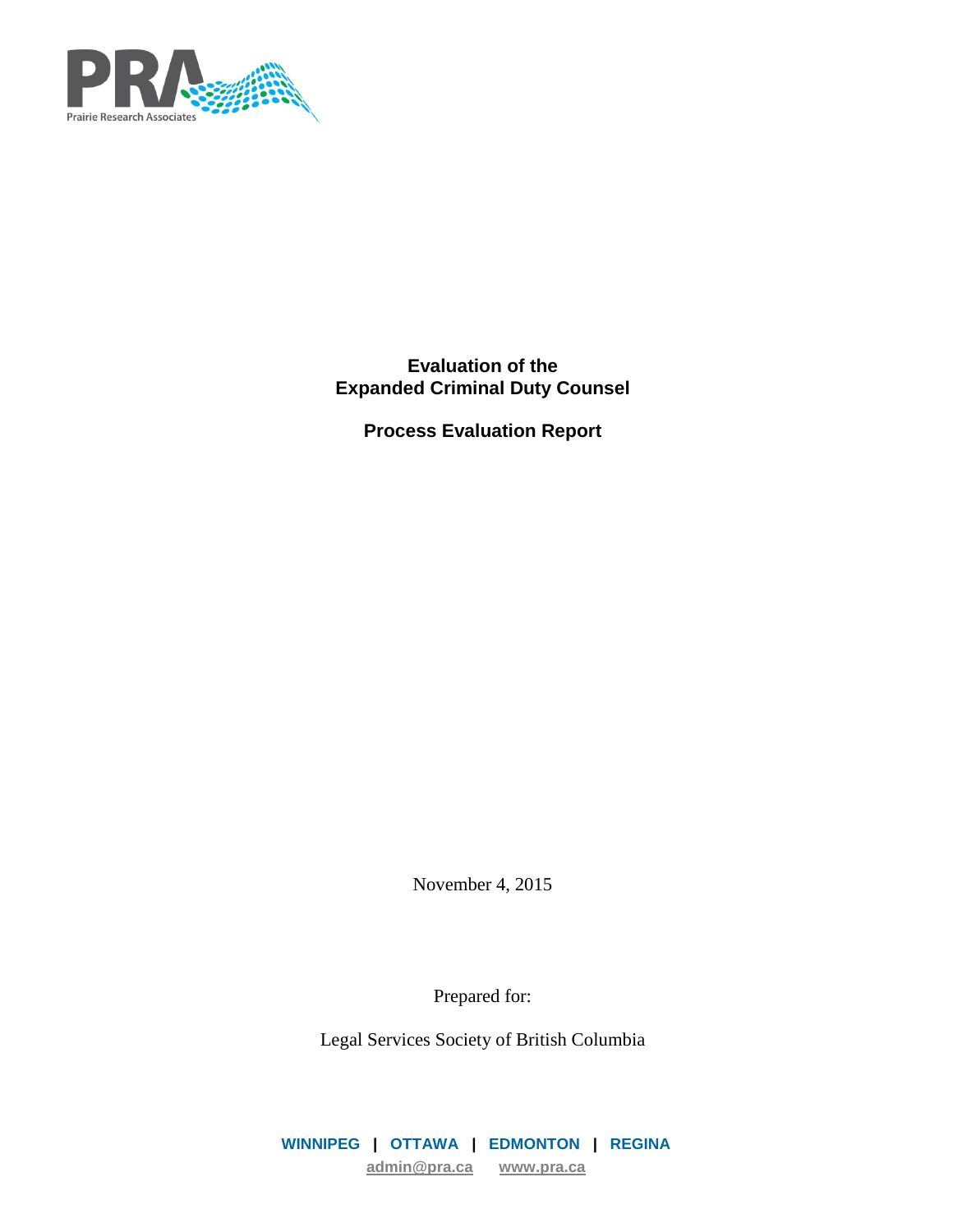# **Table of Contents**

| 1.0 |                   |                                                                |
|-----|-------------------|----------------------------------------------------------------|
| 2.0 | 2.1               |                                                                |
| 3.0 | 3.1<br>3.2<br>3.3 |                                                                |
| 4.0 | 4.1<br>4.2        |                                                                |
| 5.0 | 5.1<br>5.2        |                                                                |
| 6.0 |                   |                                                                |
|     |                   | Appendix $A - Logic$ model<br>Appendix $B -$ Evaluation matrix |

Appendix  $C$  – Data collection instruments

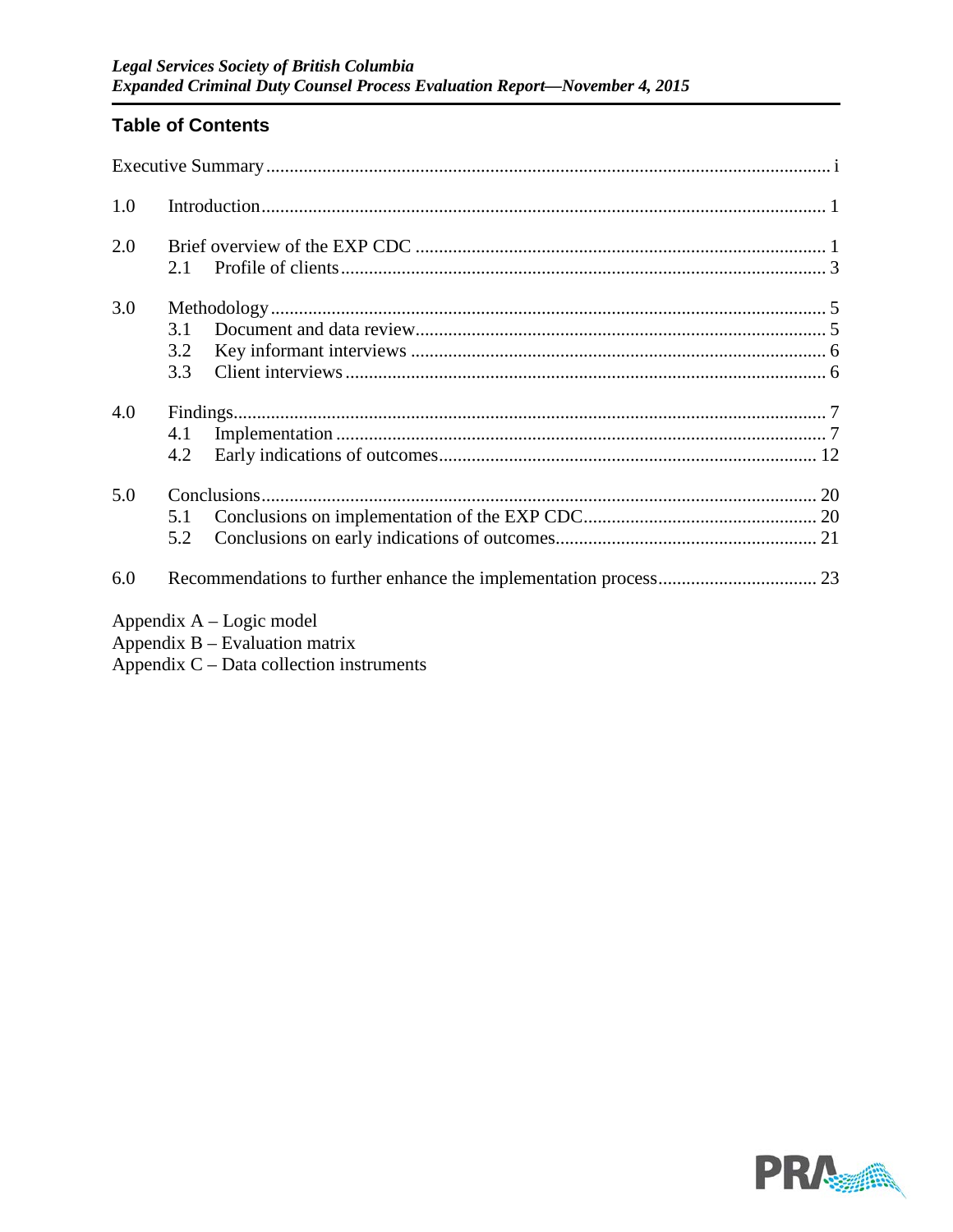## **Executive Summary**

This report presents the process evaluation findings for the Legal Services Society (LSS) of British Columbia's Expanded Criminal Duty Counsel (EXP CDC) pilot project. The pilot project provides criminal duty counsel services using a new model of delivery that is intended to increase the scope of people eligible to receive legal representation, to provide greater continuity of counsel for clients, and to achieve the early resolution of cases, where appropriate.

The evaluation looked at the implementation of the pilot during its first three months of operation, and it also provided a preliminary assessment of the effectiveness and efficiency of the pilot. The lines of evidence for the process evaluation included a review of key documents and the project database; interviews with key informants (LSS personnel and external stakeholders); and interviews with clients who had received services from the pilot.

The process evaluation led to several conclusions on the implementation of the EXP CDC pilot project:

## **Conclusions on implementation of the EXP CDC**

**The EXP CDC was implemented as intended but has experienced a few challenges related to higher than expected volume.** LSS and pilot project personnel all indicated that the project has largely been implemented as intended in Year 1, but has experienced some challenges with the volume of clients. The project has undertaken several logistical modifications to handle the volume efficiently.

**The EXP CDC has the support of external stakeholders.** Interviews conducted for the evaluation indicate that external stakeholders are supportive of the pilot project and are referring clients to the EXP CDC.

**The EXP CDC has experienced some early resource and capacity issues.** The pilot project has experienced capacity issues due to the lack of backup personnel for the criminal duty counsel and the pilot administrator. At the time of data collection for this report, the pilot project was developing a roster of criminal duty counsel to assist with the volume of clients.

**The current model supports efficient and effective delivery.** Key informants were generally positive about how well the current model is working. In particular, they pointed to the model creating more consistency in LSS services. The continuity of criminal duty counsel also provides greater efficiencies by enhancing the ability of duty counsel to resolve client matters.

**Suggested areas for improvement focused on methods to increase the flexibility of the model.**  Several areas were identified by key informants: having an LSS-dedicated telephone available in the courthouse so that clients can opt to use the LSS call centre for intake; considering some type of triage so that clients who clearly do not meet pilot eligibility guidelines do not have to go through full intake; and building in capacity so that clients who want to plead guilty at their first appearance can receive summary advice that day.

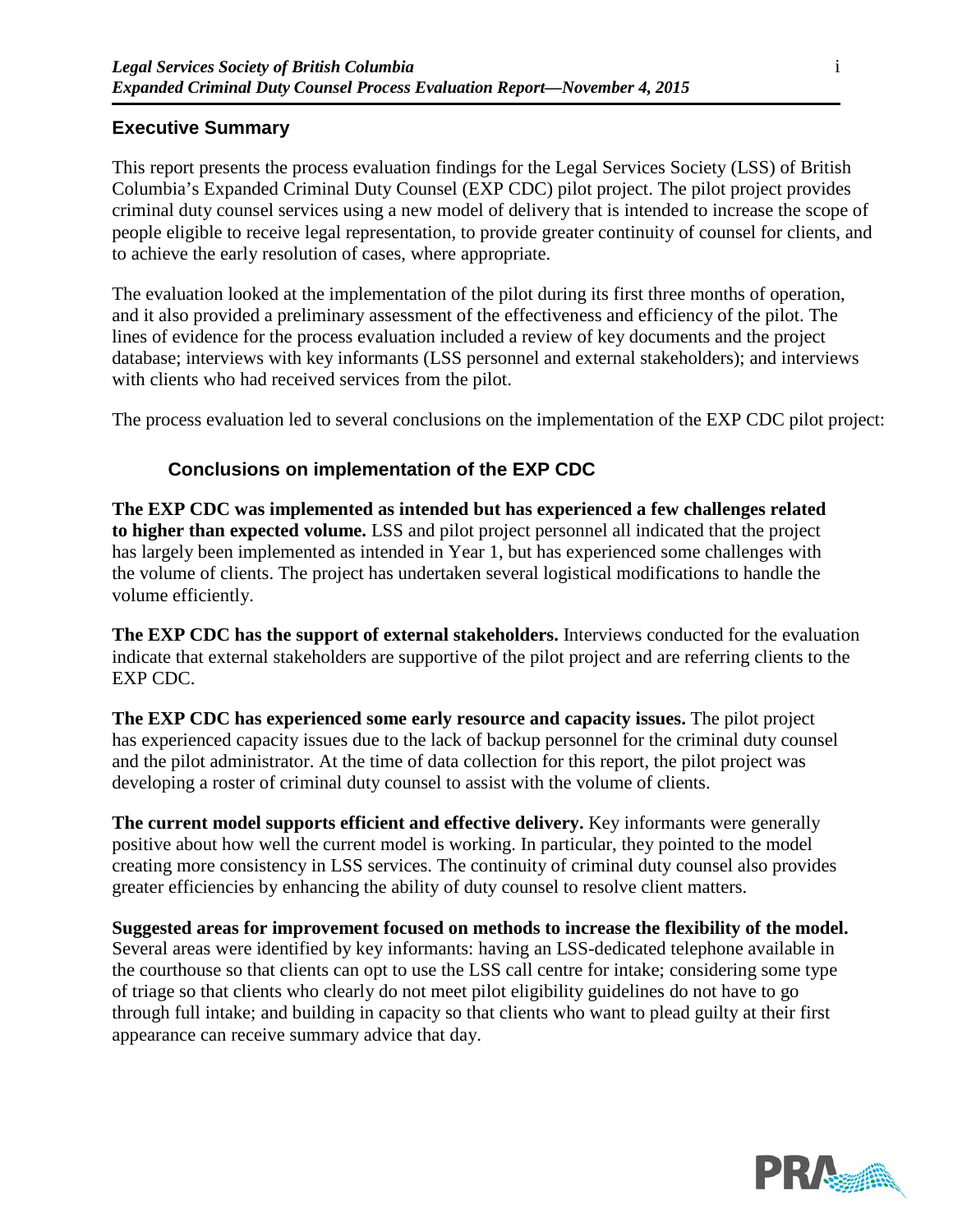## **Conclusions on early indications of outcomes**

The intent of the process evaluation in considering early progress toward achievement of outcomes was primarily to assist in identifying any potential pilot improvements and ongoing quality assurance. As such, conclusions on the early indications of outcomes are summarized briefly below in point form:

- ► Appropriate clients/cases are being streamed into the EXP CDC, and the project is reaching unrepresented accused persons who are not eligible for a legal aid representation contract.
- ► Timeliness of service is becoming a challenge for the EXP CDC. For most clients, their EXP CDC file is opened the same day as their first appearance, but the pilot project has been experiencing a lengthening of time between intake and meeting with the criminal duty counsel. The duty counsel roster being developed is expected to help address this issue.
- ► The EXP CDC is providing services that help clients with their legal needs. Clients received a variety of services from the pilot project, including summary advice, negotiations with the Crown on their criminal matters, court attendance, and a resolution to their criminal matter.
- ► There are preliminary indications of earlier resolution by the EXP CDC. For all concluded client matters (informations), the rate of resolution is 96%; for those matters, it took on average 14 calendar days from the date of first contact with the criminal duty counsel to resolve the case.
- ► Interviewed clients reported that they are satisfied with the assistance they have received.
- ► Stakeholders believe that the EXP CDC model should lead to greater efficiencies, and some believe that they have seen indications of earlier resolutions and fewer court appearances.
- ► The EXP CDC has increased access to criminal legal aid. Of the 74 clients admitted in the first three months of operations, 57 would not have been eligible for a legal aid representation contract based on either financial or coverage guidelines, or both.
- ► Few clients are being connected by the EXP CDC to other resources to assist them with underlying problems (e.g., substance abuse, counselling). Currently, the pilot has had little capacity to do this, beyond what is required for negotiating the disposition of the matter with the Crown, and has found that many clients are already connected to appropriate services.

# **Recommendations to further enhance the implementation process**

**Recommendation 1:** Consider whether to implement measures that will increase the flexibility of the model to respond to demand but not at the expense of innovative features of the model.

**Recommendation 2:** Continue to monitor key service metrics, in particular the length of time between intake and first appointment with the criminal duty counsel.

**Recommendation 3:** Re-evaluate whether referring clients to non-legal services to address their underlying issues should be a project outcome and, if it remains a project outcome, consider how the project can network with other service providers so that it has a list of relevant resources.

**Recommendation 4:** Consider enhancements to the project database that will increase efficiency, minimize errors, and allow for more accurate reports to be run so that the project can monitor its activities.

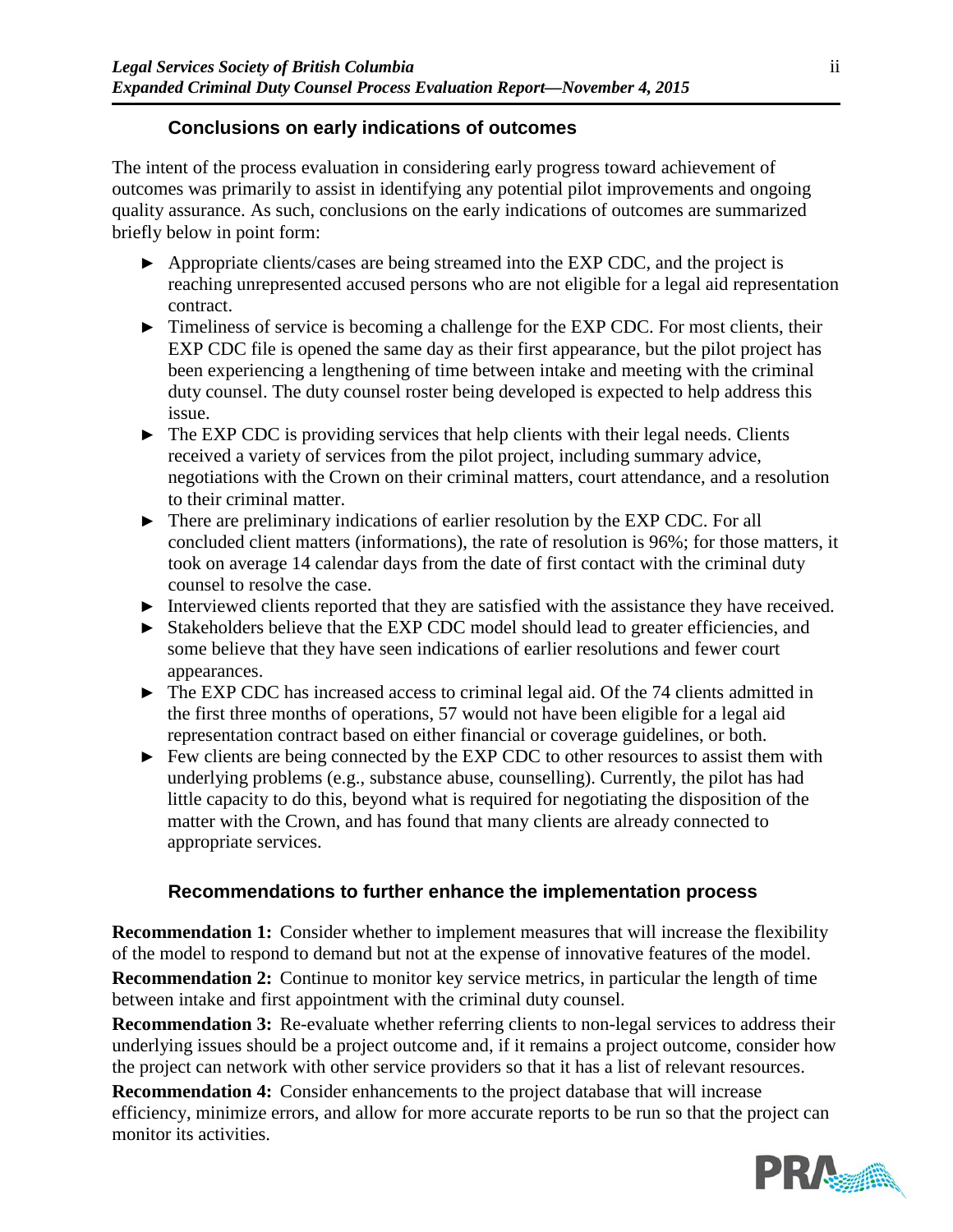# **1.0 Introduction**

This report presents the process evaluation findings for the Legal Services Society (LSS) of British Columbia's Expanded Criminal Duty Counsel (EXP CDC) pilot project. This evaluation is one of five evaluations being conducted of pilot projects implemented under the Justice Innovation and Transformation Initiatives (JITI).

The EXP CDC evaluation includes a process evaluation, with a focus on implementation and early progress toward achieving outcomes, and a summative evaluation, which will focus on outcomes achieved. This report presents the findings of the process evaluation and covers the pilot project's activities from March 3, 2015 to June 4, 2015. Several activities to improve the operations of the pilot occurred after June 4, 2015 and will be included in the summative evaluation report.

# <span id="page-4-2"></span>**2.0 Brief overview of the EXP CDC[1](#page-4-0)**

This section provides an overview of EXP CDC, as it was implemented in March 2015. As a result, improvements made to the pilot project are not addressed here, but are discussed later in relation to responses to implementation challenges.

The EXP CDC pilot project serves out-of-custody accused persons at the Port Coquitlam Provincial Court and has been accepting clients since March 3, 2015. The pilot project provides criminal duty counsel services using a new model of delivery that is intended to increase the scope of people eligible to receive legal representation, to provide greater continuity of counsel for clients, and to achieve early resolution of cases, where appropriate.

Under the traditional model that existed prior to the pilot project, criminal duty counsel services consisted of the provision of summary advice to clients appearing in court who had been charged with a criminal offence and did not yet have a lawyer. A roster of private bar lawyers provided this service, which meant that clients received assistance from whichever lawyer was serving as duty counsel on that court date. As a result, clients who attended court for multiple court appearances without counsel may have received brief assistance from several individual duty counsel. Duty counsel services were limited to explaining the nature of the charges the accused person is facing and the court procedures, providing advice about legal rights, and, if there is time, assisting with a guilty plea. $<sup>2</sup>$  $<sup>2</sup>$  $<sup>2</sup>$ </sup>

The EXP CDC pilot project has changed this traditional model in a number of ways.

► First, the pilot project provides qualifying clients with **more extended support**, in order to pursue a non-trial resolution, including duty counsel making court appearances with the client up to and including entering a guilty plea and/or agreeing to a peace bond. Duty counsel services will not assist clients who want their matter to go to trial or have a viable defence. In those circumstances, eligible clients will be given a legal aid representation contract, and non-eligible clients will be provided information on other legal services that might assist them.

<span id="page-4-1"></span><span id="page-4-0"></span><sup>&</sup>lt;sup>1</sup> This section is largely taken from the pilot's charter and interviews with project personnel.<br><sup>2</sup> Legal Services Society of British Columbia, 2015. Duty Counsel Lawyers for Criminal Matters. Retrieved on July 5, 2015 from [http://www.lss.bc.ca/legal\\_aid/criminalAndImmigrationDutyCounsel.php.](http://www.lss.bc.ca/legal_aid/criminalAndImmigrationDutyCounsel.php)

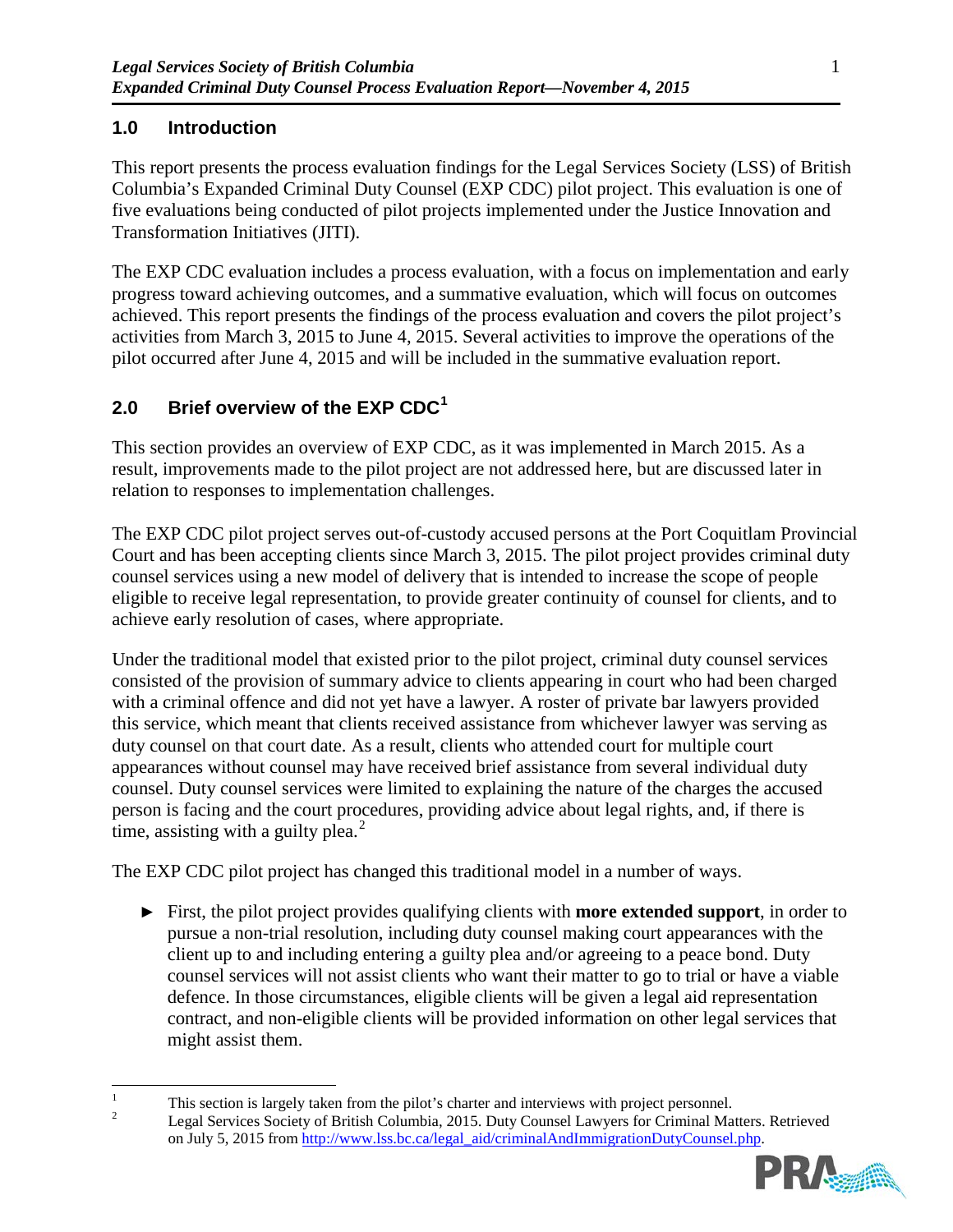- ► Second, this extended support is facilitated by **greater continuity in the duty counsel** serving the client. For the current configuration of the pilot project, this continuity is guaranteed by the fact that there is only one criminal duty counsel, as opposed to a roster of lawyers; however, the model is intended to focus on continuity of counsel, even if it were to expand to several lawyers providing criminal duty counsel services.
- ► Third, the pilot project has **increased the scope of clients** receiving this more extended service. Under LSS guidelines, there are both financial and coverage eligibility requirements for criminal matters (i.e., for coverage eligibility, there must be the risk of jail). Under the pilot, clients must either meet the financial eligibility criteria for a legal aid representation contract, or they can be eligible under the pilot's financial eligibility discretionary coverage guidelines (which has a higher income cut-off). Pilot project clients do not need to face the risk of jail in order to receive the expanded service. Instead, their case must be assessed by the criminal duty counsel against pilot criteria, which include the case not being too complex for the pilot project to undertake and the potential to achieve non-trial resolution.

The criminal duty counsel also provides summary advice to out-of-custody accused persons who are not accepted into the pilot project and do not qualify for a tariff lawyer. Since these clients are not eligible for the pilot's extended service, which is its innovative feature, they are only included in the evaluation in order to provide a complete description of the workload of the pilot project.

The EXP CDC pilot project has the following three personnel:

- $\triangleright$  one lawyer, who provides the expanded duty counsel services
- ► one LSS intake personnel person, who also serves clients with other legal issues covered by legal aid, such as family law and child protection and conducts the intake assessment for making legal aid applications
- ► one pilot administrator, who works exclusively for the pilot project; the pilot administrator assists with intake and supports the criminal duty counsel by, among other things, opening and maintaining client files, explaining the services to clients and making their appointments with duty counsel, and managing the duty counsel's calendar

The process for client's interactions with the pilot has several stages:

- ► Clients who attend court without counsel are informed about the availability of duty counsel services by the judges, justices of the peace, court clerks, Crown prosecutors, or sheriffs. The court will adjourn their matter so they may go to the LSS intake office, as that is the first step in applying for the pilot project.
- ► The LSS office in the courthouse goes through the normal LSS intake procedure with clients.
- ► Once the interview with the LSS intake worker is completed, the client is sent to the pilot project's office.

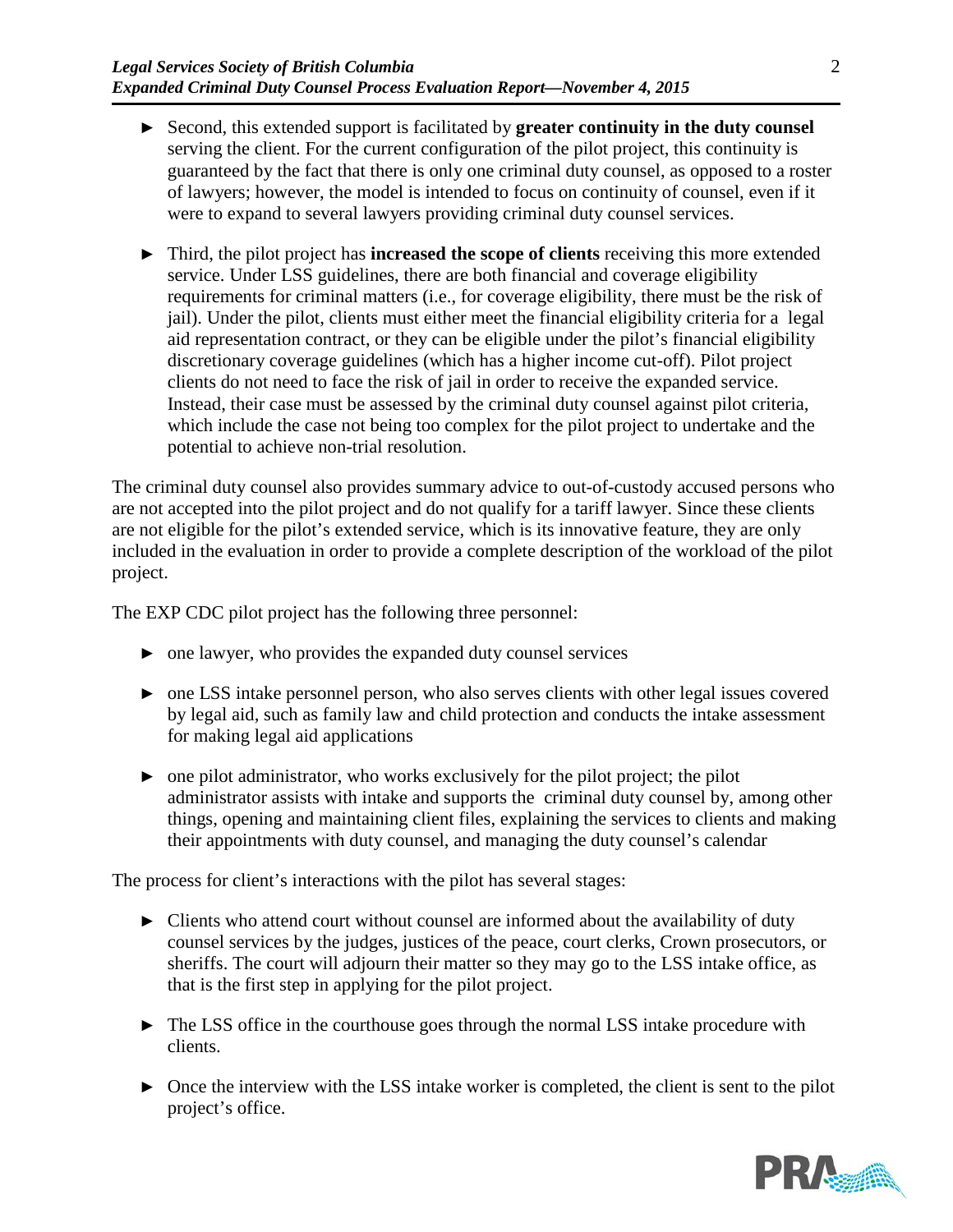- ► The pilot project administrator photocopies each client's particulars, so that the criminal duty counsel can review them before the initial client meeting. She also explains the pilot project to the client, has the client sign an acknowledgment of service form, and provides them with an appointment date for their meeting with criminal duty counsel and a requested adjournment date for the court.
- ► The client then returns to court with their appointment date and the court adjourns their matter to the date requested and provided by the administrator.
- ► At the scheduled appointment, duty counsel interviews the client to determine if the client is eligible for the pilot project.
	- If the client is eligible, the duty counsel will represent the client until the matter is resolved or until the client and/or duty counsel determine that the client needs other representation (e.g., legal aid representation contract or private bar assistance). This situation occurs when the matter cannot be resolved within the scope of the pilot's services (e.g., without a trial).
	- If the client is not eligible for the pilot but is eligible for legal aid, the client will be referred back to the LSS intake worker.
	- If the client is not eligible for the pilot or for legal aid, duty counsel will provide the client with summary advice and will provide information on other available legal resources.

# **2.1 Profile of clients**

<span id="page-6-0"></span>[Table 1](#page-7-0) provides an overview of the clients accepted since the pilot's inception on March 3 to June 4, 2015. Of the 74 clients:

- $\blacktriangleright$  69% are male:
- ► 57% are over 30 years of age;
- $\blacktriangleright$  72% are single;
- ► 41% are unemployed;
- ► 68% are known to have attended high school and 41% are known to have graduated from high school (no education information is available for one-third of clients);
- ► 8% identified as Aboriginal; and
- ► 85% are Canadian citizens and the same percentage was born in Canada.

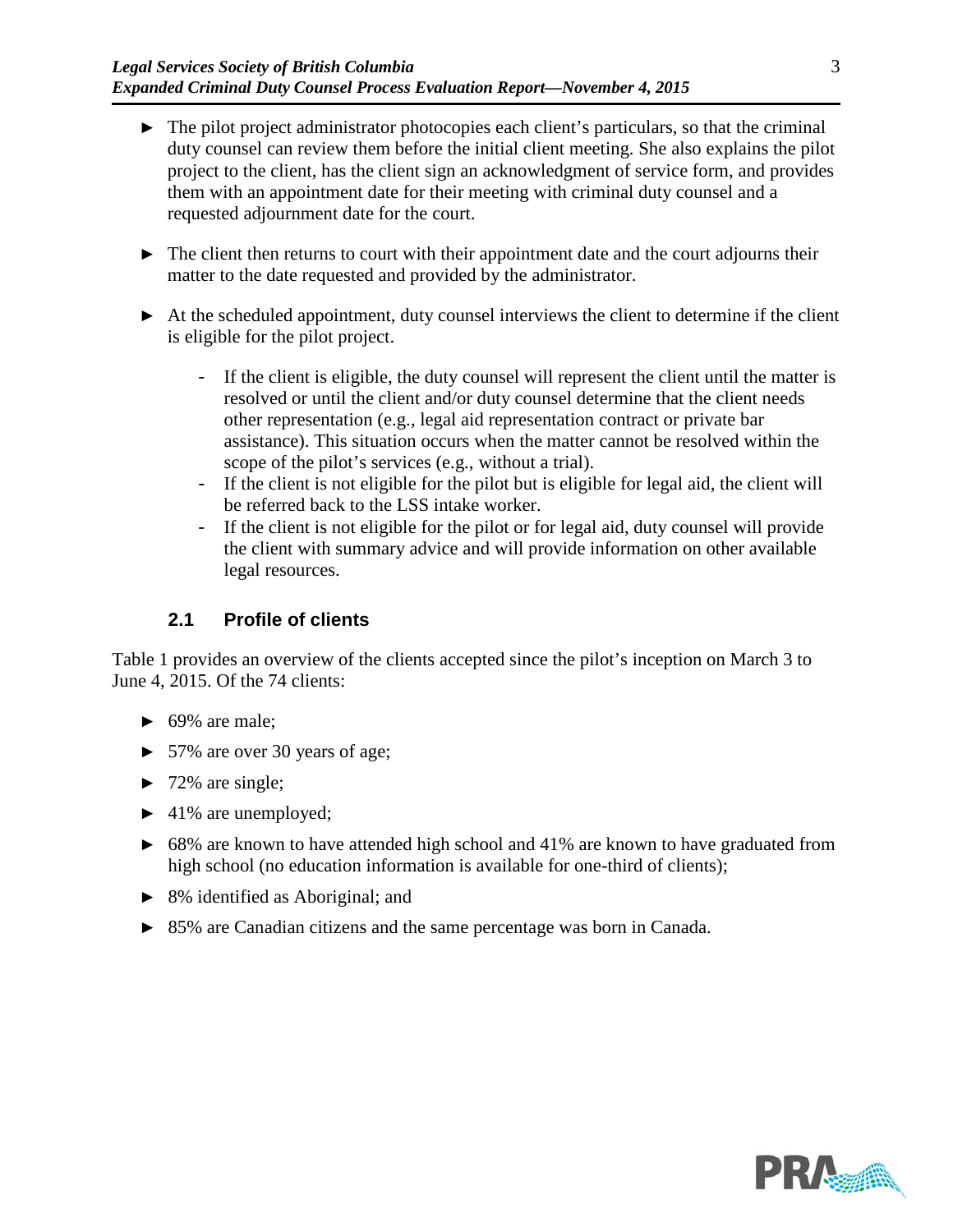<span id="page-7-0"></span>

| Table 1: Client demographics (n=74) |                |     |  |  |
|-------------------------------------|----------------|-----|--|--|
|                                     | #              | %   |  |  |
| Gender                              |                |     |  |  |
| Male                                | 51             | 69% |  |  |
| Female                              | 23             | 31% |  |  |
| Age                                 |                |     |  |  |
| 18 to 25                            | 22             | 30% |  |  |
| 26 to 30                            | 10             | 14% |  |  |
| 31 to 40                            | 25             | 34% |  |  |
| 41 to 50                            | 10             | 14% |  |  |
| 65 or over                          | 7              | 10% |  |  |
| <b>Marital status</b>               |                |     |  |  |
| Single                              | 53             | 72% |  |  |
| Separated                           | 10             | 14% |  |  |
| Married                             | 6              | 8%  |  |  |
| Common law                          | 3              | 4%  |  |  |
| Divorced                            | $\overline{1}$ | 1%  |  |  |
| Widowed                             | 1              | 1%  |  |  |
| <b>Employment status*</b>           |                |     |  |  |
| Unemployed                          | 30             | 41% |  |  |
| Social assistance                   | 19             | 26% |  |  |
| Employed full-time                  | 13             | 18% |  |  |
| Employed part-time                  | 7              | 10% |  |  |
| <b>Employment insurance</b>         | 7              | 10% |  |  |
| Disability                          | 6              | 8%  |  |  |
| Other                               | $\overline{2}$ | 3%  |  |  |
| No data                             | 6              | 8%  |  |  |
| <b>Education level</b>              |                |     |  |  |
| Some high school                    | 20             | 27% |  |  |
| High school graduate                | 23             | 31% |  |  |
| Post high school education          | 7              | 10% |  |  |
| No data                             | 24             | 32% |  |  |
| <b>Aboriginal ancestry</b>          |                |     |  |  |
| Yes                                 | 6              | 8%  |  |  |
| No                                  | 67             | 91% |  |  |
| No data                             | 1              | 1%  |  |  |
| <b>Immigration status</b>           |                |     |  |  |
| Canadian citizen                    | 63             | 85% |  |  |
| Permanent resident                  | 3              | 4%  |  |  |
| Permit holder                       | 1              | 1%  |  |  |
| No data                             | 7              | 10% |  |  |
| <b>Country of birth</b>             |                |     |  |  |
| Canada                              | 63             | 85% |  |  |
| Korea                               | 2              | 3%  |  |  |
| <b>Czech Republic</b>               | 2              | 3%  |  |  |
| Other                               | 7              | 10% |  |  |
| *Multiple responses accepted.       |                |     |  |  |

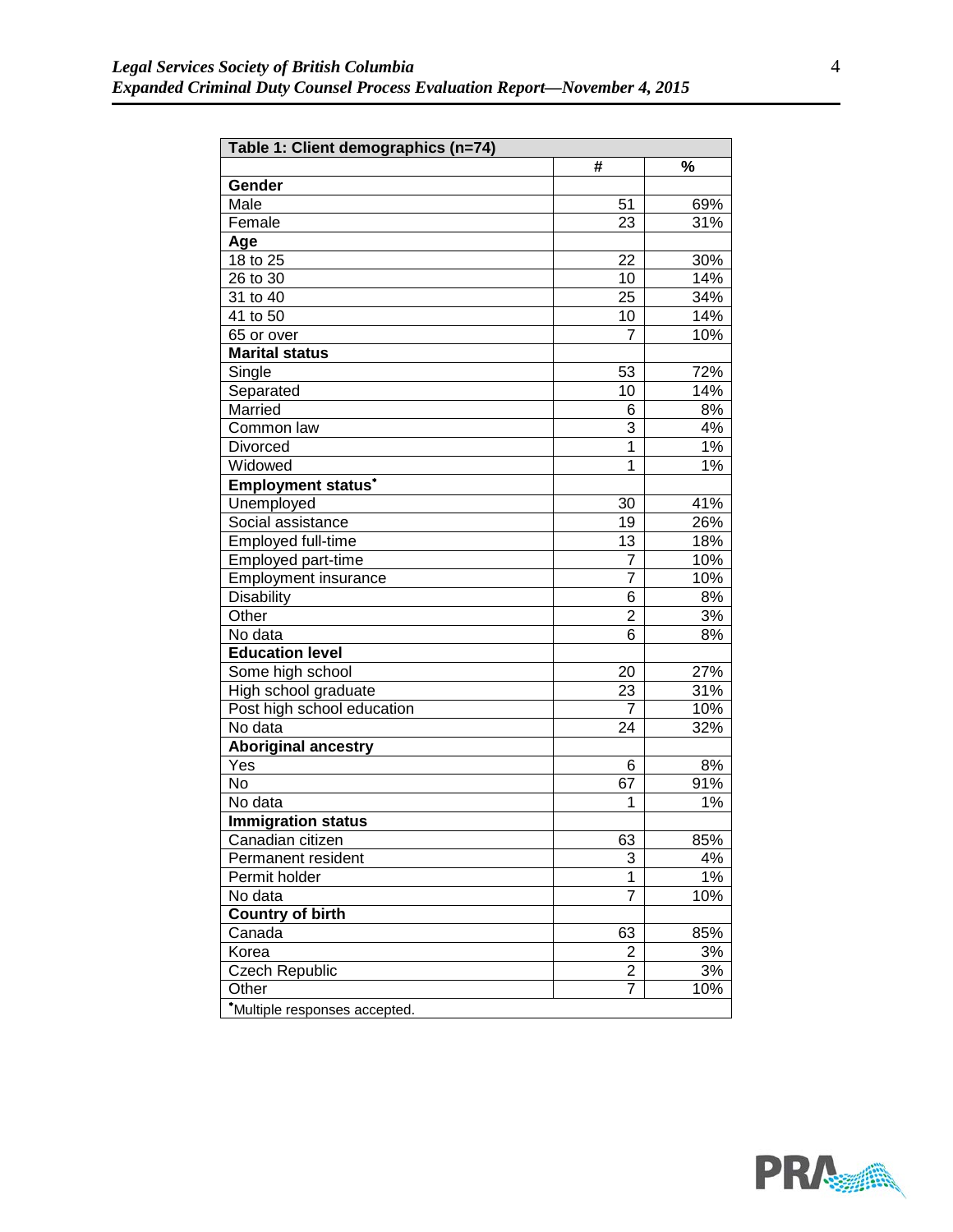The most common types of crimes clients were charged with are assault, theft under \$5,000, and driving while prohibited/licence is suspended. See [Table 2](#page-8-0) for the complete listing of charges. Most clients  $(82%)$  were charged with summary offences.<sup>[3](#page-8-1)</sup>

<span id="page-8-0"></span>

| Table 2: Charges laid against clients (n=74)            |                         |       |  |  |  |
|---------------------------------------------------------|-------------------------|-------|--|--|--|
|                                                         | #                       | %     |  |  |  |
| Assault                                                 | 22                      | 30%   |  |  |  |
| Theft under \$5,000                                     | 16                      | 22%   |  |  |  |
| Driving while prohibited/licence suspended              | 10                      | 14%   |  |  |  |
| <b>Breach of conditions</b>                             | 8                       | 11%   |  |  |  |
| <b>Uttering threats</b>                                 | 8                       | 11%   |  |  |  |
| Fraud                                                   | 5                       | 7%    |  |  |  |
| Breaking and entering/possession of break in instrument | 4                       | 5%    |  |  |  |
| Obstruct/assault peace officer                          | $\overline{\mathbf{4}}$ | 5%    |  |  |  |
| Peace bond                                              | 3                       | 4%    |  |  |  |
| Failure to comply                                       | 3                       | 4%    |  |  |  |
| Impaired driving                                        | 3                       | 4%    |  |  |  |
| <b>Mischief</b>                                         | 3                       | 4%    |  |  |  |
| Firearms/weapons possession                             | $\overline{2}$          | 3%    |  |  |  |
| Fear of injury                                          | $\overline{2}$          | 3%    |  |  |  |
| Possession of stolen property                           | $\overline{2}$          | 3%    |  |  |  |
| Theft (general)                                         | 1                       | 1%    |  |  |  |
| Possession of controlled substances                     | 1                       | $1\%$ |  |  |  |
| Counterfeit money                                       | 1                       | $1\%$ |  |  |  |
| Other                                                   | $\overline{2}$          | 3%    |  |  |  |
| Note: Multiple responses accepted.                      |                         |       |  |  |  |

# **3.0 Methodology**

The process evaluation consists of three lines of evidence: a document and data review, interviews with key informants (LSS personnel and external stakeholders), and interviews with clients.

An EXP CDC Project Working Group (WG) comprised of representatives from LSS and the British Columbia Ministry of Justice (MOJ), is guiding the evaluation process. PRA held consultations with the WG to refine the key evaluation documents to guide the evaluation: the logic model and evaluation matrix, which are in Appendices A and B, respectively. The WG also reviewed and approved the data collection instruments used for the process evaluation. The data collection instruments are included in Appendix C.

# **3.1 Document and data review**

PRA reviewed relevant documents produced by the pilot project, including the project manual and charter, descriptions and diagrams of the EXP CDC model, and forms used by the pilot to collect information on its clients and the types of assistance provided. The data review for the process evaluation relies on available data in the pilot project database, since the focus of the process

 <sup>3</sup> One client was charged with an indictable offence and one under the *Motor Vehicles Act*. About one-fifth of clients (18%) did not yet have the charge level listed in the project database; for these clients, their files are still open and they generally have not yet met with the criminal duty counsel.



<span id="page-8-1"></span>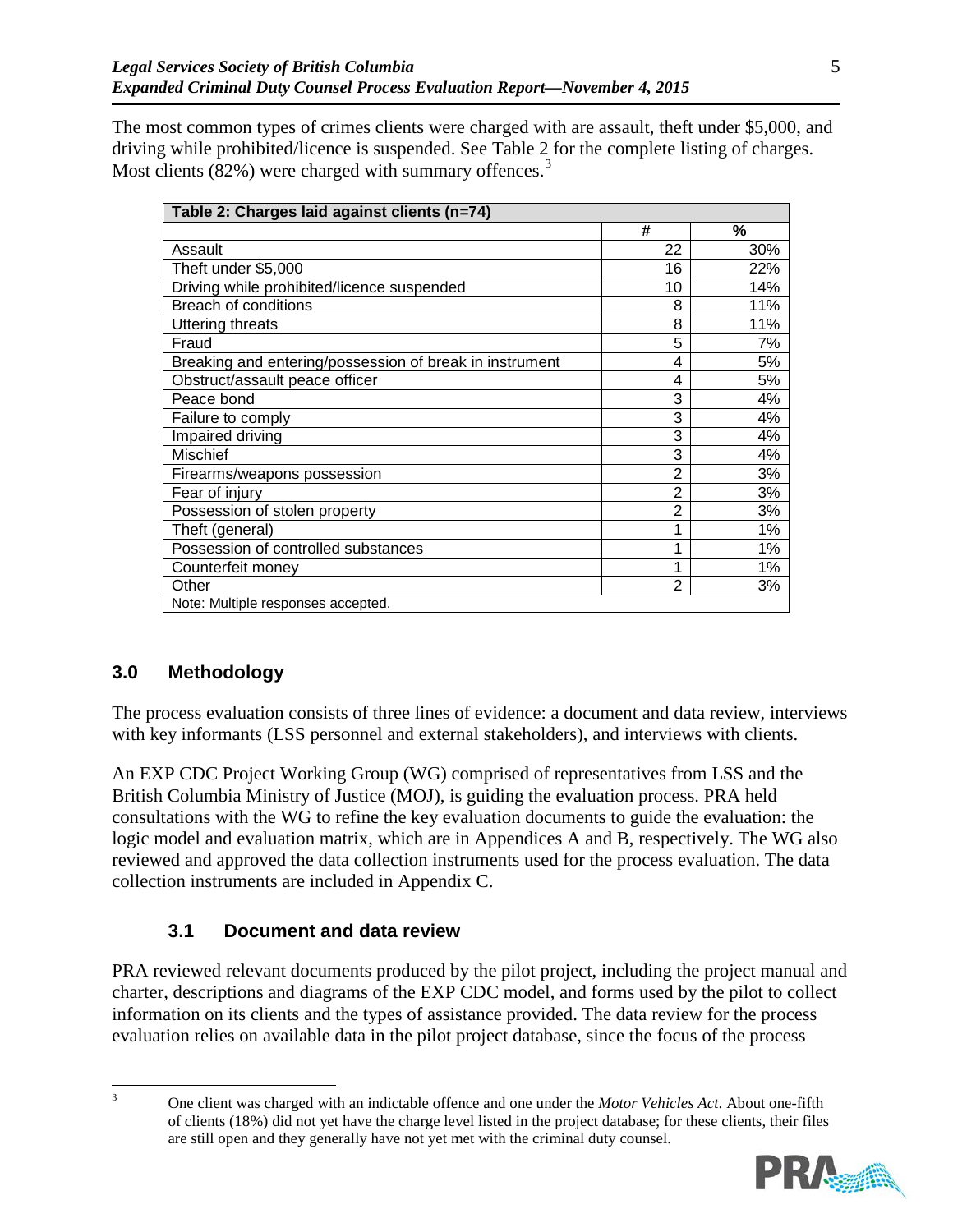evaluation is on implementation of the pilot project. The summative evaluation will also include data from the LSS CIS database, as well as data from the MOJ (e.g., Court Services Branch).

The following data limitations are worthy of mention:

- ► The project database is constructed so that the same information is recorded in more than one location (e.g., provision of summary advice, resolving a matter). The evaluation relies on the most relevant field in the database for the analysis, and did not correct inconsistencies in data entered. Consequently, some results are not the same in the report. For an example, see Question 8 below [\(Table 6–](#page-17-0)[Table 8\)](#page-18-0).
- $\blacktriangleright$  The project database does not have fields to distinguish missing data from unavailable data (e.g., where an activity has not yet occurred). Where possible, other variables were used to assist with analysis and determine whether data were simply not yet available rather than missing.

# **3.2 Key informant interviews**

The process evaluation includes interviews with key informants to obtain their perspectives on pilot project implementation and early evidence of outcomes. Interviews were conducted by telephone with four internal stakeholders (the CDC Project Lead, the Pilot Lead CDC, and LSS intake personnel) and five external stakeholders (two representatives of the court registry, two Crown prosecutors, and one judge). The key informant interviews occurred primarily in May and June of 2015.

## **3.3 Client interviews**

To obtain feedback from EXP CDC clients, PRA conducted individual telephone interviews of about 20 minutes each with clients whose matters have been completed. Interviews focused on the clients' experience and satisfaction with the EXP CDC services, and how the services might be improved. As of June 8, a total of 41 clients who had received EXP CDC assistance had completed matters and were contacted for interviews. To improve the response, a mail flyer explaining the research and notifying clients that they might be contacted for an interview was provided to clients. Six clients completed an interview for the process evaluation.<sup>[4](#page-9-0)</sup>

<sup>&</sup>lt;sup>4</sup> For the other 35 clients, the contact information was no longer valid for ten of them (e.g., telephone not in service, no longer at that number); three clients refused; and despite multiple attempts, we were unable to contact the remaining clients.



<span id="page-9-0"></span>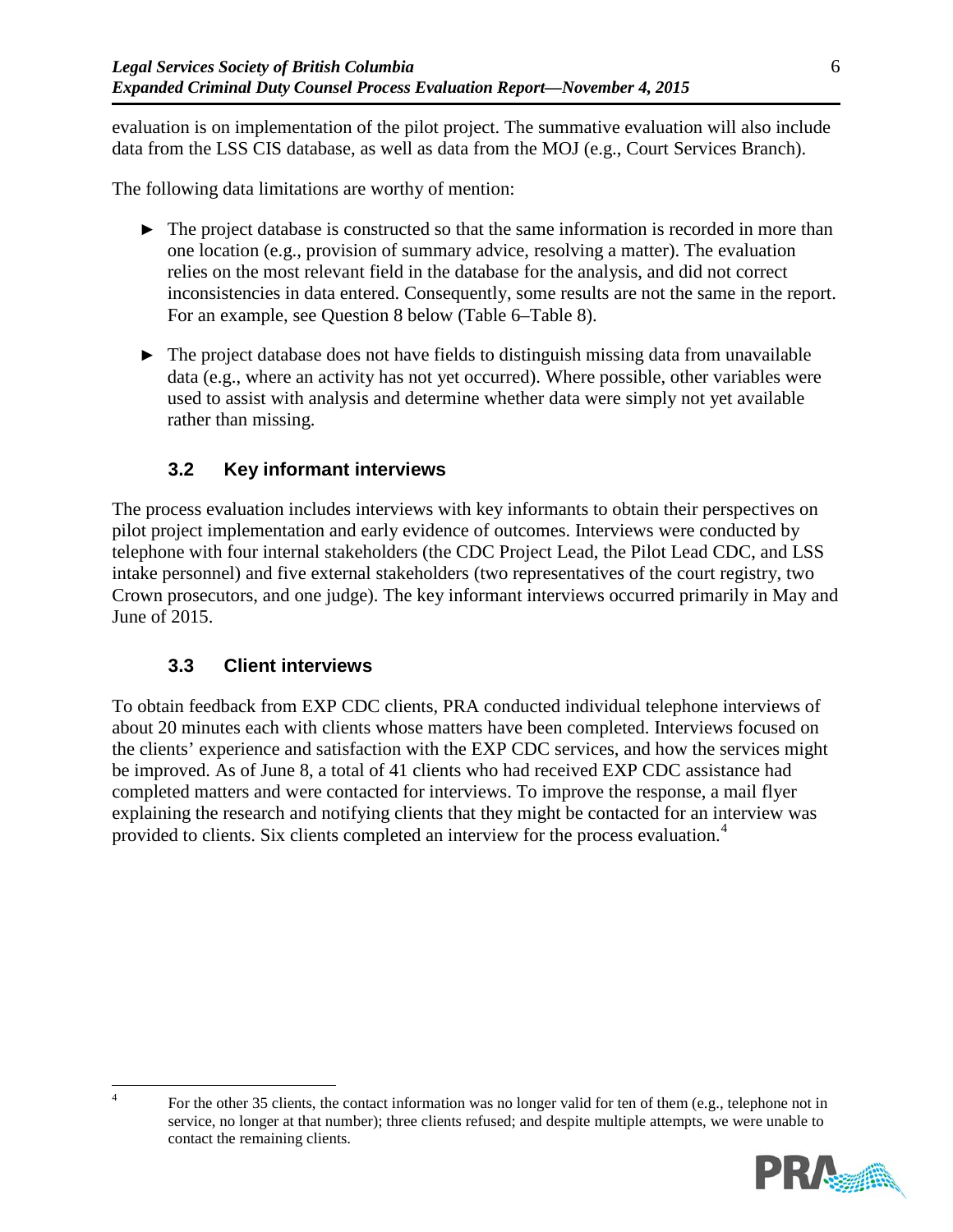## **4.0 Findings**

The process evaluation findings are presented based on the evaluation questions, which focus on the implementation of the pilot project and its early progress toward achieving its intended outcomes.

## **4.1 Implementation**

#### **1. Has the EXP CDC been implemented as intended in Year 1? What challenges were met in implementation? How were challenges addressed and improvements made to the model?**

LSS and pilot project personnel all indicated that the project has largely been implemented as intended in Year 1. Timelines for implementing the project were quite fluid so the project is also considered to be on schedule.

Although the core features of the model have remained unchanged, key informants did indicate that the design of the pilot project has been modified (described as "fine tuning" or "tweaking") to respond to challenges.

**Handling the high volume.** With the increased scope of coverage and the expanded service, handling the volume of clients has proven challenging. Key informants estimated that the volume of clients at this stage of the pilot is more than anticipated, although there was uncertainty in terms of the expected volume.

According to key informants, responding to this challenge remains a work in progress, but the project has undertaken some logistical modifications to manage the volume. Very early, it became apparent that given the volume of clients and the length of the court session, the project could not complete an intake assessment, evaluate whether the client qualifies for the program, and provide meaningful legal advice to clients at their initial appearance. The pilot personnel worked out a system in which clients go through LSS intake, meet with the pilot administrator, are assigned an appointment date with the criminal duty counsel, and are provided suggested return dates (that fall after their scheduled criminal duty counsel appointment) to provide the court for their next appearance. The court schedules the client's next appearance for the date requested by the pilot administrator. In some situations, the volume of clients is still more than the project can assess and return to court; this is particularly true of afternoon sessions. To ensure that the pilot project does not delay the court's ability to end the afternoon session on time, the pilot project has recently begun to provide the Crown several requested adjournment dates so that the court can set the adjournment date for the accused person before directing them to the LSS offices to complete their intake assessment, provide particulars to the pilot administrator, sign an acknowledgment form, and obtain their appointment date to see criminal duty counsel. This process is in its early stages, but is believed to be working well.

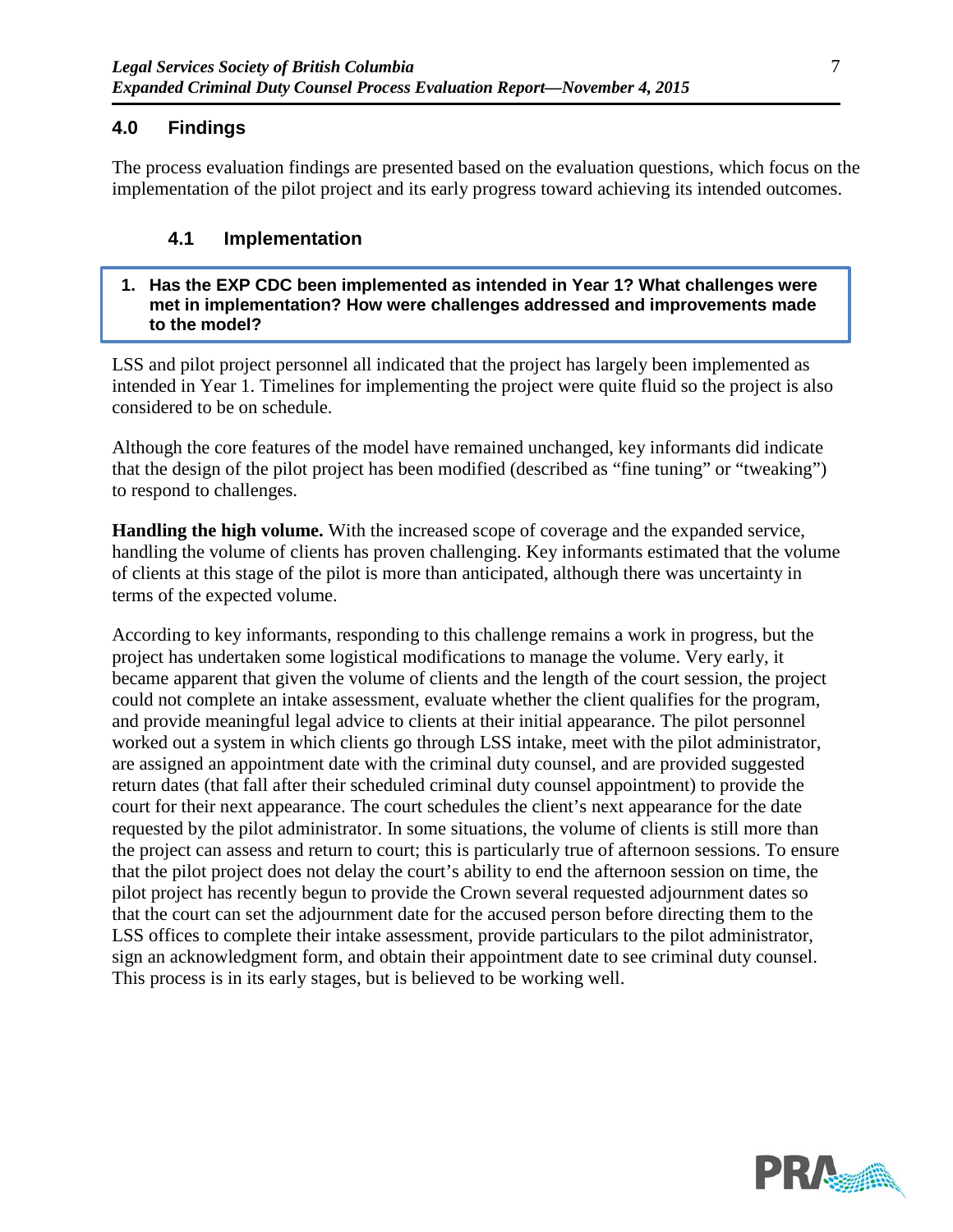Issues with resources/capacity and the pilot project's response are further discussed in Question 3.

**Ensuring that clients with unique needs are served promptly.** The pilot project recognized that for some clients, the requirement that they return for a later appointment would not work (e.g., clients with mental health issues, clients with language needs and who had their interpreter with them at their first appearance). For these clients, the pilot project makes every effort to have the duty counsel meet with them the day they first contact the project.

**Making the most of the first appointment with criminal duty counsel.** Clients were forgetting to bring their particulars to their first meeting with criminal duty counsel. As a result, the pilot administrator now photocopies the particulars at the intake stage, so that the criminal duty counsel is able to review them prior to meeting with the client.<sup>[5](#page-11-0)</sup>

**Providing legal advice to those who miss their appointment.** Rather than not serve clients who miss their appointments, the pilot project provides the Crown with a list of clients they still need to meet with. This list enables Crown to promptly identify those individuals at their next appearance who have yet to receive duty counsel advice and send them to the LSS office in the courthouse.

### **2. What external factors have influenced the implementation and success of the EXP CDC?**

Key informants reported that external factors have not had a negative effect on the pilot project, and cited, instead, positive effects from external factors:

- ► The other stakeholders in the courthouse (judiciary, justices of the peace, court administration/clerks, sheriffs, Crown) have been very supportive of the pilot project. The pilot was a change in approach for handling criminal duty counsel so there was a need to educate the other stakeholders on how the pilot project would operate. Key informants mentioned a few issues (e.g., sending clients with family or civil law matters to the criminal duty counsel office), but those issues were short-lived and easily corrected.
- ► Crown ownership of files has had a positive impact on the pilot as greater continuity of Crown on files complements the greater continuity of criminal duty counsel. This situation makes it easier for the duty counsel to know which Crown is handling the file. With Crown file ownership, the Crown assigned a file also clearly has authority to negotiate a resolution. However, most key informants (internal and external stakeholders) who could offer an opinion noted that Crown file ownership's impact on the pilot's success is dependent on the Crown assigned to the file. According to them, the ability of criminal duty counsel and the Crown to reach a resolution on files primarily depends on the Crown's willingness to negotiate, so the approach of a particular Crown has a major impact.

<span id="page-11-0"></span><sup>&</sup>lt;sup>5</sup> If the particulars are extensive, criminal duty counsel will attempt to review them on that day, or the pilot administrator will photocopy key sections (e.g., the summary and criminal record) and request that the client bring their particulars to their meeting with the criminal duty counsel.

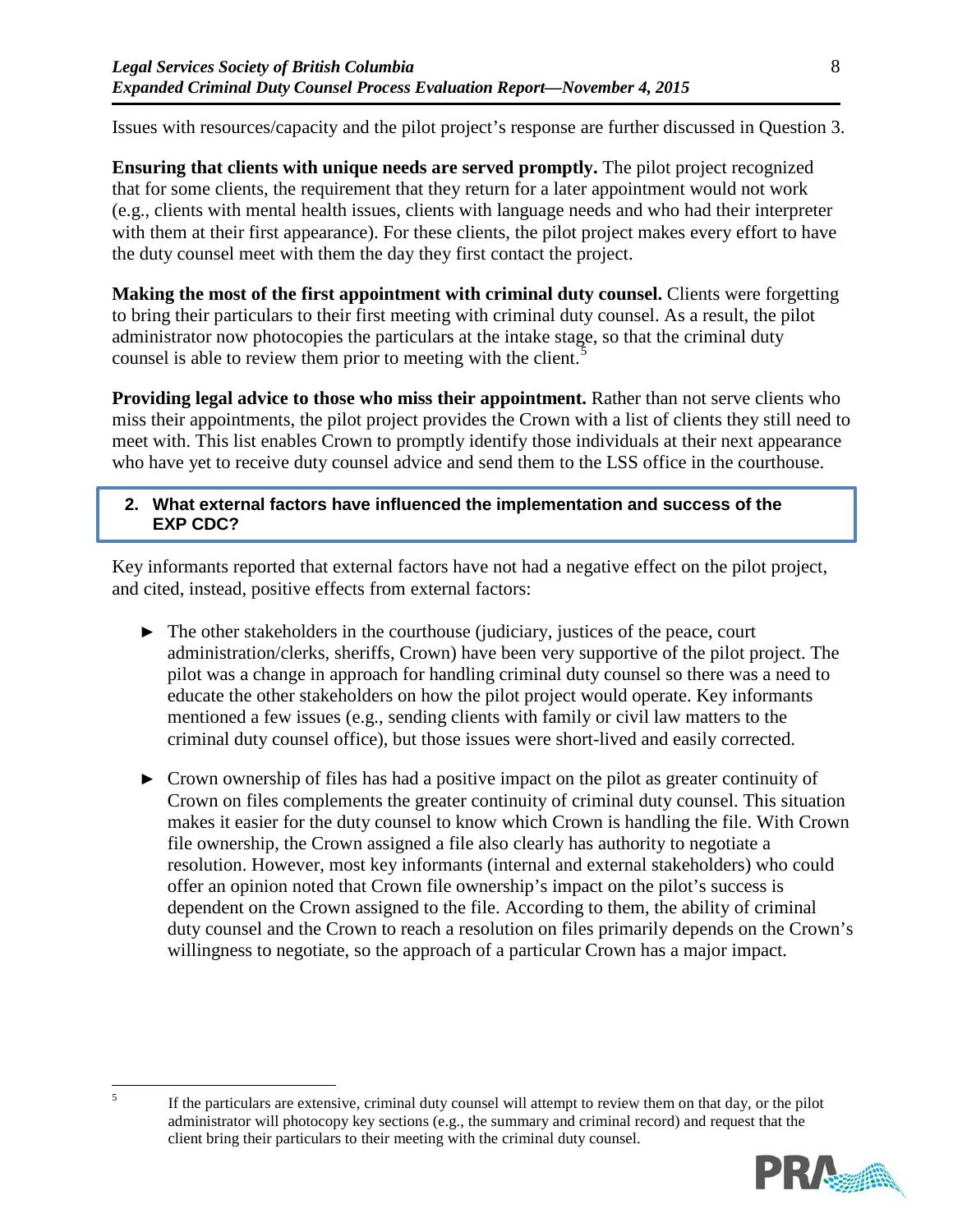#### **3. Does the EXP CDC have sufficient resources and capacity to meet demand?**

The volume of clients going through intake in March was substantially higher  $(n=83)$  than for the later months, where it appears that the intake may have stabilized to about 35 applicants per month. [Table 3](#page-12-0) provides complete results.

<span id="page-12-0"></span>

| Table 3: Volume of the pilot project by month (March 3, 2015 to June 4, 2015) |                                                        |                   |    |     |  |  |
|-------------------------------------------------------------------------------|--------------------------------------------------------|-------------------|----|-----|--|--|
|                                                                               |                                                        | <b>Applicants</b> |    |     |  |  |
|                                                                               | <b>Total</b><br>Not accepted<br><b>Accepted</b><br>TBD |                   |    |     |  |  |
| March 3-31                                                                    | 32                                                     | 46                |    |     |  |  |
| April 1-30                                                                    | 13                                                     | 15                |    | 36  |  |  |
| May 1-31                                                                      | 21                                                     |                   |    | 36  |  |  |
| June $1-4$                                                                    | 6                                                      |                   |    |     |  |  |
| Total                                                                         | 72                                                     | 74                | 20 | 166 |  |  |

The higher intake in March was the result of unrepresented accused persons attending court on charges that predate the pilot. For example, the percentage of applicants by month with offence dates in 2014 is: 45% (37 of 83) for March; 34% (13 of 38) for April; and 14% (5 of 36) for May. These declining percentages demonstrate that the pilot connected quickly with unrepresented accused persons in the Port Coquitlam courthouse in its first few months of operations. This finding implies that the volume of applications per month should now stabilize as the pilot is no longer addressing this "backlog."

The project data indicate some capacity issues. Ten of the 72 accused persons not admitted into the program were excluded, in part, because they would exceed the capacity of the pilot project (for nine of these accused persons, there were also other reasons provided for non-acceptance). In addition, despite best efforts, the pilot project has seen its time from initial intake to appointment with the criminal duty counsel expand from approximately a week to two or three weeks. Key informants expressed concerns that the time-to-appointment could soon become four or five weeks, which would have an enormous impact on the success of the pilot project.<sup>[6](#page-12-1)</sup> This lengthening of time from initial intake to appointment with the criminal duty counsel may resolve itself once the pilot project gets beyond the "backlog" of unrepresented accused persons.

Several capacity/resource issues were also mentioned by key informants.

- ► **Administrative support.** The lack of administrative support to cover sick days and leaves was mentioned by most internal stakeholders. The JITI projects are going to include a team of "floater" pilot administrators who will provide support and add capacity to the pilot projects, as needed.<sup>[7](#page-12-2)</sup>
- ► **Intake.** LSS intake is taking longer than anticipated, in part because of the new case management software. This, coupled with the substantial increase in the number of applications that the LSS intake worker must now process, has created bottlenecks at this

<span id="page-12-2"></span>assists the pilot project three days per week.



<span id="page-12-1"></span><sup>&</sup>lt;sup>6</sup> In comments to this report, the pilot project states that since July 2015 the wait time for clients has been reduced to approximately one week and the backlog of clients has been handled with the assistance of additional counsel.<br>In comments to this report, the pilot project states that there is now a second administrative assistant who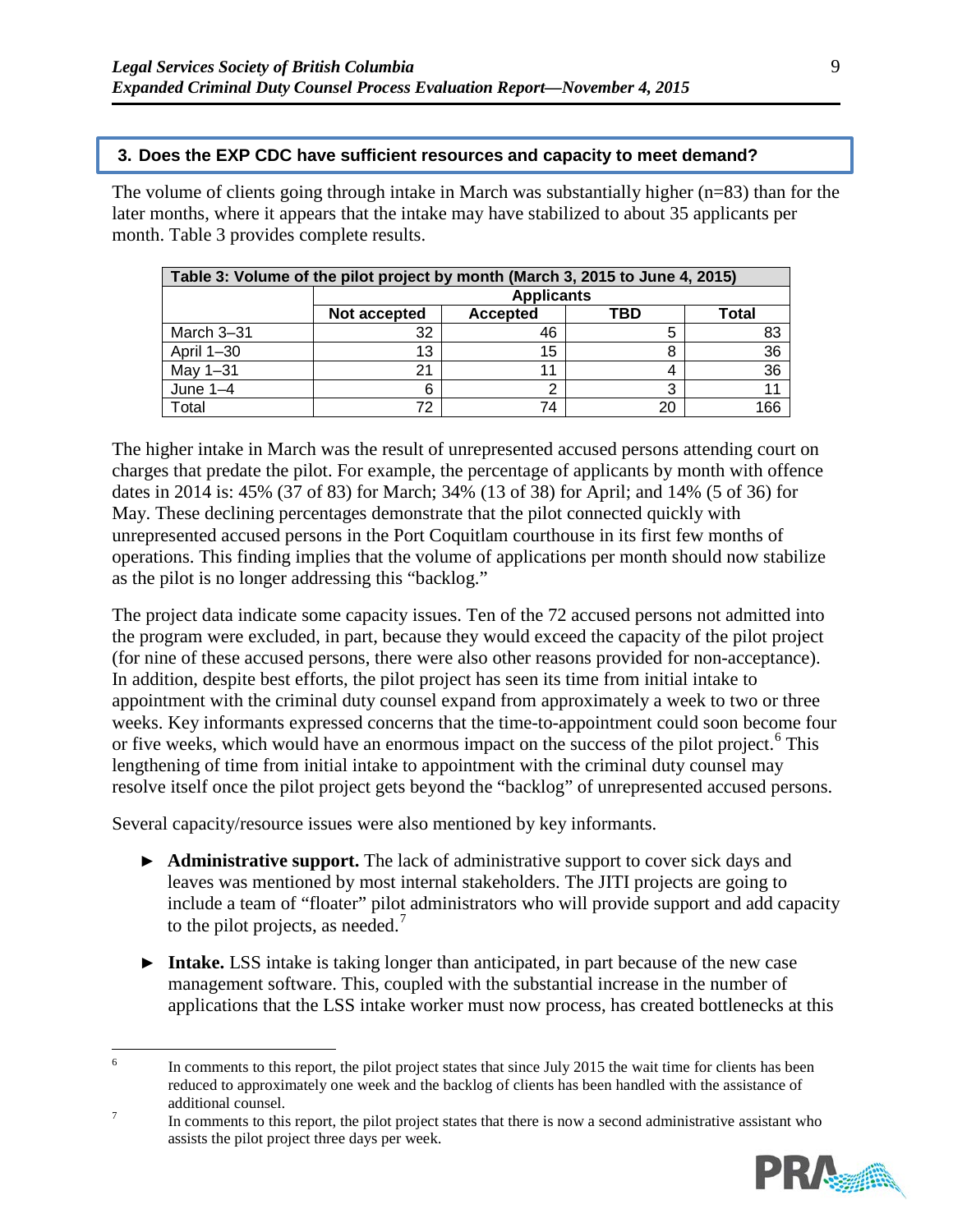initial stage. A suggestion made was for there to be an LSS-dedicated telephone available in the courthouse so that clients can use the LSS call centre when the volume is more than the onsite intake worker can accommodate.

- ► **Criminal duty counsel.** Having one criminal duty counsel has also led to capacity issues. Although the situation is not unmanageable yet, the potential exists for demand to exceed the capacity of the pilot project to provide timely service and to cover matters when the duty counsel is unavailable (e.g., sick days, leave). For timeliness of service, key informants raised concerns about capacity of the pilot project limiting its ability to provide summary advice to those who want advice at their first appearance. Some key informants (external and internal) thought that this was an area of improvement for the pilot. Suggestions included having another criminal duty counsel available to provide summary advice the day of first appearance and allow the EXP CDC to focus on resolving files. The pilot is currently exploring building a small roster of counsel to handle the volume. To ensure that the EXP CDC model's innovative features are preserved, the roster counsel would be required to commit to adhering to the model, which includes agreeing to scheduling practices that maintain the consistency of counsel approach to providing services. The EXP CDC is still working on how scheduling will work (e.g., how to ensure that the lawyer who has the initial contact with the client is available for subsequent client meetings).
- ► **Office space.** Adequate space in the courthouse was identified as an issue. In June, the pilot project occupied two small rooms, which was not sufficient to meet the needs of personnel, store the growing number of client files, and provide private space for meeting with clients. Courthouse space is often limited, but the location provides a great benefit to the pilot project. Key informants expressed concerns that moving out of the courthouse, even a short distance away, would impact the project by reducing potential client's willingness to use the services. At the time of the interviews, negotiations were underway to obtain additional space at the courthouse.

## **4. To what extent do the current processes and structure of the EXP CDC support its efficient and effective delivery?**

Key informants (internal and external) were generally positive about how well the current model for the pilot project is working. As mentioned above (Question 3), while the pilot project has experienced some challenges, it has made or is in the process of making adjustments to support the efficient and effective delivery of services — namely, using a team of "floater" administrative personnel across the JITI pilot projects, developing a roster of criminal duty counsel, and obtaining additional office space.

Positive features of the model mentioned by key informants included the following:

► **The model creates more consistency in LSS services.** The previous criminal duty counsel model was described as "haphazard" or a "triage system," as duty counsel would attempt to assist as many unrepresented accused persons as possible. The new model's strength is seen as giving the service a structure that ensures all unrepresented accused persons are interviewed and provided either summary advice or, if eligible, the extended assistance available from the pilot project.

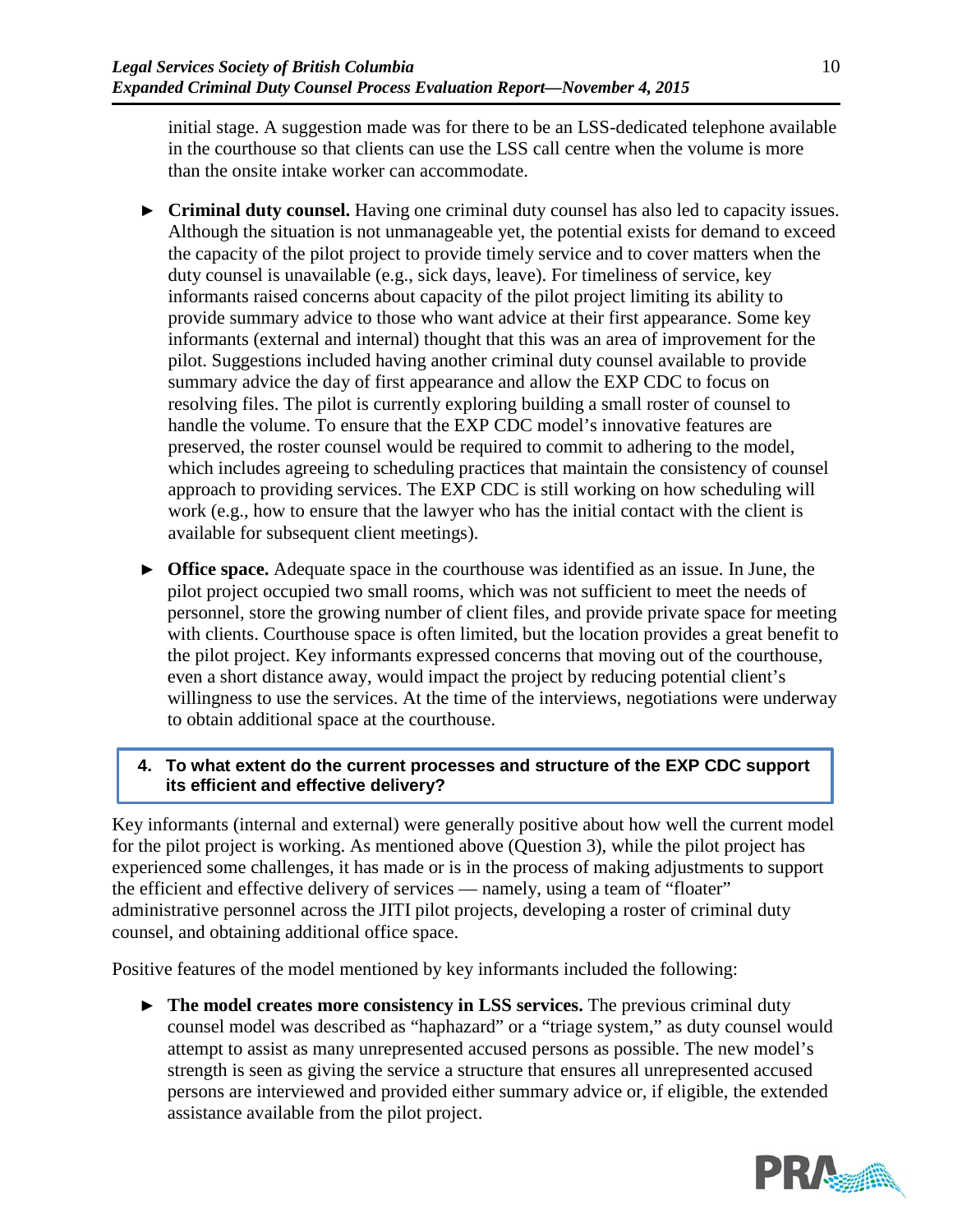- ► **The process allows the criminal duty counsel to provide more meaningful summary advice, even to those not admitted into the pilot project.** The lawyer has access to the particulars of the case and an opportunity to review them before meeting with the accused person. The meeting is longer under the new system, even for individuals not accepted into the EXP CDC, which provides more opportunity for the criminal duty counsel to discuss the charges and give summary advice.
- ► **The continuity of counsel has created efficiencies.** According to some external key informants, under the traditional duty counsel model, the financial incentives created a situation where duty counsel benefited from not resolving the case.

The primary area for improvement mentioned by key informants is building flexibility into the model. This arose in the following two areas:

- ► First, some accused persons want to plead guilty the day of their first appearance, and under the current model, they usually cannot as they will need to book an appointment with duty counsel, which might not occur until a few weeks later. Some key informants believe that a strength of the model is providing all unrepresented accused persons more comprehensive summary advice so they can make a more informed decision about how to plead, while others (internal and external) thought that the model might want to better accommodate the preferences of these accused persons who want to plead guilty at their first appearance.
- ► Second, even accused persons who clearly do not meet the eligibility requirements for the pilot project have to go through the full LSS intake screening process. This was thought to be inefficient.

While process and structure are important to the pilot project's effectiveness, the external key informants also emphasized the necessity of having the right person serve as criminal duty counsel. According to these key informants, the expanded duty counsel should want to find an expeditious resolution that is in the client's interests, which requires an effective working relationship with the Crown. The current duty counsel was praised for having the ability to work with the Crown by listening to the Crown's position and countering with alternatives in a respectful, productive way.

### **5. What considerations related to the EXP CDC model are necessary to successfully implement this approach in a different site?**

Key informants said that the flexibility of the model to accommodate the situation on the ground is critical to its success. Therefore, having someone who can report on the realities of the court process, client volume, and client needs at the future site is considered critical to success. Each site will likely have its own processes that are required to successfully implement the model, but these deviations do not have to alter the key model features of expanded scope, continuity of counsel, and early resolution.

Key informants believe that a critical component of the pilot project's success is the location of its office in the courthouse. Therefore, having sufficient space for the criminal duty counsel, the pilot administrator, and LSS intake to work in the courthouse is a key factor to consider for any future pilot site.

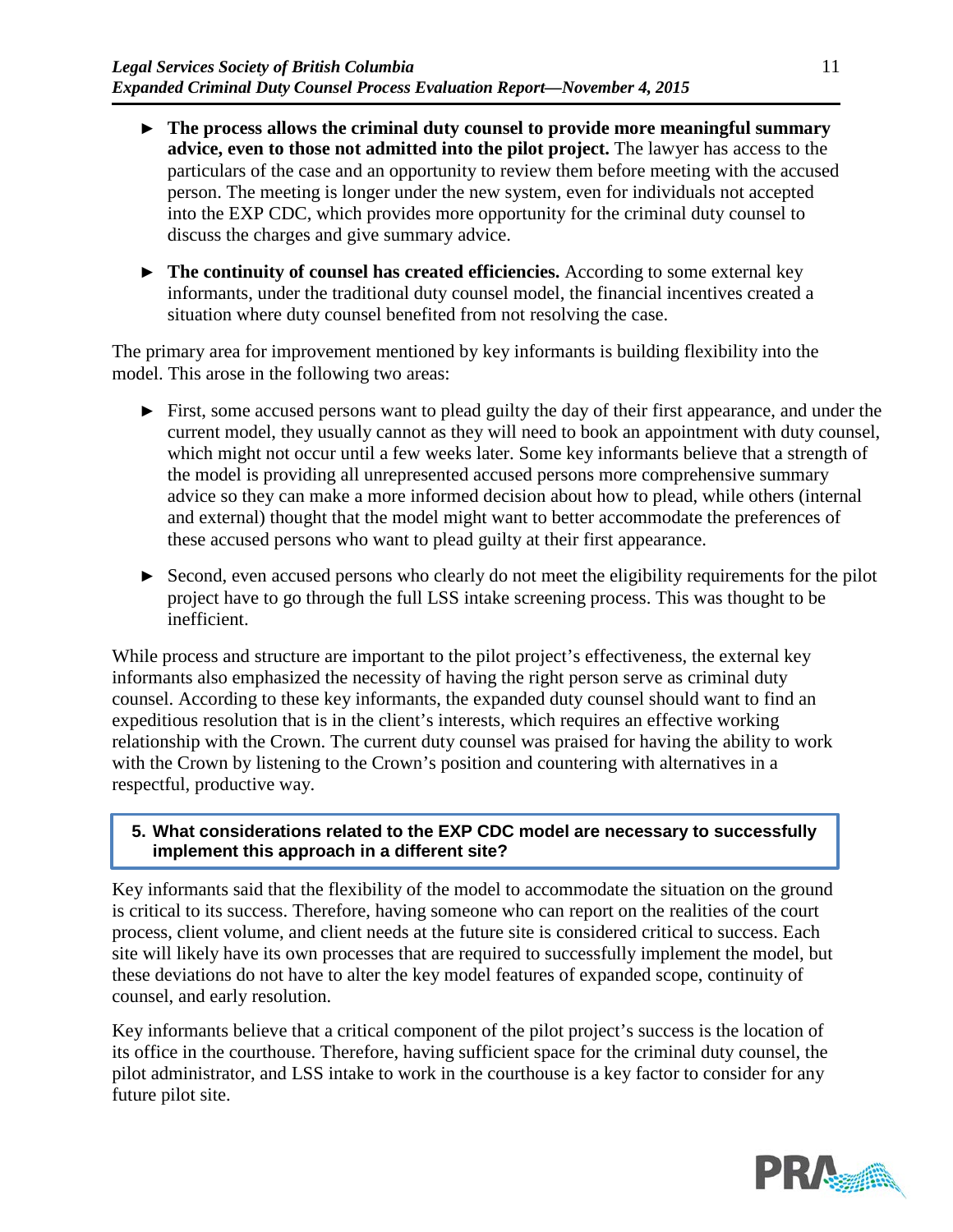Given the challenges the pilot project is already experiencing in terms of responding to the volume, any new site will need to consider the experience of this project in order to project its resource needs.

# **4.2 Early indications of outcomes**

The process evaluation, which covers the first three months of the pilot's operations, can provide only early indications of outcomes. The more rigorous methods of assessing outcomes, a survey of clients, a comparison to another court location, and a comparison of before-and-after using LSS data will be undertaken during the summative evaluation.

## **6. Are appropriate clients/cases streamed into EXP CDC services?**

All key informants believe that the pilot project is accepting appropriate clients/cases; that is, individuals who meet the pilot projects eligibility guidelines and have matters that are appropriate for an early non-trial resolution (e.g., relatively simple, no viable defence). The project data confirm that appropriate clients/cases are entering the pilot. The charges faced by clients were primarily summary offences and the types of charges reflected the less complicated offences that the pilot was intended to address (see Section [2.1](#page-6-0) and [Table 2\)](#page-8-0).

The pilot project records eligibility of clients based on guidelines for legal aid representation services, as well as its own expanded pilot guidelines so that the project can demonstrate increased access (discussed more under Question 13).

- $\triangleright$  As [Table 4](#page-15-0) shows, one-fifth of clients (20%) are not financially eligible for a legal aid representation contract, but they do qualify based on the pilot's financial eligibility discretionary coverage; most clients (74%) are not eligible for a legal aid representation contract under the coverage guidelines.
- ► Of the 15 clients accepted into the pilot project who are eligible financially with discretionary coverage, 13 also do not meet the legal aid coverage guidelines.

These results demonstrate that the pilot project is reaching one of its target groups unrepresented accused persons who are not eligible for a legal aid representation contract.

<span id="page-15-0"></span>

| <b>Table 4: Eligibility</b>                         |                              |     |                     |     |  |
|-----------------------------------------------------|------------------------------|-----|---------------------|-----|--|
|                                                     | <b>Accepted into EXP CDC</b> |     |                     |     |  |
|                                                     | Yes<br>(n=74)                |     | <b>No</b><br>(n=72) |     |  |
|                                                     | #                            | %   | #                   | %   |  |
| Eligible financially for a legal aid representation | 58                           | 78% | 42                  | 58% |  |
| contract                                            |                              |     |                     |     |  |
| Eligible financially with discretionary coverage    | 15                           | 20% | 9                   | 13% |  |
| Not eligible financially                            |                              | 1%  | 21                  | 29% |  |
| Meets coverage guidelines                           | 19                           | 26% | 40                  | 56% |  |
| Does not meet coverage guidelines                   | 55                           | 74% | 31                  | 43% |  |
| Note: Totals may not sum to 100% due to rounding.   |                              |     |                     |     |  |



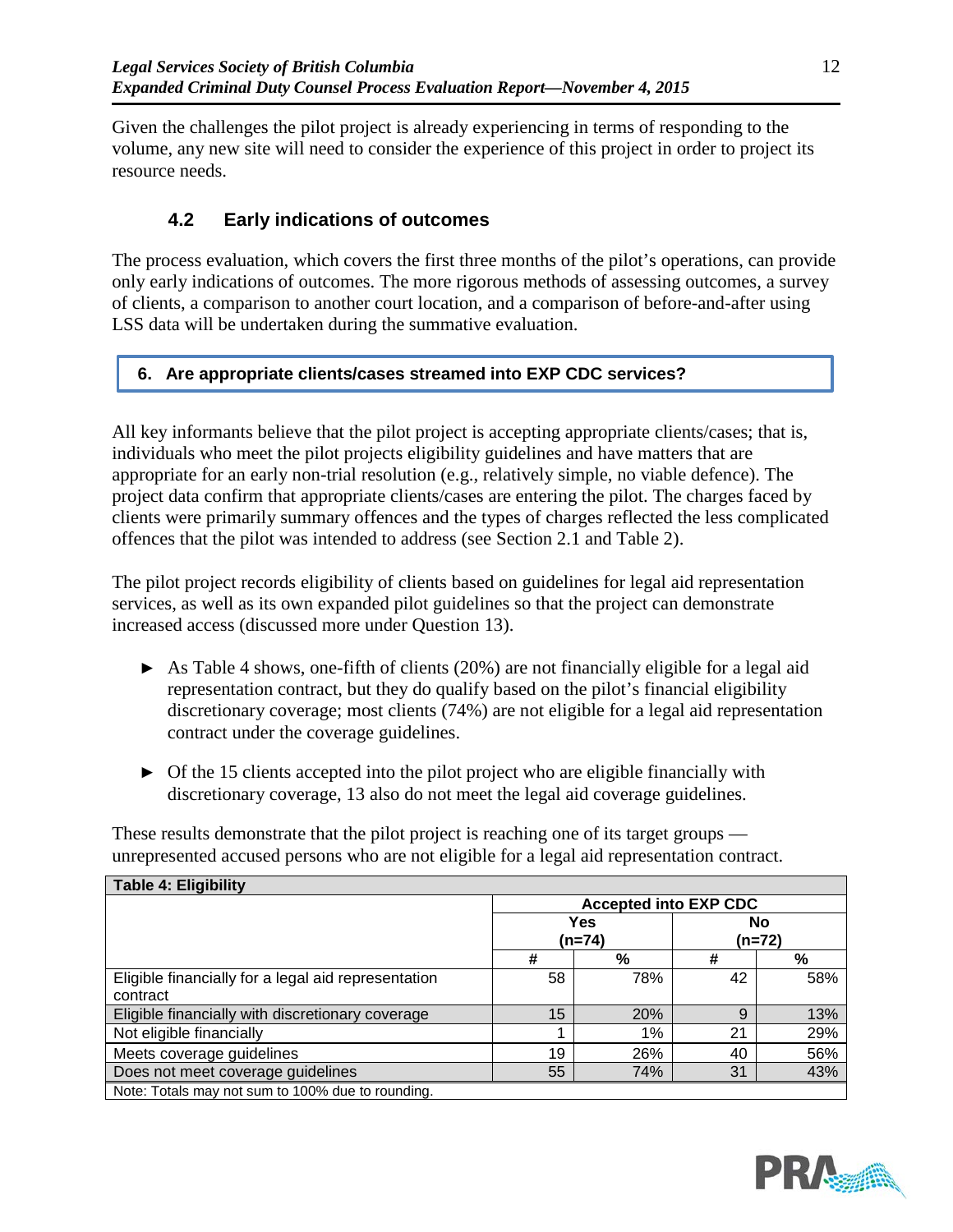The reasons provided for not accepting people into the pilot project also indicate that appropriate individuals are receiving coverage. Accused persons who exceed the expanded income or asset guidelines, are better served by a referral, do not admit responsibility, or have a viable defence are not being streamed into the pilot project. Reflecting early capacity issues, 20% of those not accepted had "exceeds capacity of EXP CDC" listed as a reason. [Table 5](#page-16-0) lists all reasons why some clients are not accepted into the pilot project.

<span id="page-16-0"></span>

| Table 5 : Reasons not accepted into the EXP CDC (closed files only) <sup>*</sup> |        |                                                                                               |  |  |  |  |
|----------------------------------------------------------------------------------|--------|-----------------------------------------------------------------------------------------------|--|--|--|--|
|                                                                                  | (n=56) |                                                                                               |  |  |  |  |
|                                                                                  | #      | %                                                                                             |  |  |  |  |
| Does not meet EXP CDC income eligibility guidelines                              | 19     | 34%                                                                                           |  |  |  |  |
| Client interests are better served by a referral                                 | 18     | 32%                                                                                           |  |  |  |  |
| Exceeds capacity of EXP CDC                                                      | 11     | 20%                                                                                           |  |  |  |  |
| Client does not admit responsibility                                             | 8      | 14%                                                                                           |  |  |  |  |
| Viable defence exists                                                            | 6      | 11%                                                                                           |  |  |  |  |
| Does not meet EXP CDC asset eligibility guidelines                               | 4      | 7%                                                                                            |  |  |  |  |
| <b>Factual complexity</b>                                                        | 4      | 7%                                                                                            |  |  |  |  |
| Failure to appear - abandoned                                                    | 4      | 7%                                                                                            |  |  |  |  |
| Legal complexity                                                                 | 2      | 4%                                                                                            |  |  |  |  |
| Existing charges in Downtown Community Court                                     | 1      | 2%                                                                                            |  |  |  |  |
| No data                                                                          | 5      | 9%                                                                                            |  |  |  |  |
| Note: Multiple responses accepted.                                               |        |                                                                                               |  |  |  |  |
|                                                                                  |        | This information is not recorded in the database until the files are administratively closed. |  |  |  |  |

## **7. Do clients receive a referral to EXP CDC services in a timely manner?**

Key informants (internal and external) believe that unrepresented accused persons are being made aware of the pilot project by the expected stakeholders (e.g., court staff, judges, justices of the peace, Crown). Key informants reported that unrepresented accused persons are referred to the pilot project at their first appearance in court, so the referrals are occurring in a timely manner. Project data show that referrals to the EXP CDC are timely, the average time between the first appearance date to the file open date is 4.3 days for clients who entered the criminal justice system after the pilot began. Of these clients, two-thirds had their EXP CDC files opened the same day as their first appearance.

Clients also reported no difficulties making a connection with the EXP CDC. They were referred to legal aid by a variety of sources: duty counsel, the judge, court registry staff, and friends. One was already aware of legal aid and knew where to go for assistance. The process for sending clients to legal aid appears to be working well, as four of the six clients interviewed were referred to legal aid at their first court appearance; the other two clients first appeared in court before the pilot project began. All of the clients were directed to the appropriate location for legal aid intake, with only one commenting that they were "going around in circles" to find the correct location. Once at the LSS office, clients reported wait times ranging from 10 to 30 minutes; all of the clients found the wait time to be "about right." Five of the six clients found the EXP CDC intake process and connecting with criminal duty counsel to be easy. The one client who found the process difficult believed it was more due to personal circumstances than anything about the EXP CDC intake process.

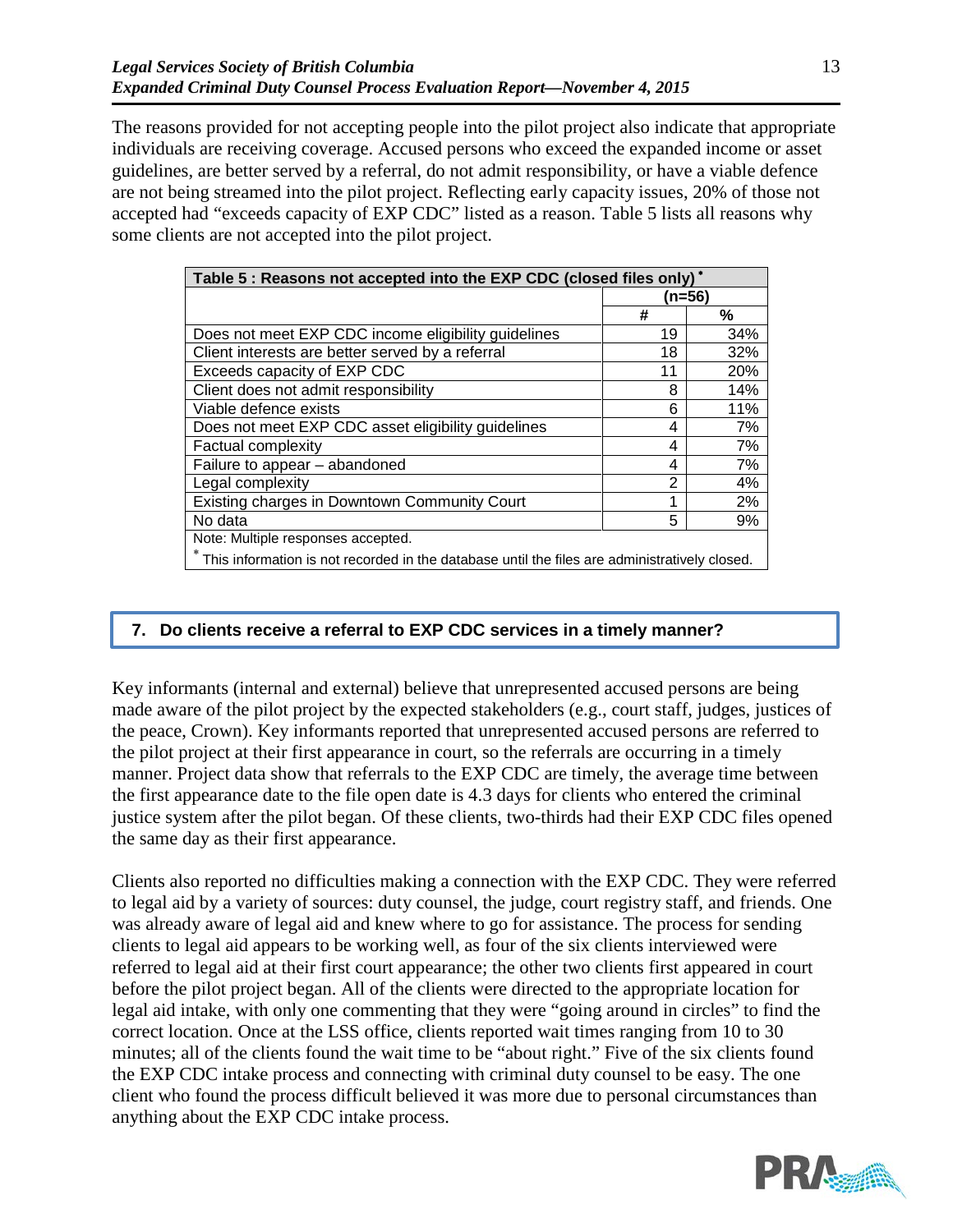As noted earlier, the question of timely service is more relevant for how soon after intake the client can meet with the criminal duty counsel. None of the six clients interviewed considered their wait times to meet with the duty counsel to be too long, with half of the clients  $(n=3)$  seeing the criminal duty counsel the same day as their first appearance and the others waiting one to two weeks. They all reported meeting with criminal duty counsel prior to their next court appearance. However, according to key informants, the wait time is becoming an issue as it has grown from one week to three weeks. The concern is that the lengthier wait will result in more clients missing their meeting with criminal duty counsel.<sup>[8](#page-17-1)</sup>

### **8. Did clients receive services to help them meet their legal needs?**

Meeting clients' legal needs considers whether EXP CDC is providing services that assist clients with their legal needs. Overall, the evaluation evidence shows that the EXP CDC is providing a variety of services that are assisting clients with their criminal matter, and that clients are finding this assistance helpful.

*Legal services provided.* The expectation is that all accused persons who contact the pilot project will receive summary advice. After the first three months of operations, and considering only closed files, 96% of clients accepted into the project and 80% of clients not accepted received summary legal aid advice (see [Table 6\)](#page-17-0). The data provided possible reasons why some clients had not received summary advice, which typically involved the client not attending scheduled meetings with criminal duty counsel.

<span id="page-17-0"></span>

| Table 6: Summary advice (row totals) |                 |     |              |     |         |       |
|--------------------------------------|-----------------|-----|--------------|-----|---------|-------|
|                                      | <b>Provided</b> |     | Not provided |     | No data |       |
| <b>Status in project</b>             | #               | %   |              | %   |         | %     |
| Accepted and file closed (n=46)      | 44              | 96% |              | 2%  |         | $2\%$ |
| Not accepted and file closed (n=56)  | 45              | 80% | $10^*$       | 18% |         | $2\%$ |

Of these clients who were not accepted, eight did not receive summary advice because they did not attend a meeting with the criminal duty counsel.

<span id="page-17-1"></span><sup>&</sup>lt;sup>8</sup> Pilot project personnel report an improvement in wait times as noted in footnote 6.

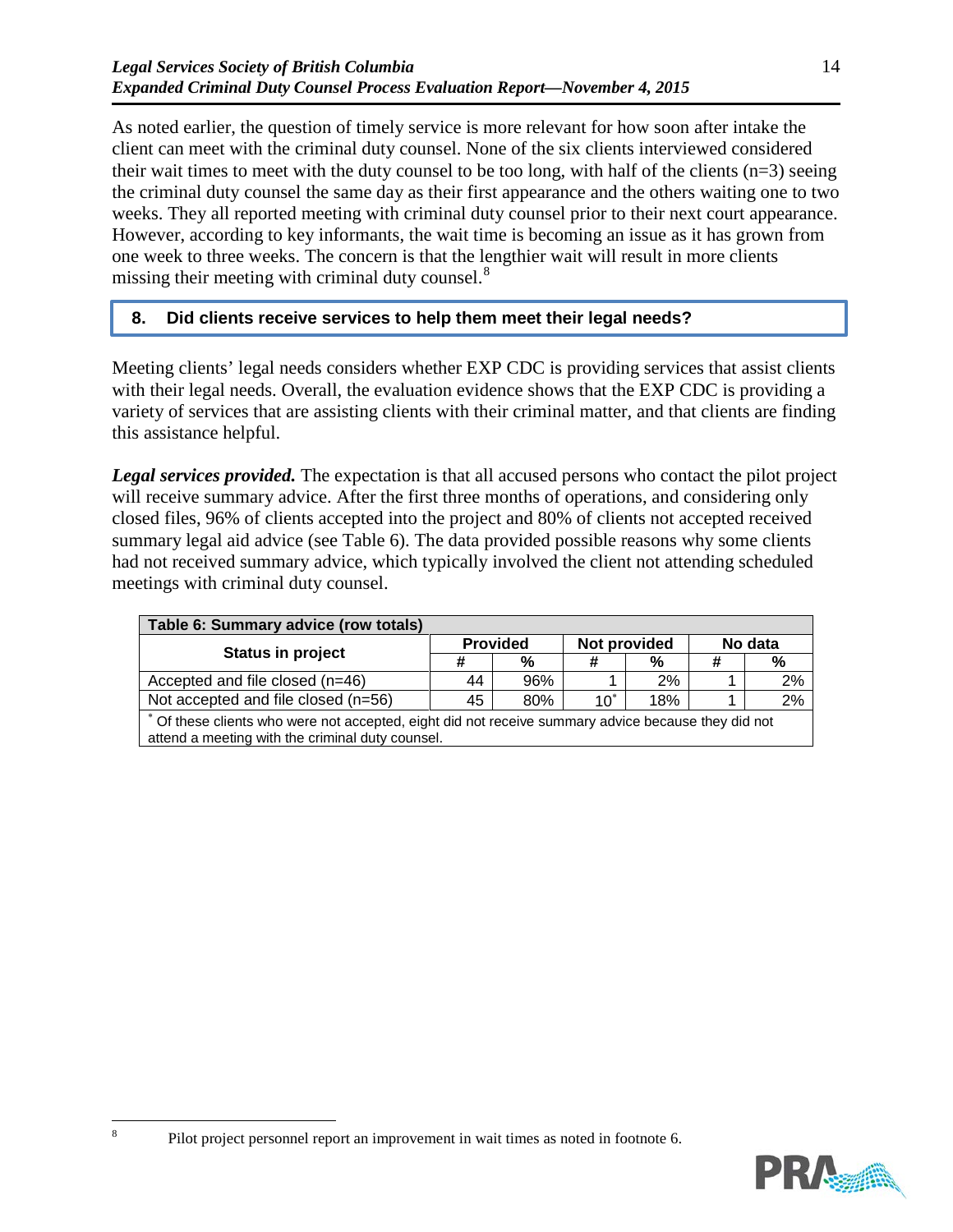[Table 7](#page-18-1) shows that accepted clients whose files are closed have receive a variety of legal services from criminal duty counsel. The data validate the findings from key informant and client interviews that for accepted clients the criminal duty counsel obtains disclosure from the Crown; explains the court process, charges, police report, and particulars; provides summary advice, including options for how to respond to the charges; negotiates with the Crown; attends court (as needed); and resolves matters (if appropriate). For clients that are not accepted, the criminal duty counsel mainly obtains disclosure from the Crown, which then enables the duty counsel to provide summary advice.

<span id="page-18-1"></span>

| Table 7: Types of legal services provided by EXP CDC (closed files only) |                 |     |                     |     |  |
|--------------------------------------------------------------------------|-----------------|-----|---------------------|-----|--|
| <b>Accepted into EXP CDC</b>                                             |                 |     |                     |     |  |
| <b>Services</b>                                                          | Yes<br>$(n=46)$ |     | <b>No</b><br>(n=56) |     |  |
|                                                                          | #               | %   | #                   | %   |  |
| Obtained disclosure from Crown                                           | 45              | 98% | 50                  | 89% |  |
| Summary advice                                                           | 43              | 94% | 45                  | 80% |  |
| Negotiations with Crown                                                  | 44              | 96% |                     | 2%  |  |
| Concluded a resolution                                                   | 42              | 91% | 5                   | 9%  |  |
| Court attendance                                                         | 39              | 85% | 3                   | 5%  |  |
| Referred to non-LSS service                                              | ົ               | 4%  | $- -$               | --  |  |
| No data                                                                  |                 | 2%  | 4                   | 7%  |  |
| Note: Multiple responses accepted.                                       |                 |     |                     |     |  |

*Referrals to other services.* For those not accepted, the EXP CDC referred them primarily to LSS for a legal aid representation contract or to the private bar. See [Table 8.](#page-18-0)

<span id="page-18-0"></span>

| Table 8: Referrals to other legal services provided by EXP CDC (closed files only) |       |                 |                              |                       |  |  |
|------------------------------------------------------------------------------------|-------|-----------------|------------------------------|-----------------------|--|--|
|                                                                                    |       |                 | <b>Accepted into EXP CDC</b> |                       |  |  |
|                                                                                    |       | Yes<br>$(n=46)$ |                              | <b>No</b><br>$(n=56)$ |  |  |
|                                                                                    | #     | $\frac{9}{6}$   | #                            | %                     |  |  |
| Access Pro Bono                                                                    | $- -$ | --              |                              | 2%                    |  |  |
| Court staff or judiciary                                                           |       | 2%              | $- -$                        | --                    |  |  |
| Law Students' Legal Advice Program                                                 | 3     | 7%              | 8                            | 14%                   |  |  |
| LSS Family duty counsel                                                            | ⌒     | 4%              | $- -$                        | $\sim$ $\sim$         |  |  |
| Private bar                                                                        | 3     | 7%              | 19                           | 34%                   |  |  |
| Other pro bono services                                                            |       | 2%              | $\sim$ $\sim$                | $- -$                 |  |  |
| No data                                                                            | 10    | 22%             | 15                           | 27%                   |  |  |
| Note: Multiple responses accepted.                                                 |       |                 |                              |                       |  |  |

**Time spent with clients.** For closed files, the criminal duty counsel is spending on average 2.3 hours with accepted clients and 0.9 hours with clients who were not accepted into the pilot project.

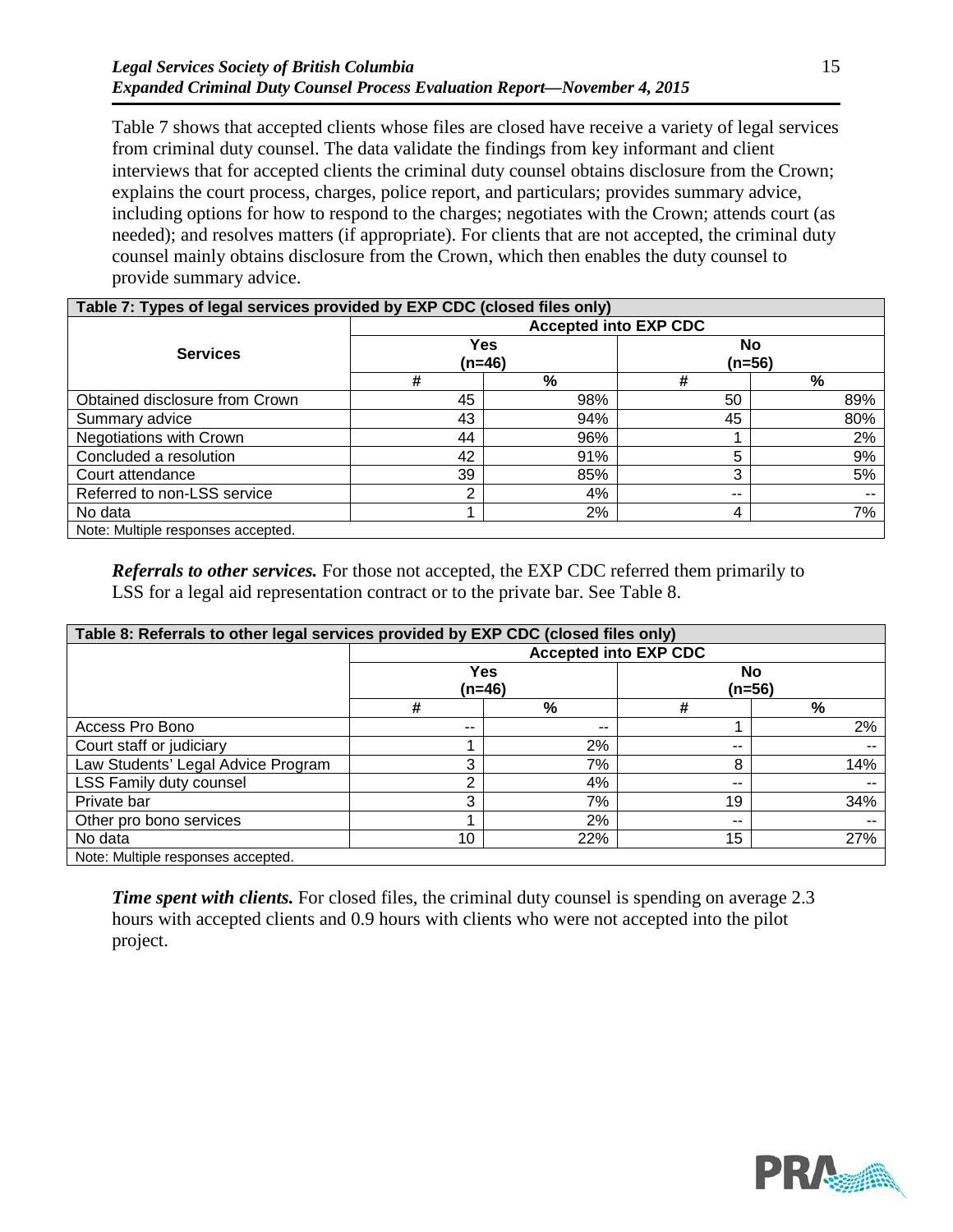*Client opinion of legal services.* All six of the clients interviewed considered the legal services they received to be helpful and none thought there was legal assistance they needed that they did not receive.

*"Just the way they were, they were very helpful, treated me like a normal person and not a criminal. I was happy with how they talked to me."*

*"She told me how to do things better, a lot of different things I suppose were explained to me on how to improve my situation, how to go about things better. Nothing that was not helpful. She was fantastic, she was great."*

One client's comments reflected experience with the previous duty counsel system compared to the EXP CDC:

*"Pretty much everything from explaining everything to me so I knew what was going on. In the beginning they sent me to a different person every time who kept telling me to get a lawyer. [It was] a headache and stressful and after I met Carmen it was easy."*

## **9. Has the EXP CDC service led to the earlier resolution of cases at the project site?**

The ability for the pilot project to demonstrate earlier resolution of cases is limited since, at the end of data collection for this report, the project had only been operating three months. However, most key informants (internal and external) believe that they have seen signs of success in early resolution. Criminal duty counsel working with the Crown to resolve matters was not typically done under the previous duty counsel system. As a result, key informants believe that plea negotiations are now occurring earlier in the accused person's case.

Early project data show a high resolution rate. Considering concluded matters, the pilot project successfully resolved 50 of the 52 informations laid against its clients for a resolution rate of [9](#page-19-0)6%.<sup>9</sup> For the two matters that were not resolved, in one the criminal duty counsel was unable to negotiate due to the Crown's position and for the other, there was no reason provided.

| Table 9: Resolutions of informations by EXP CDC |                                               |     |  |  |
|-------------------------------------------------|-----------------------------------------------|-----|--|--|
|                                                 | Informations laid against clients<br>$(n=82)$ |     |  |  |
|                                                 |                                               | %   |  |  |
| Resolved                                        | 50                                            | 61% |  |  |
| Not resolved                                    | ◠                                             | 2%  |  |  |
| Ongoing                                         | 30                                            | 37% |  |  |
| <b>Concluded matters resolution rate</b>        | 50/52                                         | 96% |  |  |

<span id="page-19-0"></span><sup>&</sup>lt;sup>9</sup> An EXP CDC client can have more than one information (formal criminal charge) as part of the file.

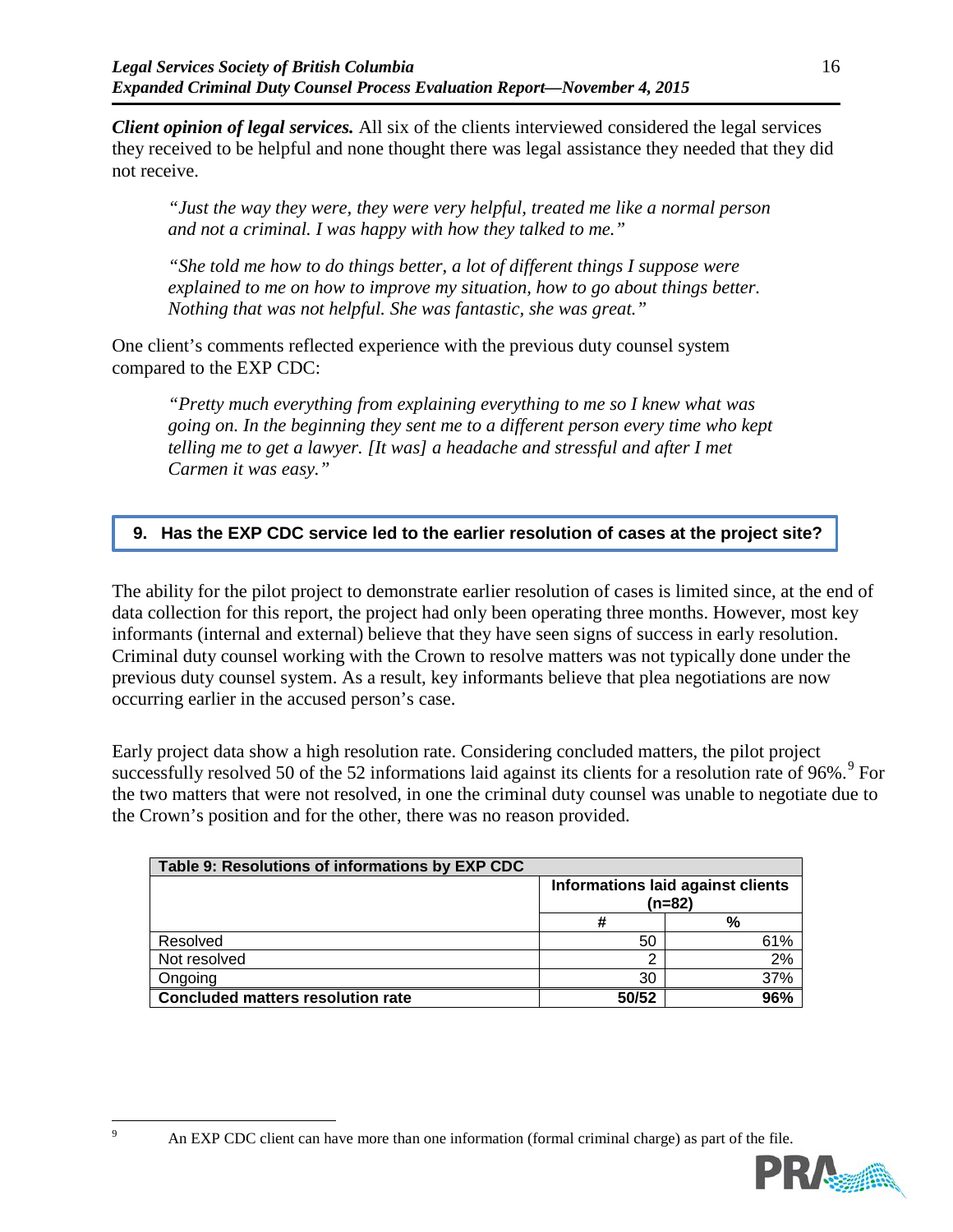Based on project data, it took on average 14 calendar days from the date of first contact with the criminal duty counsel to resolution (median: 16 days; minimum: same day; maximum: 84 days). Comparing the time-to-resolution, where the first appearance date was before or after the pilot project's inception, provides a preliminary indication of the pilot project's potential to reduce the time for achieving resolution. Where first appearance was before the pilot's inception, the average time between the first appearance and resolution was 104 days. Where the first appearance was after the pilot's inception, the average number of days between the first appearance and resolution is 33 days. More details are provided in [Table 10.](#page-20-0)

<span id="page-20-0"></span>

| Table 10: Date of first appearance to resolution (informations with resolutions) |                              |                                 |  |  |
|----------------------------------------------------------------------------------|------------------------------|---------------------------------|--|--|
|                                                                                  | <b>Pre-pilot</b><br>$(n=21)$ | <b>During pilot</b><br>$(n=26)$ |  |  |
|                                                                                  | # of days                    | # of days                       |  |  |
| Mean                                                                             | 104                          | -33                             |  |  |
| Median                                                                           | 99                           | 34                              |  |  |
| Minimum                                                                          | Same day                     | Same day                        |  |  |
| Maximum                                                                          | 417                          | 76                              |  |  |
| Note: Three informations with resolutions did not have one or both dates.        |                              |                                 |  |  |

The types of resolutions achieved are listed in [Table 11.](#page-20-1)

<span id="page-20-1"></span>

| Table 11: Types of resolutions achieved by EXP CDC |                                         |     |  |  |
|----------------------------------------------------|-----------------------------------------|-----|--|--|
|                                                    | Informations with resolutions<br>(n=50) |     |  |  |
|                                                    |                                         | %   |  |  |
| Guilty plea                                        | 25                                      | 50% |  |  |
| Stay of proceedings                                | 16                                      | 32% |  |  |
| Peace bond                                         | 10                                      | 20% |  |  |
| Alternative measures                               | າ                                       | 6%  |  |  |
| Note: Multiple responses accepted.                 |                                         |     |  |  |

#### **10. Are clients satisfied with their experience using the EXP CDC service? What, if anything, can be done to improve clients' experience?**

Key informants could not comment directly on whether clients were satisfied with their experience using EXP CDC services. A few internal stakeholders noted that some clients had come back to express appreciation for the assistance they had received.

The six clients interviewed were all very positive about the EXP CDC pilot project. All of them felt that they were treated with respect by the criminal duty counsel and were satisfied with the services they received.

*"Most definitely. I dealt with legal aid before and I wasn't satisfied, but these people this time were excellent."*

*"Everything went smoothly."*

*"She did everything she needed to do and was very nice and worked very hard."*

*"[The positive result] was because of Carmen."*

*"[They] approached me in a manner with respect, listened to what I had to say and explained everything to me."*

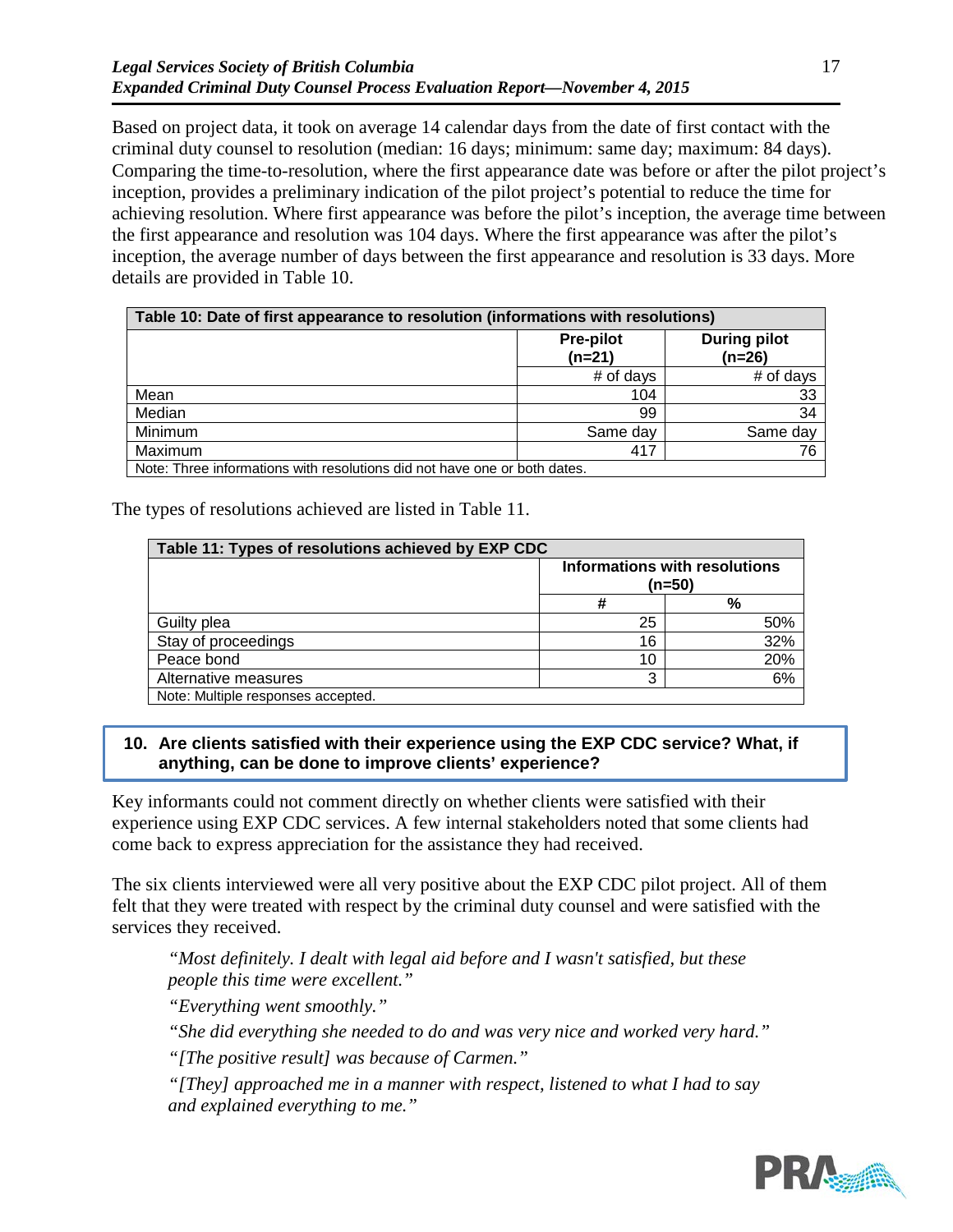Three clients had used criminal legal aid services before the pilot project. Two said the experience was generally good with both the EXP CDC and the criminal legal aid services they received before the pilot. One found the experience with the pilot project to be much better, primarily in terms of how he was treated: *"Just felt like they treated like a criminal before basically but this time was really good."*

#### **11. Has the EXP CDC service led to greater efficiency for LSS?**

With only three months of operations included in the process evaluation report, it is still too early to assess whether the pilot project has led to greater efficiency for LSS. Of the internal key informants who offered a comment, most believe that the pilot project will create efficiencies in service delivery for LSS. In particular, they noted that the EXP CDC should result in fewer legal aid representation contracts in Port Coquitlam and should increase standardization/consistency of the services provided by the pilot project. Both internal and external key informants said that the model should produce efficiencies through fewer court appearances and earlier resolutions, which benefits both LSS and the court system.

A few key informants questioned whether there is greater efficiency in the intake process. In particular, they cited the two steps now required for intake (LSS intake and EXP CDC pilot administrator), and the fact that everyone must go through LSS intake when before criminal duty counsel would triage those sent to the LSS office in the courthouse. In addition, they pointed to the increasing time to see criminal duty counsel as an inefficiency in the new model; clients who will ultimately be given a legal aid representation contract now wait two to three weeks to see the criminal duty counsel when before they would receive a legal aid representation contract and potentially see their lawyer in a matter of days. The new roster being developed by the pilot project is expected to address this concern.

Based on project data, there are some early indications that the pilot project is successfully resolving matters. The EXP CDC has been able to resolve 96% of concluded matters (i.e., informations) and has only been unable to resolve two matters to date (2%) (see the discussion for Question 9, above). The average and median number of court appearances by the EXP CDC to resolve a matter was two, with minimum of one and a maximum of five. This statistic will be monitored and reported on in the summative evaluation.

#### **12. Has the EXP CDC service led to greater efficiency for the court process at the project site?**

As with Question 11, it is still too early to assess with any certainty whether the EXP CDC has led to greater efficiency for the court process. In some ways, these questions are intertwined as earlier resolutions and fewer appearances are efficiencies that benefit both LSS and the criminal justice process. As a result, the key informant responses are quite similar in pointing out that the model for the EXP CDC should result in both of these benefits and, thereby, reduce costs for both LSS and the criminal justice process. As discussed in Question 9, the project data provides preliminary indications of early resolutions. Once the EXP CDC was involved, it took on average 14 calendar days from the date of first contact to resolution.

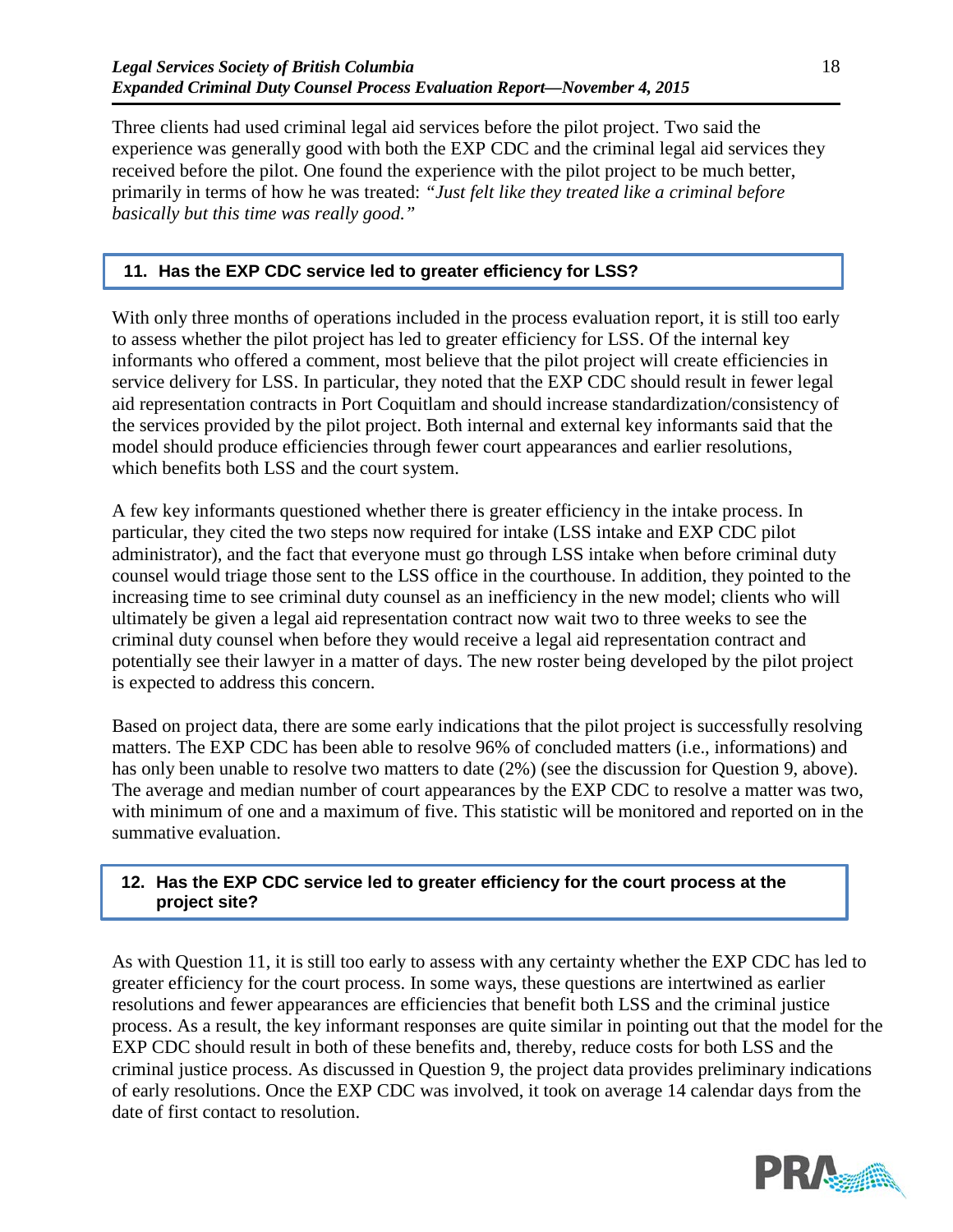#### **13. Has the EXP CDC project resulted in increased access to criminal legal aid services for clients who may not currently meet eligibility guidelines for full representation?**

As described in Section [2.0,](#page-4-2) the pilot project expands access to criminal legal aid services by providing assistance to accused persons, even if they are not eligible for a legal aid representation contract under the existing coverage and financial guidelines. The pilot project does not require that the client face charges that could involve jail time and it offers expanded financial eligibility guidelines. The pilot project has shown early success in increasing access to legal aid. Of the 74 clients admitted in the first three months of operations, 57 would not have been eligible for a legal aid representation contract based on either financial or coverage guidelines or both. In addition, the clients who were not accepted into the pilot project are provided with more extensive summary advice than under the previous system: the criminal duty counsel has an opportunity to review their particulars and have a more detailed conversation with them under the new system.

#### **14. To what extent are clients being connected to other resources that are helping them address underlying problems?**

Only a few clients have received referrals to non-legal services that might assist them with their underlying problems. Of the 46 clients whose files are closed:

- ► two were referred to health professionals;
- ► five were referred to substance abuse or addictions treatment centres;
- ► one was referred to immigrant settlement or multicultural organizations; and
- ► two were referred to other government agencies.

In addition, one applicant who was not eligible for the pilot project received a non-legal referral, which was to police/victim services.

Based on interviews, there is not a clear consensus that addressing clients' underlying problems is part of the EXP CDC mandate. Referrals to other resources are often seen as occurring primarily when the Crown has required attendance at certain programs (e.g., substance abuse treatment, anger management, relationship counselling) for plea arrangements. The EXP CDC has also found that clients typically know what services they need and are already accessing these services, so the pilot project usually does not get involved in making referrals. In addition, internal stakeholders mentioned that they have not had the opportunity to do as much networking with community organizations to learn about available resources, which perhaps has limited the ability of the pilot project to provide referrals; however, clients interviewed did not identify the provision of non-legal referrals as a service gap.

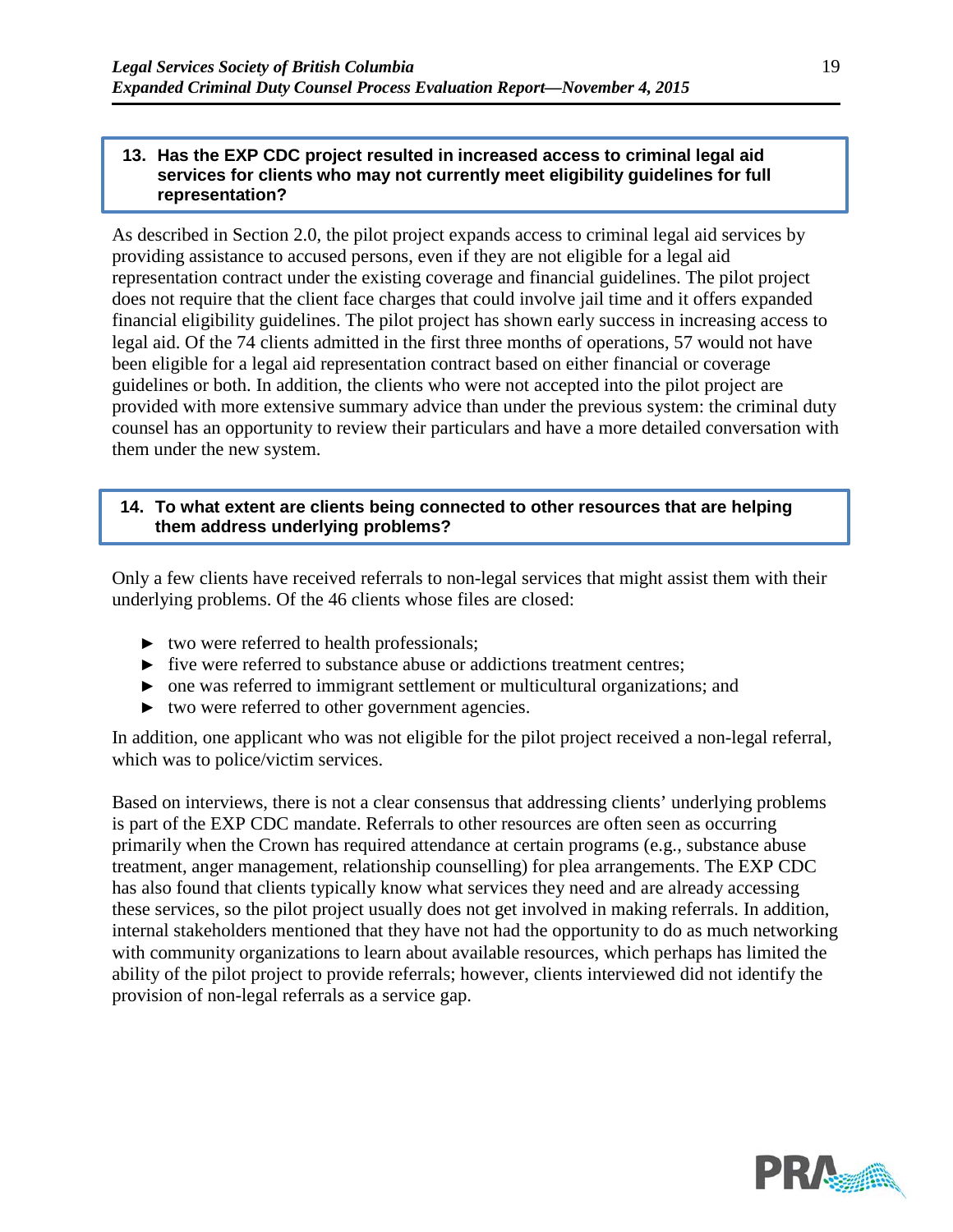#### **15. Were there any unintended consequences or outcomes of the EXP CDC project identified in Year 1?**

Few key informants could identify unintended consequences. Most believe that the project has operated as intended without any unanticipated effects. That being said, a few key informants pointed out what they considered to be unintended positive or negative outcomes:

- ► Judges and justices of the peace want the accused person to provide proof that they have scheduled EXP CDC appointments when they appear in court. This request demonstrates that other stakeholders see the value in the new system.
- ► According to a few key informants, the higher than expected volume during the first two months of operations has created a few unintended negative consequences.
	- Managing criminal intake has affected family law clients, who have been asked to return another day when the criminal volumes are beyond what intake can accommodate.
	- The increased volume of clients who qualify for expanded assistance has made it difficult for the criminal duty counsel to provide same-day summary advice.
	- Individuals who face serious charges and qualify for a legal aid representation contract are having to wait longer to get their lawyer through legal aid due to the requirement that they first meet with criminal duty counsel.

## **5.0 Conclusions**

This section presents some brief conclusions of the process evaluation, based on the data collection and analysis performed to date.

# **5.1 Conclusions on implementation of the EXP CDC**

**The EXP CDC was implemented as intended but has experienced a few challenges related to higher than expected volume.** LSS and pilot project personnel all indicated that the project has largely been implemented as intended in Year 1. With the increased scope of coverage and the expanded service, the project has found handling the volume of clients to be a challenge. The project has undertaken several logistical modifications to handle the volume efficiently, including developing new processes for working with the court to ensure that clients will have met with criminal duty counsel prior to their next court date, prioritizing clients with unique needs, and photocopying particulars so they are available to criminal duty counsel prior to first consultation with the client.

**The EXP CDC has the support of external stakeholders.** Interviews conducted for the evaluation indicate that external stakeholders are supportive of the pilot project and are referring clients to the EXP CDC. Another potential external factor that may affect EXP CDC success is Crown ownership of files. This initiative has complemented the pilot project in terms of creating more continuity on files, but, key informants pointed out, its impact on the success of the pilot project (i.e., resolving criminal matters) is dependent on the willingness of the assigned Crown to negotiate.

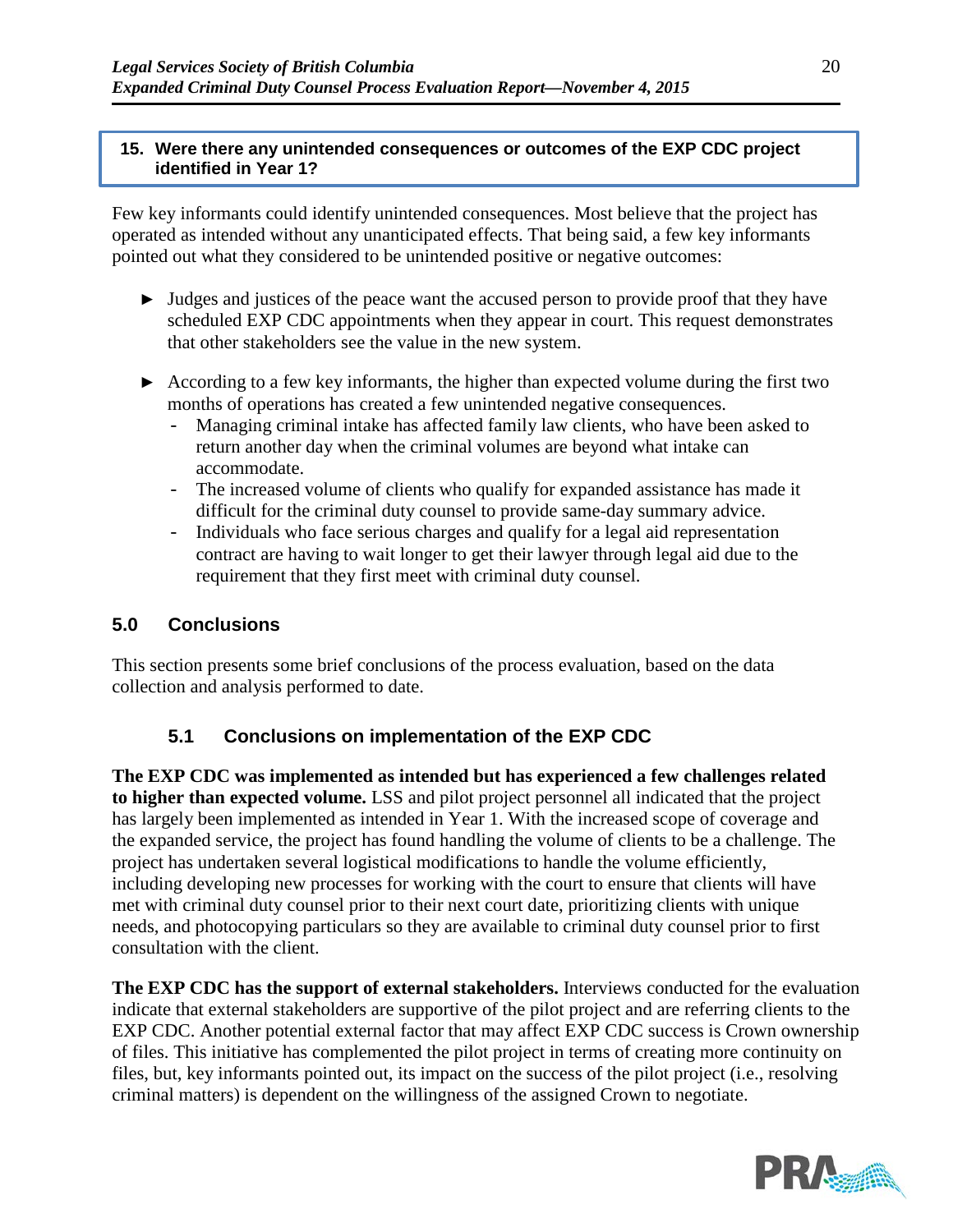**The EXP CDC has experienced some early resource and capacity issues.** The volume of demand has been challenging for the pilot project. However, this issue may partially resolve itself with time as the high volume of clients in March declined in April and May. This reduction appears to be largely due to the declining number of unrepresented accused persons whose first appearance pre-dated the pilot project. That being said, the pilot project has experienced capacity issues due to the lack of backup personnel for the criminal duty counsel and the pilot administrator. In addition, the pilot project must provide expanded services to its clients and the current caseload numbers have proved challenging for managing intake, working to resolve clients' matters, and still providing summary advice to clients who are not admitted to the pilot. The primary example of these pressures is the increasing time between intake and the first appointment with criminal duty counsel. LSS intake has also experienced an increase in volume, which has contributed to bottlenecks in the application process. At the time of data collection for this report, the pilot project was developing a roster of criminal duty counsel to assist with the volume of clients.

**The current model supports efficient and effective delivery.** Key informants were generally positive about how well the current model is working. In particular, they pointed to the model creating more consistency in LSS services. Since the criminal duty counsel has the opportunity to conduct an individual interview with clients after reviewing their particulars, the standard level of summary advice offered to all accused persons is more meaningful. The continuity of criminal duty counsel also provides greater efficiencies by enhancing the ability of duty counsel to resolve client matters.

**Suggested areas for improvement focused on methods to increase the flexibility of the model.**  Several areas were identified by key informants: having an LSS-dedicated telephone available in the courthouse so that clients can opt to use the LSS call centre for intake; considering some type of triage so that clients who clearly do not meet eligibility guidelines do not have to go through full intake; and building in capacity so that clients who want to plead guilty at their first appearance can receive summary advice that day.

# **5.2 Conclusions on early indications of outcomes**

**Appropriate clients/cases are being streamed into the EXP CDC.** The evaluation evidence shows that clients/cases entering the pilot project meet its own eligibility criteria, and that the project is reaching unrepresented accused persons who are not eligible for a legal aid representation contract.

**Timeliness of service is becoming a challenge for the EXP CDC.** Based on all lines of evidence, clients are being referred to the pilot project in a timely manner; for most clients, their EXP CDC file is opened the same day as their first appearance, which shows that most clients are being connected with the service immediately. Clients found the process of connecting with EXP CDC and making an application uncomplicated and wait times for intake and meeting with criminal duty counsel "about right." Key informants voiced concern that the lengthening time between intake and meeting with the criminal duty counsel may affect this level of satisfaction.

**The EXP CDC is providing services that help clients with their legal needs.** Clients received a variety of services from the pilot project, including summary advice, negotiations with the Crown on their criminal matters, court attendance, and a resolution to their criminal matter.

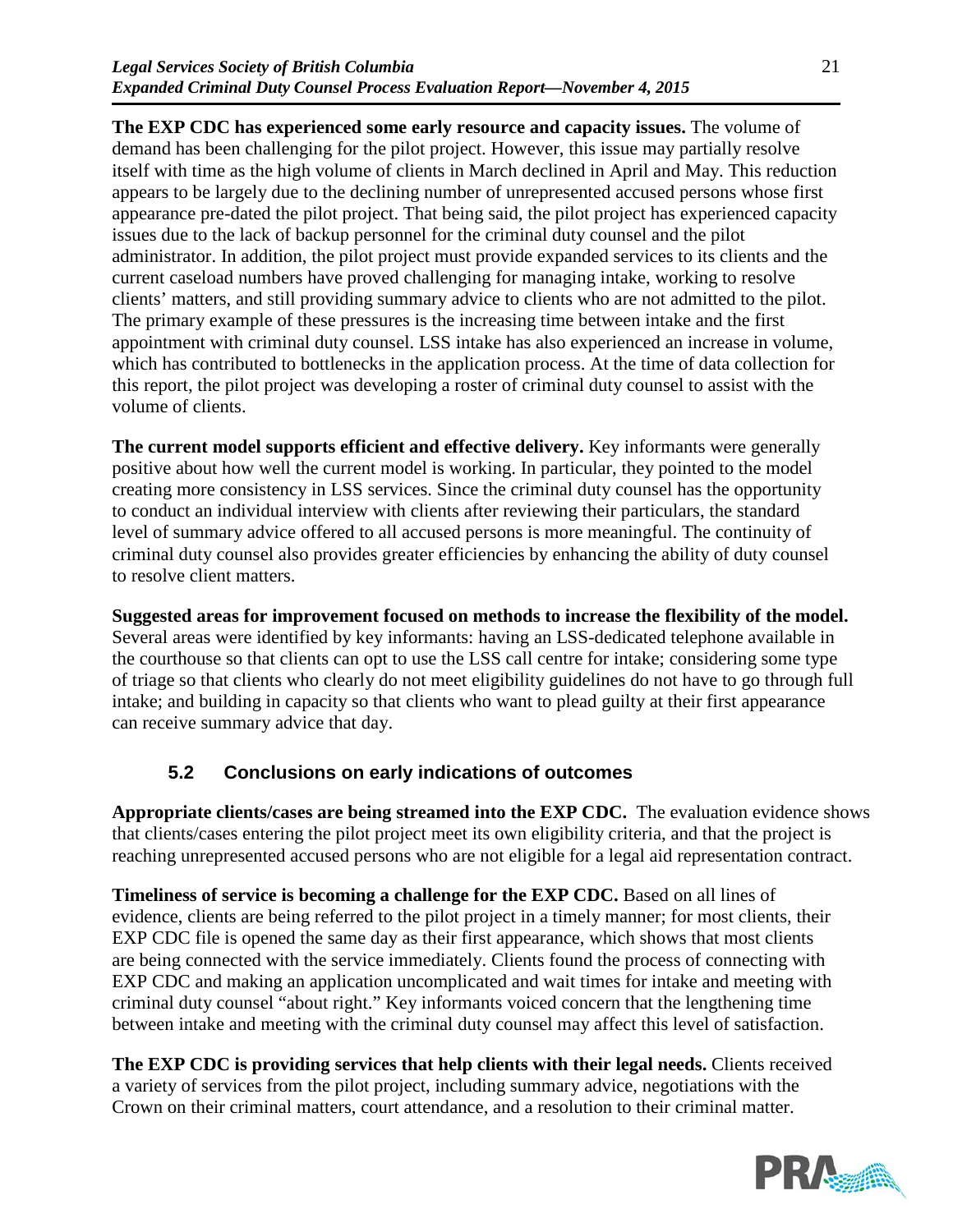Clients considered the legal services they received to be helpful and none thought there was legal assistance that they needed that they did not receive.

**There are preliminary indications of earlier resolution by the EXP CDC.** The ability of the pilot project to demonstrate earlier resolution of cases is limited since at the end of data collection for this report the project had only been operating three months. However, there are indications of success. For all concluded client matters (informations), the rate of resolution is 96%; for those matters, it took on average 14 calendar days from the date of first contact with the criminal duty counsel to resolve the case. Comparing the time-to-resolution, where the first appearance date was before or after the pilot project's inception, provides a preliminary indication of the pilot project's potential to reduce the time for achieving resolution. Where the first appearance was before the pilot's inception, the average time between the first appearance and resolution was 104 days. Where the first appearance was after the pilot's inception, the average number of days between the first appearance and resolution is 33 days.

**Clients are satisfied with the EXP CDC assistance they received.** All six clients interviewed said they were satisfied with the services they received, including feeling treated with respect. They uniformly expressed appreciation for the work of the criminal duty counsel.

**Stakeholders believe that the EXP CDC will lead to greater efficiency for LSS and the court process.** It is too early to assess this outcome and it will be dealt with at greater length in the summative evaluation. That being said, stakeholders believe that the EXP CDC model should lead to greater efficiencies, and some believe they have seen indications of earlier resolution and fewer court appearances.

**The EXP CDC has increased access to criminal legal aid.** The pilot project has shown early success in increasing access. Of the 74 clients admitted in the first three months of operations, 57 would not have been eligible for a legal aid representation contract based on either financial or coverage guidelines, or both. In addition, the clients who were not accepted into the pilot project are provided with more extensive summary advice than under the previous system.

**Few clients are being connected by the EXP CDC to other resources to assist them with underlying problems.** Assisting clients with the problems that underlie their criminal behaviours (e.g., substance abuse, counselling) is intended to be one feature of the EXP CDC. Currently, the pilot has had little capacity to do this beyond what is required for negotiating the disposition of the matter with the Crown and has found that many clients are already connected to appropriate services.

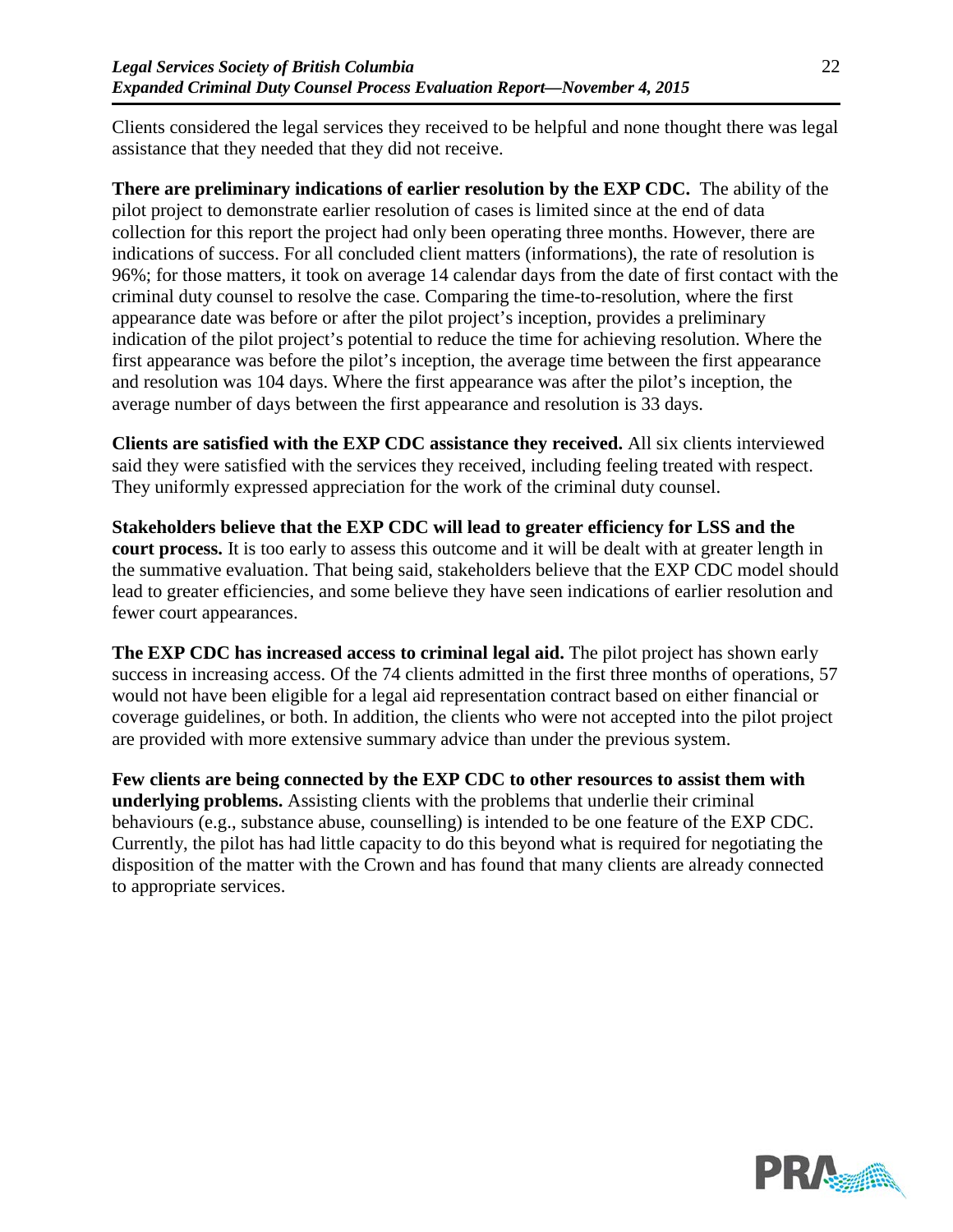## **6.0 Recommendations to further enhance the implementation process**

## *Recommendation 1: Consider whether to implement measures that will increase the flexibility of the model to respond to demand but not at the expense of innovative features of the model.*

The project is developing a criminal duty counsel roster, and it will be critical that the project ensure that its innovative feature of continuity of counsel is maintained. Counsel assigned to the roster will also require training in the new process and monitoring of their activities, in particular to ensure forms are completed to support the pilot project's data collection efforts. Other suggestions to increase model flexibility (e.g., to adopt a triage process so that not all clients have to go through LSS intake and to have out-of-custody duty counsel available so that clients who want to plead guilty at their first appearance can still receive summary advice) may be possible once the roster is in place, but these changes should not compromise the model's ability to provide a more consistent standard of summary legal advice to all clients.

### *Recommendation 2: Continue to monitor key service metrics, in particular the length of time between intake and first appointment with the criminal duty counsel.*

Evaluation findings indicate potential issues that could negatively impact project success related to length of time between intake and first appointment with the criminal duty counsel. While the project is undertaking steps to address this (development of a roster), continuing to monitor this key service metric will enable the project to respond to challenges prior to the summative evaluation.

## *Recommendation 3: Re-evaluate whether referring clients to non-legal services to address their underlying issues should be a project outcome and, if it remains a project outcome, consider how the project can network with other service providers so that it has a list of relevant resources.*

This is the only outcome that the pilot project was clearly not achieving, due in part to the challenges of handling the current client caseload, as well as not having had time to devote to networking with available resources. Some key informants questioned this outcome for the pilot project. According to them, the criminal duty counsel is usually only involved in making these referrals if the Crown requires it, or when the type of service (e.g., counselling) would demonstrate to the Crown that the accused person is addressing their issues. In either instance, the Crown and/or the client are usually already aware of relevant services and the criminal duty counsel does not need to make a referral. If non-legal referrals are to remain a project outcome, there needs to be consideration of how to support the project in developing its capacity to efficiently make these referrals (e.g., developing a list of potential organizations that the project can use for referrals) and a determination of whether these referrals should be made in situations other than when they are required by the Crown.

## *Recommendation 4: Consider enhancements to the project database that will increase efficiency, minimize errors, and allow for more accurate reports to be run so that the project can monitor its activities.*

Currently, the project database has the same information recorded in more than one location (e.g., provision of summary advice, resolving a matter), does not have logic checks on data entry, and does not contain options so that missing data can be distinguished from unavailable data (e.g., where an activity has not yet occurred). Its current construction could be improved to better assist the person charged with doing data entry for such a complex project. These enhancements will better support future project reporting and support administrative efficiency.

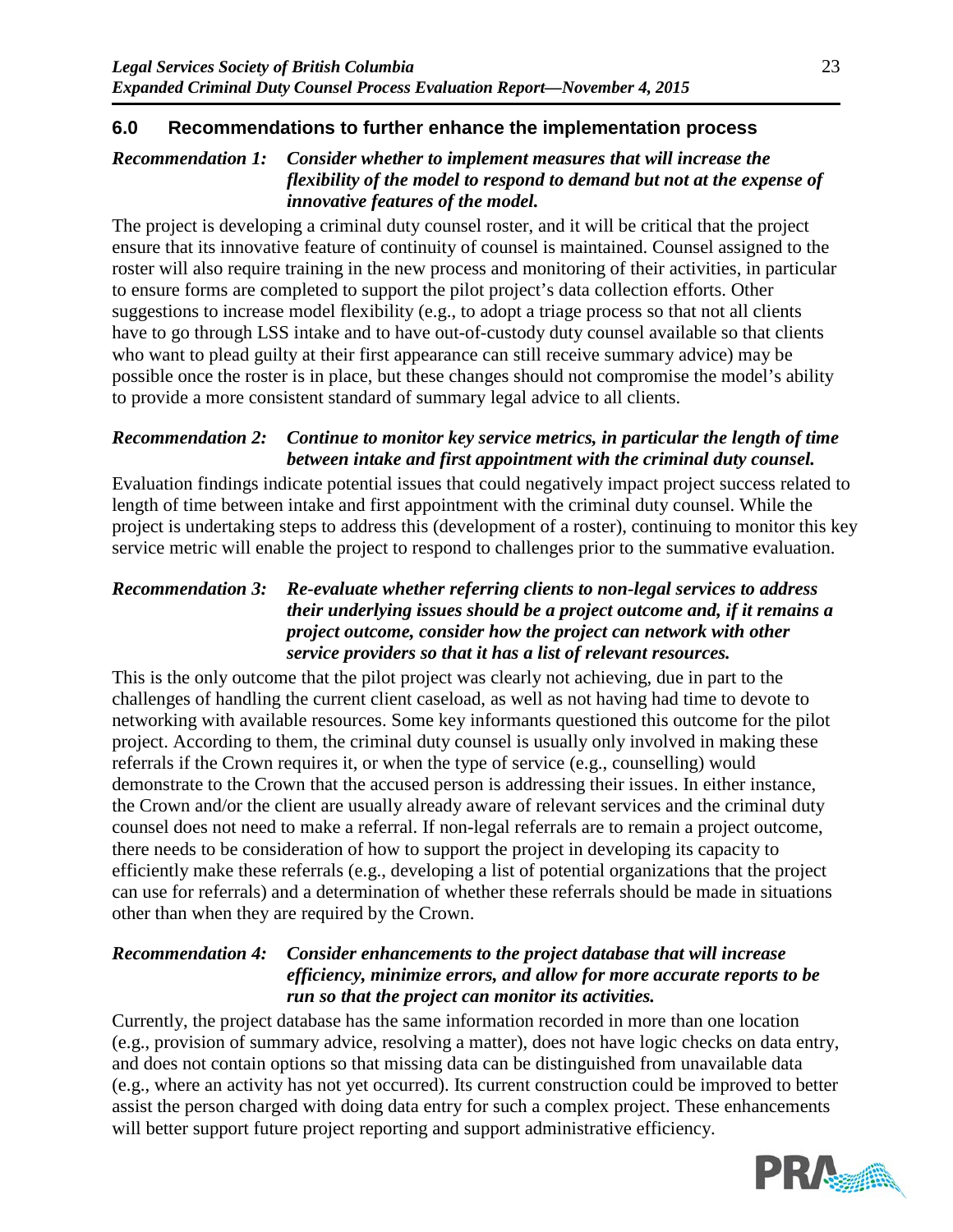**Appendix A – Logic model**

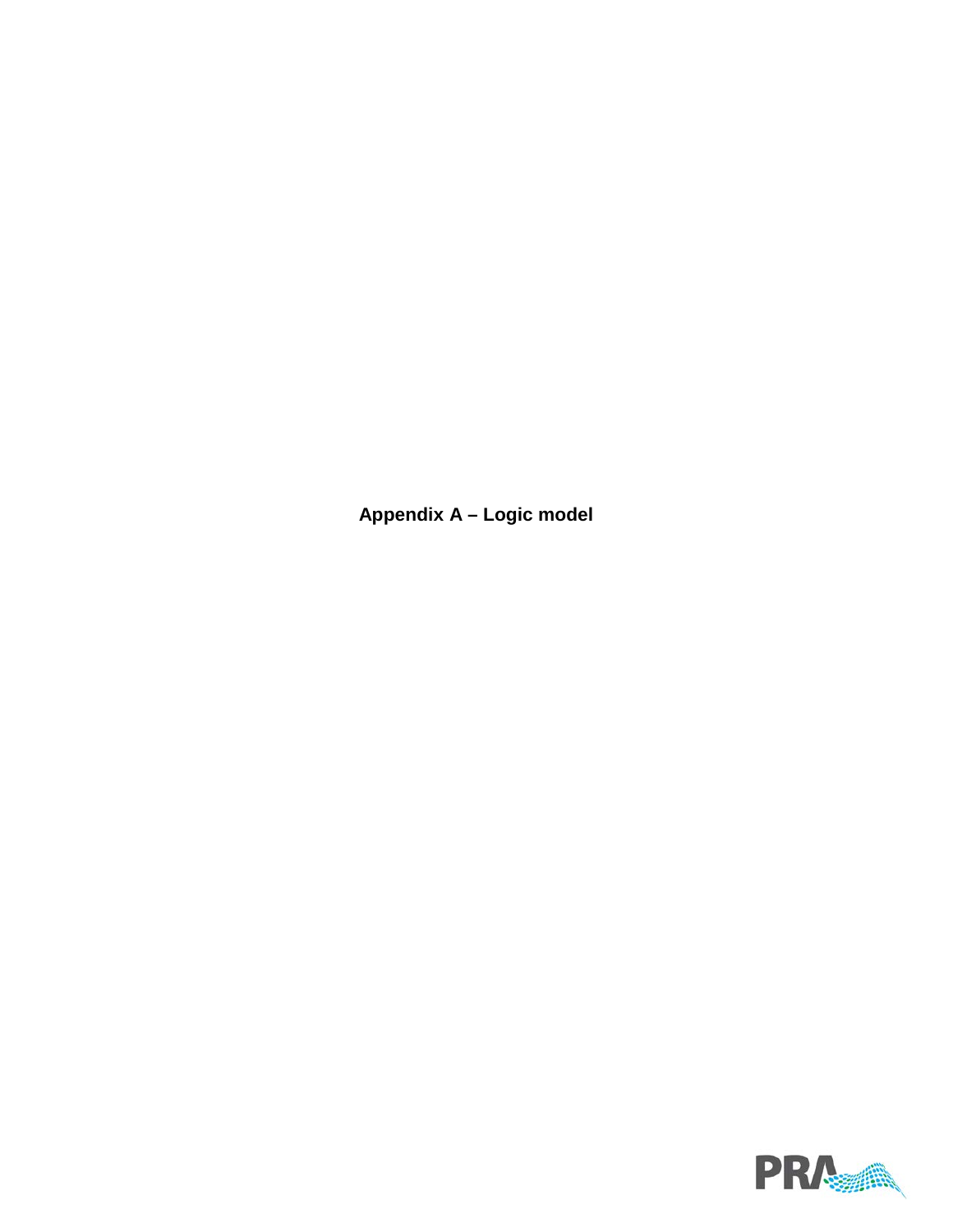## **Program logic model — Expanded Criminal Duty Counsel (EXP CDC)**

| <b>Program activities</b>                    |                                                                                                                                                                                                                  | <b>Program outputs</b>                                                                                                                                                                                           | <b>Short-term outcomes</b>                                                                                                                                                      | <b>Medium-term outcomes</b>                                                                                                                                                                        |  |
|----------------------------------------------|------------------------------------------------------------------------------------------------------------------------------------------------------------------------------------------------------------------|------------------------------------------------------------------------------------------------------------------------------------------------------------------------------------------------------------------|---------------------------------------------------------------------------------------------------------------------------------------------------------------------------------|----------------------------------------------------------------------------------------------------------------------------------------------------------------------------------------------------|--|
| ASSESSMENT<br>AND<br>INTAKE                  | Assess client and make<br>decision about whether<br>early resolution is<br>possible                                                                                                                              | # of clients assessed for<br><b>EXP CDC</b> services<br># of files/clients<br>accepted<br># of files rejected                                                                                                    | Appropriate clients/cases<br>are streamed into EXP<br>CDC services<br>Clients receive a referral<br>to EXP CDC services in a<br>timely manner                                   | The courts at the EXP<br>CDC program site                                                                                                                                                          |  |
| <b>ADVICE AND</b><br>REPRESENTATION<br>LEGAL | Provide continuing legal<br>advice and representation<br>support to eligible EXP<br>CDC clients<br>Provide advice to<br>$\bullet$<br>client<br>Provide<br>$\bullet$<br>continuous<br>representation to<br>client | # of clients assisted (or #<br>of files)<br># of cases resolved<br># of clients who enter<br>and exit through the<br>program (i.e., resolve<br>matter in the program)<br>that are assisted by same<br><b>CDC</b> | <b>EXP CDC</b> clients achieve<br>early resolution of their<br>criminal matters<br>Clients are satisfied with<br>$\bullet$<br>their experience in the<br><b>EXP CDC</b> program | operate more efficiently<br>LSS operates its criminal<br>$\bullet$<br>legal aid services more<br>efficiently<br><b>Access to Criminal Legal</b><br>Aid at the EXP CDC<br>program site is increased |  |
| <b>SUPPORTS</b><br><b>OTHER</b>              | <b>Connect EXP CDC</b><br>clients with other<br>existing resources to help<br>them address underlying<br>problems                                                                                                | # of clients being<br>$\bullet$<br>connected to other<br>resources<br># and type of other<br>resources contacted                                                                                                 | Clients use referrals to<br>other resources and find<br>them helpful                                                                                                            |                                                                                                                                                                                                    |  |

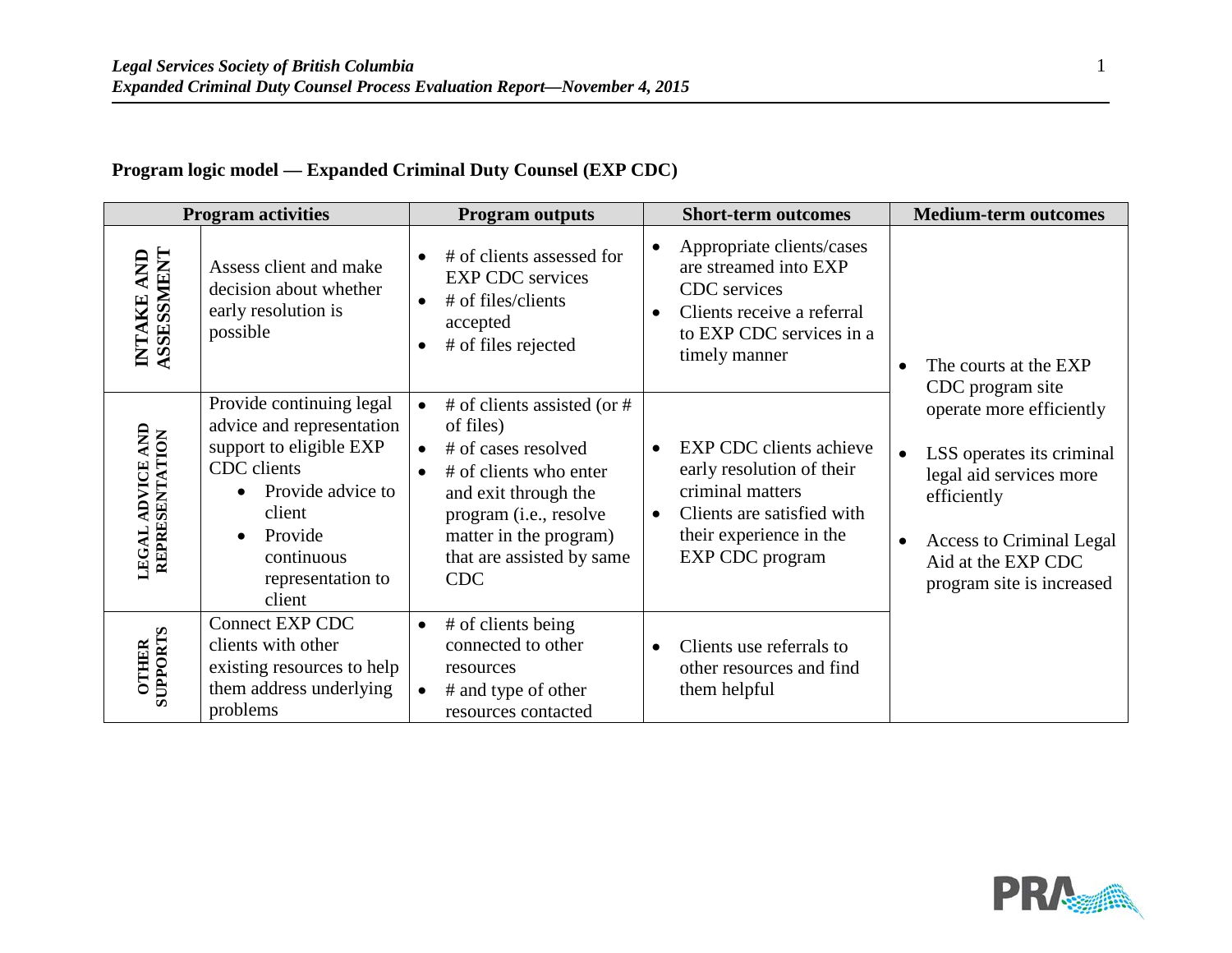**Appendix B – Evaluation matrix**

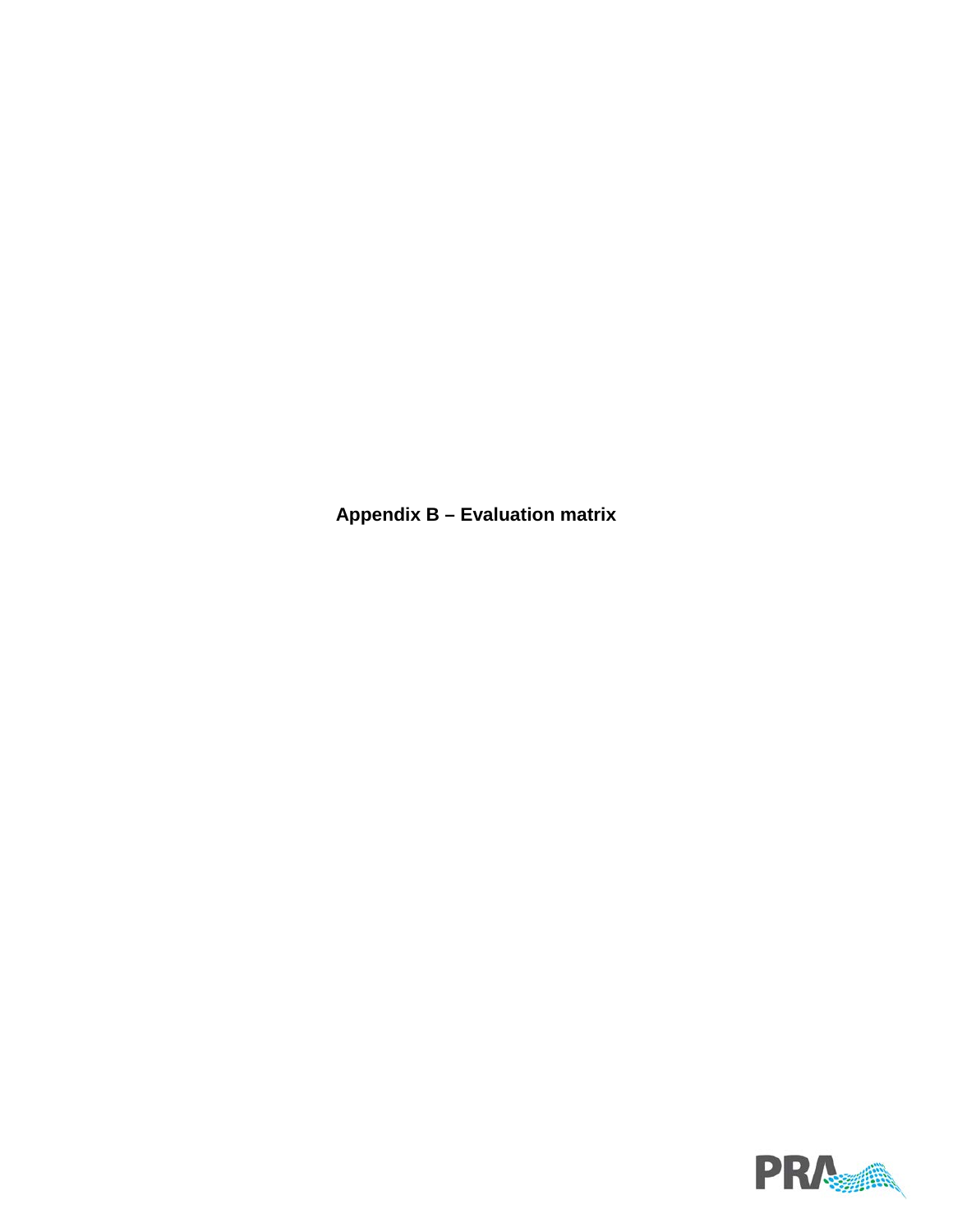| Evaluation matrix for the Expanded Criminal Duty Counsel (EXP CDC) pilot project                                                                                                 |                                                                                                                                                                                                                                                                                                                                                                                                                                                                                                        |                                                                                                                       |  |  |  |
|----------------------------------------------------------------------------------------------------------------------------------------------------------------------------------|--------------------------------------------------------------------------------------------------------------------------------------------------------------------------------------------------------------------------------------------------------------------------------------------------------------------------------------------------------------------------------------------------------------------------------------------------------------------------------------------------------|-----------------------------------------------------------------------------------------------------------------------|--|--|--|
| Questions                                                                                                                                                                        | <b>Indicators</b>                                                                                                                                                                                                                                                                                                                                                                                                                                                                                      | Data sources                                                                                                          |  |  |  |
|                                                                                                                                                                                  | <b>Implementation questions</b>                                                                                                                                                                                                                                                                                                                                                                                                                                                                        |                                                                                                                       |  |  |  |
| 1. Has the PLC been implemented as intended<br>in Year 1? What challenges were met in<br>implementation? How were challenges<br>addressed and improvements made to the<br>model? | • Key informant opinion on extent EXP CDC has been implemented<br>as intended<br>• Key informant opinion on challenges/improvements<br>• Decision-records and timelines of changes made to improve model                                                                                                                                                                                                                                                                                               | Key informant interviews<br>$\bullet$<br>Document review<br>$\bullet$                                                 |  |  |  |
| 2. What external factors have influenced the<br>implementation and success of the EXP<br>CDC?                                                                                    | • Key informant opinion on external factors that have affected<br>implementation and success of the EXP CDC<br>• EXP CDC WG meeting minutes documenting external factors<br>• Evidence that decisions, actions, policies of external<br>organizations/key informants affect the EXP CDC (e.g., assignment<br>court)                                                                                                                                                                                    | Key informant interviews<br>$\bullet$<br>Document review                                                              |  |  |  |
| 3. Did the EXP CDC have sufficient resources<br>and capacity to meet demand?                                                                                                     | • Number of cases accepted by the EXP CDC<br>• Number of legal aid representation contracts for criminal matters in<br>Year 1 of the pilot compared to legal aid representation contracts<br>for criminal matters in previous years (for catchment area)<br>• Key informant opinion on whether the EXP CDC has sufficient<br>resources and capacity to satisfactorily meet demand                                                                                                                      | <b>EXP CDC database</b><br>$\bullet$<br><b>LSS CIS database</b><br>$\bullet$<br>Key informant interviews<br>$\bullet$ |  |  |  |
| 4. To what extent do the current processes and<br>structure of the EXP CDC support its efficient<br>and effective delivery?                                                      | • Key informant opinion on effectiveness of current processes and<br>structure to support the project                                                                                                                                                                                                                                                                                                                                                                                                  | Key informant interviews<br>$\bullet$                                                                                 |  |  |  |
| 5. What considerations related to the EXP CDC<br>model are necessary to successfully<br>implement this approach in a different site?                                             | • Key informant opinion on factors to be considered for expansion to<br>other locations/lessons learned/best practices<br>• Documentation related to Q1 to 3                                                                                                                                                                                                                                                                                                                                           | Key informant interviews<br>$\bullet$                                                                                 |  |  |  |
| <b>Outcome questions</b>                                                                                                                                                         |                                                                                                                                                                                                                                                                                                                                                                                                                                                                                                        |                                                                                                                       |  |  |  |
| 6. Are appropriate clients/cases streamed into<br><b>EXP CDC services?</b>                                                                                                       | • Number of clients assessed for EXP CDC services<br>• Number and types of files/clients accepted with reasons why (i.e.,<br>meets financial and coverage guidelines or is financially eligible<br>under discretionary coverage)<br>• Number of files not accepted with reasons why<br>• Number and percent of clients not accepted because interests are<br>better served by a referral who apply for and receive LSS referral<br>• Key informant opinion on appropriateness of eligibility decisions | <b>EXP CDC database</b><br><b>LSS CIS database</b><br>$\bullet$<br>Key informant interviews<br>$\bullet$              |  |  |  |
| 7. Do clients receive a referral to EXP CDC<br>services in a timely manner?                                                                                                      | • Time between first appearance and file open date (by information<br>number)<br>• Time between first appearance and date of first contact with CDC<br>(by information number)<br>• Key informant opinion on whether clients receive timely referrals to<br><b>EXP CDC</b><br>• Client opinion on whether referral to EXP CDC was timely                                                                                                                                                               | <b>EXP CDC database</b><br>Key informant interviews<br><b>Client interviews</b><br>$\bullet$                          |  |  |  |

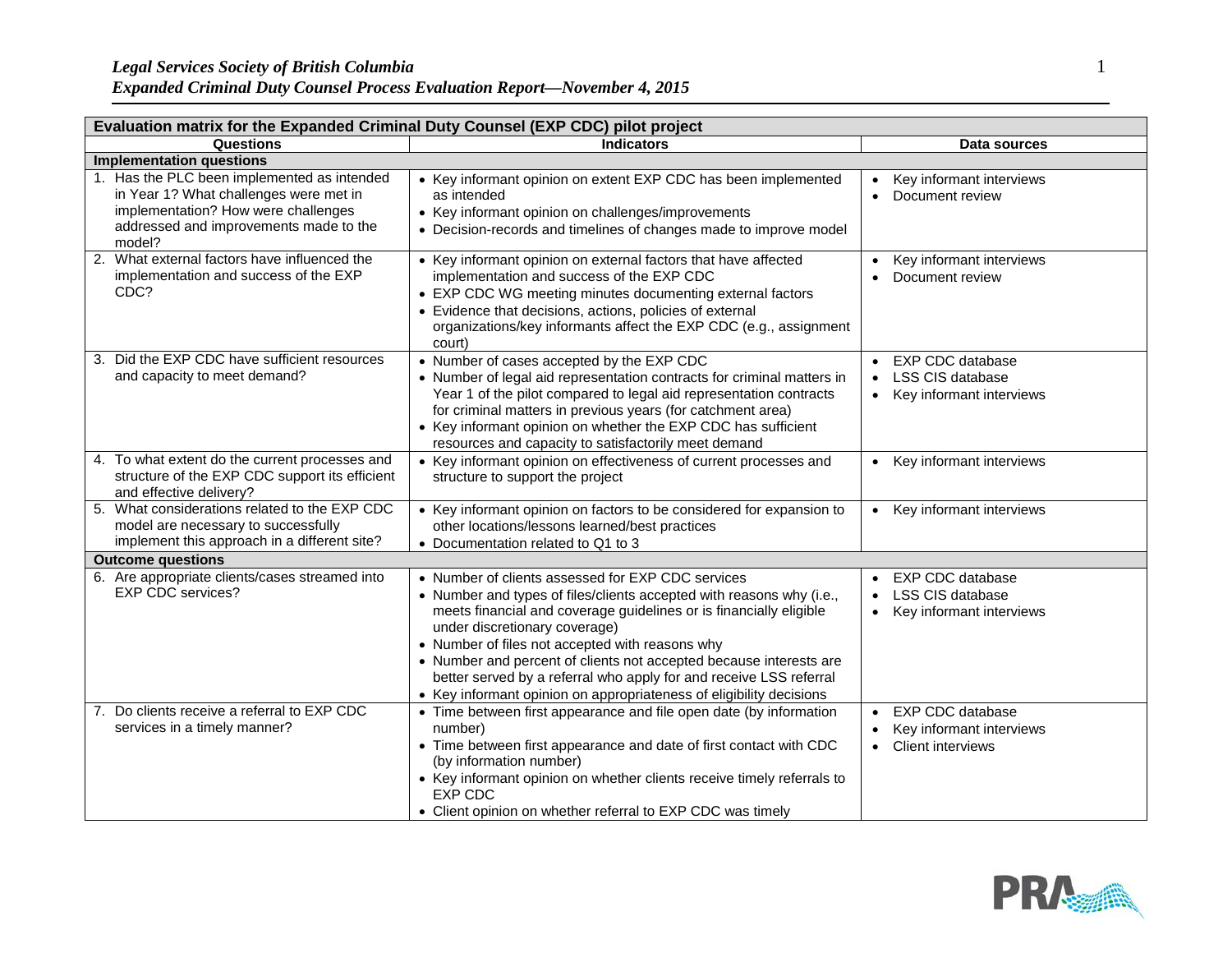|  | <b>Expanded Criminal Duty Counsel Process Evaluation Report-November 4, 2015</b> |  |  |
|--|----------------------------------------------------------------------------------|--|--|
|  |                                                                                  |  |  |

| Evaluation matrix for the Expanded Criminal Duty Counsel (EXP CDC) pilot project                                                                   |                                                                                                                                                                                                                                                                                                                                                                                                                                                                                                                                                                                                                                                                                                                                                                                                                                                                                                                                                                                                                                                                                                                                           |                                                                                                                                         |  |  |
|----------------------------------------------------------------------------------------------------------------------------------------------------|-------------------------------------------------------------------------------------------------------------------------------------------------------------------------------------------------------------------------------------------------------------------------------------------------------------------------------------------------------------------------------------------------------------------------------------------------------------------------------------------------------------------------------------------------------------------------------------------------------------------------------------------------------------------------------------------------------------------------------------------------------------------------------------------------------------------------------------------------------------------------------------------------------------------------------------------------------------------------------------------------------------------------------------------------------------------------------------------------------------------------------------------|-----------------------------------------------------------------------------------------------------------------------------------------|--|--|
| Questions                                                                                                                                          | <b>Indicators</b>                                                                                                                                                                                                                                                                                                                                                                                                                                                                                                                                                                                                                                                                                                                                                                                                                                                                                                                                                                                                                                                                                                                         | Data sources                                                                                                                            |  |  |
| 8. Do clients receive services to help them meet<br>their legal needs?                                                                             | • Types of legal services received by clients from EXP CDC<br>• Number and percent of clients/applicants receiving referrals to<br>other legal services<br>• Number and type of other legal services applicants/clients are<br>referred to by EXP CDC<br>• Time spent with clients by EXP CDC<br>• Number and percent of clients not accepted because interests are<br>better served by a referral who apply for and receive LSS referral<br>• Number and percent of clients not accepted (solely) because<br>exceeds capacity of EXP CDC program who apply for and receive<br><b>LSS</b> referral<br>• Number and percent of clients not accepted (solely) because of<br>lawyer conflict who apply for and receive LSS referral<br>• Key informant opinion on whether client legal needs are being met<br>• Client opinion on whether legal needs are being met                                                                                                                                                                                                                                                                          | EXP CDC database<br>Key informant interviews<br>Clients<br>$\bullet$                                                                    |  |  |
| 9. Has the EXP CDC service led to the earlier<br>resolution of cases at the project site?                                                          | • Number and percent of EXP CDC cases resolved by type of<br>outcome (by information)<br>• Number and percent of EXP CDC cases not resolved and reasons<br>why (by information)<br>• Number of days from first contact with EXP CDC to resolution (by<br>information)<br>• Number and percent of EXP CDC cases resolved before the trial<br>fixed date<br>• Comparison of number of days to resolution of EXP CDC cases<br>with number of days to resolution of LSS referrals during the two<br>years' prior to the pilot project<br>• Comparison of number of days to resolution of cases with EXP<br>CDC involvement (including cases not resolved by EXP CDC) with<br>number of days to resolution of LSS referrals during the two years'<br>prior to the pilot project<br>• Comparison of number of days from first appearance to resolution<br>of EXP CDC cases with a comparison site (by cases resolved<br>before and after trial fix date)<br>• Comparison of number and percent of EXP CDC cases resolved<br>before the trial fixed date with a comparison site<br>• Key informant opinion on whether cases are resolved earlier | <b>EXP CDC database</b><br><b>LSS CIS database</b><br>CSB database<br>$\bullet$<br>Key informant interviews<br><b>Client interviews</b> |  |  |
| 10. Are clients satisfied with their experience<br>using the EXP CDC service? What, if<br>anything, can be done to improve clients'<br>experience? | • Client opinion on satisfaction with EXP CDC services<br>• Key informant opinion on quality of EXP CDC services                                                                                                                                                                                                                                                                                                                                                                                                                                                                                                                                                                                                                                                                                                                                                                                                                                                                                                                                                                                                                          | <b>Client interviews</b><br>$\bullet$<br>Key informant interviews<br>$\bullet$                                                          |  |  |

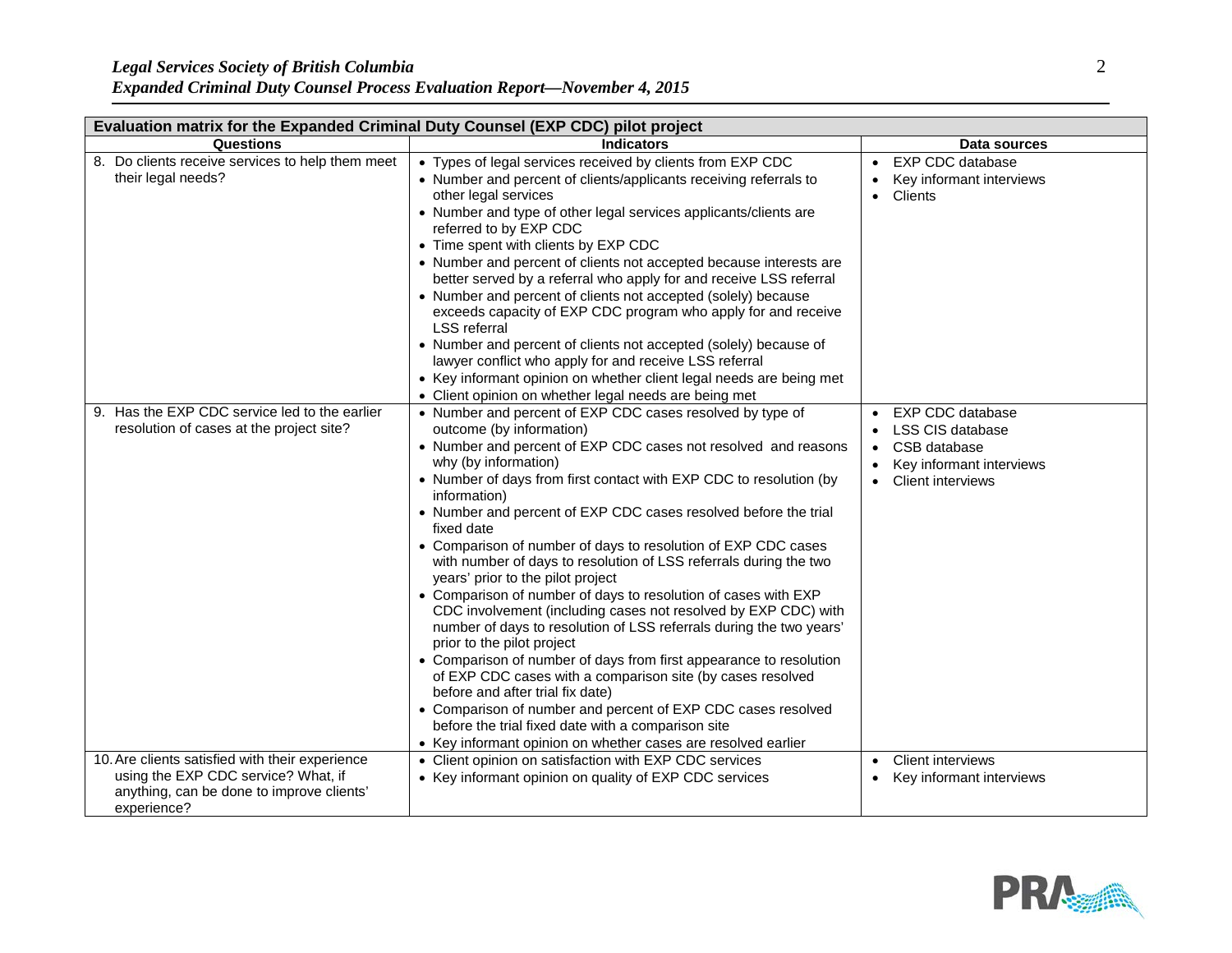|  |  | <b>Expanded Criminal Duty Counsel Process Evaluation Report-November 4, 2015</b> |
|--|--|----------------------------------------------------------------------------------|
|  |  |                                                                                  |

| Evaluation matrix for the Expanded Criminal Duty Counsel (EXP CDC) pilot project                                                                                                           |                                                                                                                                                                                                                                                                                                                                                                                                                                                                                                                                                                                                                    |                                                                                                    |  |  |
|--------------------------------------------------------------------------------------------------------------------------------------------------------------------------------------------|--------------------------------------------------------------------------------------------------------------------------------------------------------------------------------------------------------------------------------------------------------------------------------------------------------------------------------------------------------------------------------------------------------------------------------------------------------------------------------------------------------------------------------------------------------------------------------------------------------------------|----------------------------------------------------------------------------------------------------|--|--|
| Questions                                                                                                                                                                                  | <b>Indicators</b>                                                                                                                                                                                                                                                                                                                                                                                                                                                                                                                                                                                                  | Data sources                                                                                       |  |  |
| 11. Has the EXP CDC service led to greater<br>efficiency for LSS?                                                                                                                          | • See indicators to Q9<br>• Number of LSS legal referrals in first year of pilot compared with<br>prior year at pilot site<br>• Average cost per EXP CDC file (resolved/unresolved) compared<br>with average cost of comparable LSS referrals<br>• Number and percent of clients leaving the EXP CDC program and<br>applying for and receiving LSS referral<br>• Number of court attendances per resolved file by EXP CDC per file<br>compared with number of court attendances by counsel for<br>comparable LSS referrals<br>• Key informant opinion on whether efficiencies created for LSS by<br><b>EXP CDC</b> | <b>EXP CDC database</b><br><b>LSS CIS database</b><br>Key informant interviews<br>$\bullet$        |  |  |
| 12. Has the EXP CDC service led to greater<br>efficiency for the court process at the project<br>site?                                                                                     | • Comparison of number of court appearances before resolution of<br>EXP CDC cases with a comparison site (by cases resolved before<br>and after trial fix date)<br>• Comparison of number of days from first appearance to resolution<br>of EXP CDC cases with a comparison site (by cases resolved<br>before and after trial fix date)<br>• Comparison of number and percent of EXP CDC cases resolved<br>before the trial fixed date with a comparison site<br>• Key informant opinion on whether the EXP CDC has increased<br>efficiency in the court process                                                   | <b>EXP CDC database</b><br>CSB database<br>$\bullet$<br>Key informant interviews                   |  |  |
| 13. Has the EXP CDC project resulted in<br>increased access to criminal legal aid<br>services for clients who may not currently<br>meet eligibility guidelines for full<br>representation? | • Number and percent of EXP CDC applicants who do not meet<br>eligibility guidelines for full representation but received EXP CDC<br>services<br>• Number of full referral clients at pilot site in the year prior to the<br>EXP CDC compared to number of full referral and EXP CDC clients<br>at pilot site since inception                                                                                                                                                                                                                                                                                      | <b>EXP CDC database</b><br>$\bullet$<br>LSS CIS database                                           |  |  |
| 14. To what extent are clients being connected<br>to other resources that are helping them<br>address underlying problems?                                                                 | • Number and percent of clients/applicants receiving referrals to non-<br>legal services<br>• Number and type of non-legal services clients/applicants are<br>referred to by EXP CDC<br>• Key informant opinion on whether clients receive referrals that<br>assist them with addressing underlying problems<br>• Client opinion on whether non-legal referrals received were<br>used/helpful                                                                                                                                                                                                                      | <b>EXP CDC database</b><br>Client interviews<br>$\bullet$<br>Key informant interviews<br>$\bullet$ |  |  |
| 15. Were there any unintended consequences<br>or outcomes of the EXP CDC project<br>identified in Year 1?                                                                                  | • Key informant opinion on unintended consequences or outcomes of<br>the EXP CDC                                                                                                                                                                                                                                                                                                                                                                                                                                                                                                                                   | Key informant interviews<br>$\bullet$                                                              |  |  |

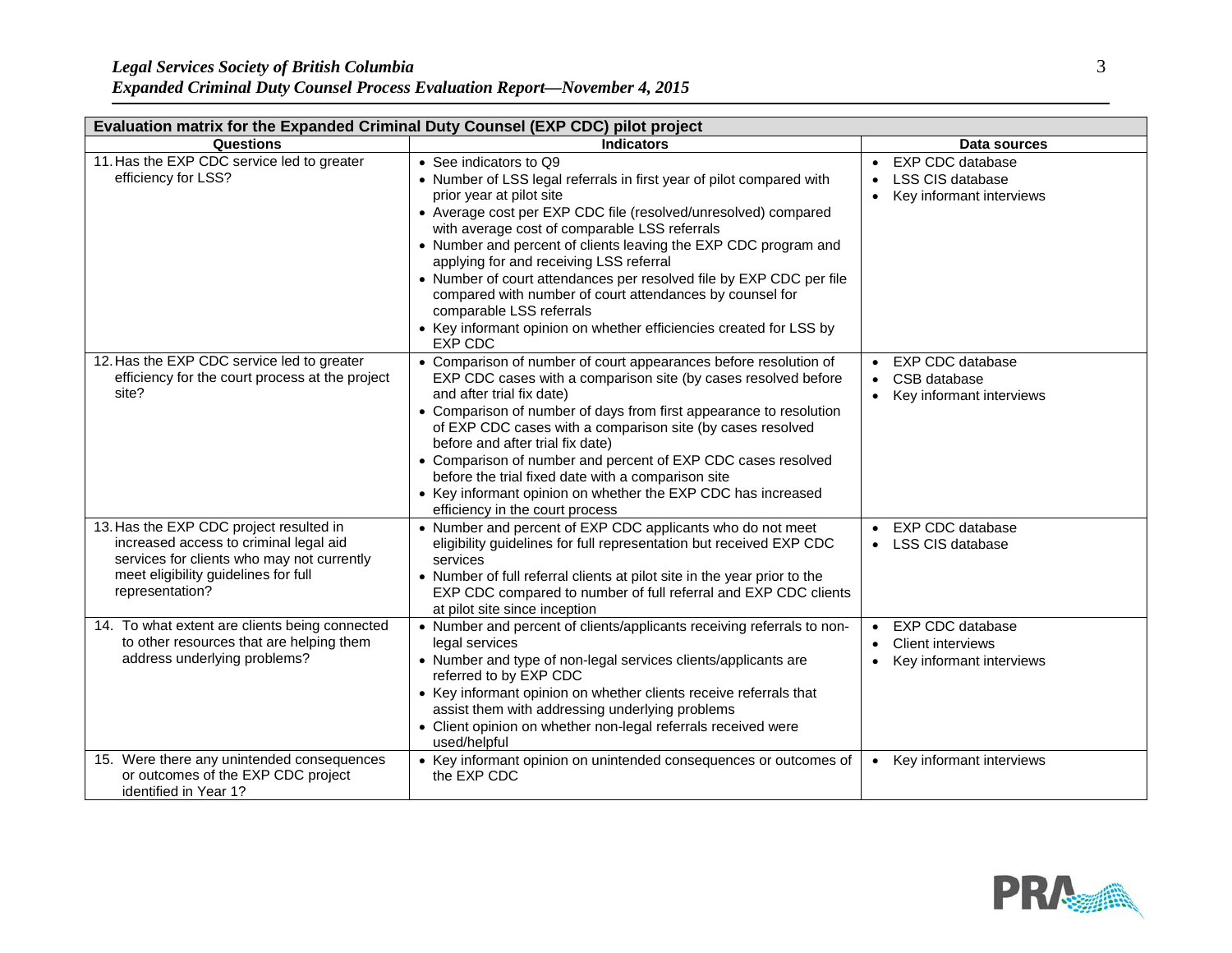**Appendix C – Data collection instruments**

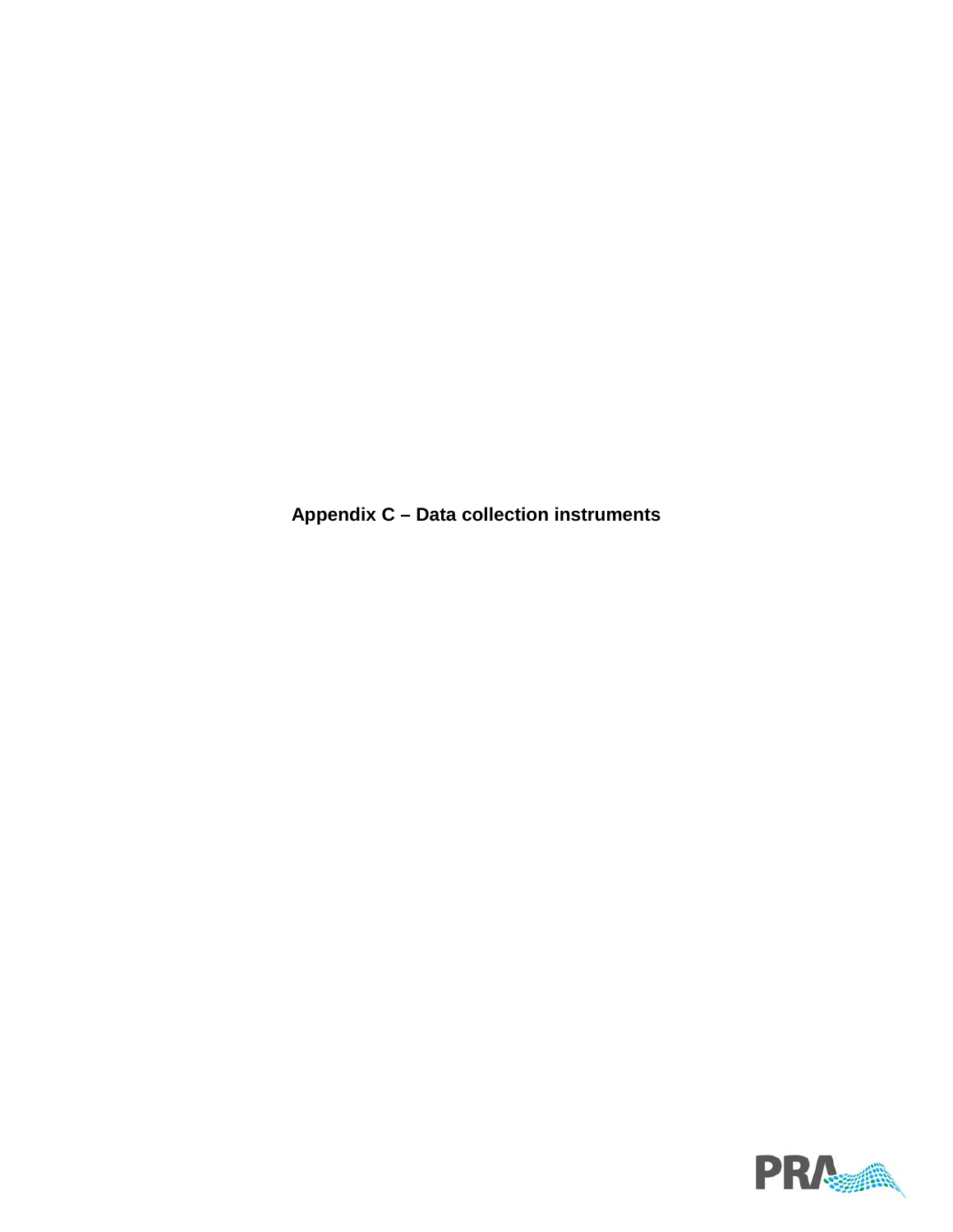### **Legal Services Society of British Columbia** *Expanded Criminal Duty Counsel Pilot Project Evaluation*

### **Interview guide for clients**

#### **Interviewer will verbally discuss the introduction with the client prior to the beginning of the**

**interview:** Thank you very much for agreeing to come in and talk to me today. I am (NAME) and I am from PRA, an independent research company. The Legal Services Society of British Columbia, you might know them as legal aid, has hired us to help them on a study of one of their services, the Expanded Criminal Duty Counsel. The Expanded Criminal Duty Counsel provides advice and assistance to people with criminal law matters in Provincial Court in Port Coquitlam. They do not represent people at trial, but they will help with discussions with the Crown Counsel or attending court to enter a guilty plea. The assistance can include reviewing disclosure, having discussions with the Crown Counsel, and attending court if a guilty plea is being entered to resolve the case. Legal aid wants to know how well the Expanded Criminal Duty Counsel is working for clients. We understand you were or still are a client of the Expanded Criminal Duty Counsel, and that is why you were asked to take part in this interview.

I'd like to ask you some questions about the help you got from the Expanded Criminal Duty Counsel. Please be assured that I will not ask you anything personal about your criminal law matter, only about the services you received and how helpful these were to you. This information will help LSS in identifying how the project can be improved.

with other interviews The interview should take about 20 minutes. The information from your interview will be combined and reported all together, so your name will not be mentioned. With your permission, I will audio record the interview for the purpose of note taking. No one outside of PRA will see your notes or hear your recording. If you cannot answer a question, let me know and we will skip to the next question.

First, I'd like to find out more about your experience applying for legal aid.

- 1. When did you apply for legal aid was it before or at your first court appearance? (Q7)
- 2. Did someone tell you to go see legal aid, or did you know where to go get legal aid assistance? (Q7)
	- a. (If told to go to legal aid) Who told you about legal aid? *(Probe: judge, justice of the peace, sheriff, registry, Crown, another agency)* Who did they tell you to see about getting legal aid? *(Probe: CDC in court, the legal aid intake office in the courthouse, LSS call centre)*
	- b. (If knew where to go) Where did you go to get legal aid assistance? *(Probe: CDC in court, the legal aid intake office in the courthouse, LSS call centre)*
	- c. How many people did you have to approach before you were in the right place to apply for legal aid?
	- d. (If in person) Was there a line to apply for legal aid? (If call centre) Were you put on hold when you called? (Both) About how long did you wait? Did you think the wait was too long or about right?
- 3. How soon after you applied for legal aid did you meet with the Criminal Duty Counsel? *(Probe: Same day, how many days later)* Did you think the wait was too long or about right? (Q7)

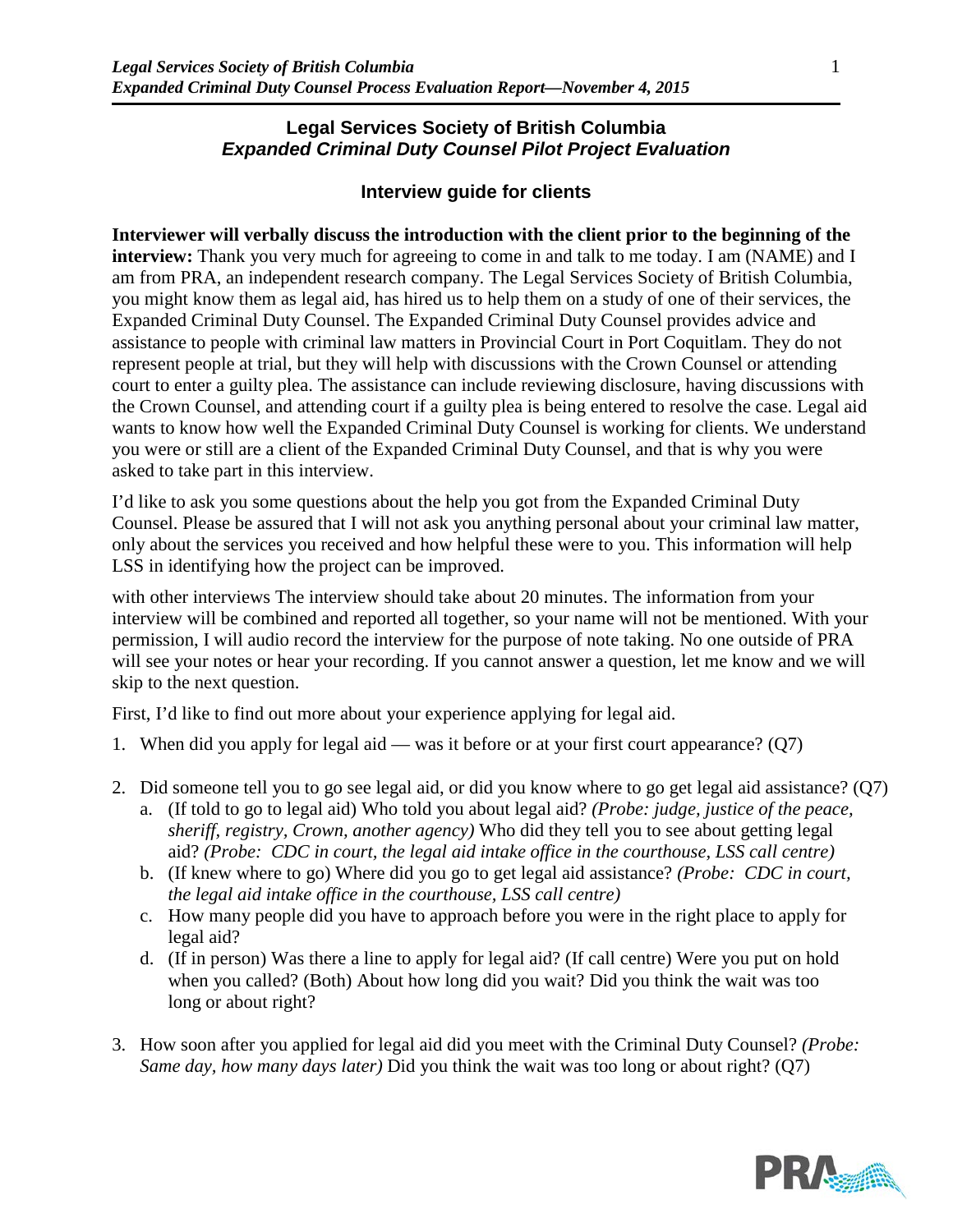- 4. (If applied at first court appearance) Were you able to attend court on the same day you applied for legal aid, or was the court date rescheduled? (If rescheduled) Do you recall how many days later you attended court? (Q7)
- 5. How difficult or easy did you find the process of applying for legal aid and getting connected with the Criminal Duty Counsel? What made it difficult/easy? (Q7)

Now, I'd like to ask you some questions about the legal services that you received from the Criminal Duty Counsel.

- 6. What type of legal assistance did the Criminal Duty Counsel give you? Did they…
	- a. Explain the court process to you?
	- b. Provide you with information on the charges you were facing?
	- c. Explain the police reports to you?
	- d. Explain to you the particulars prepared by the Crown?
	- e. Tell you different ways you might respond to the charges?
	- f. Attend court with you?
	- g. Any other types of assistance?
	- (Q8)
- 7. Thinking about the assistance that you received, what was helpful? What was not helpful? (Q8)
- 8. Did you feel treated with respect by the Criminal Duty Counsel? Please explain why or why not. (Q8)
- 9. Is your case still ongoing or completed? (If completed) What was the final outcome of your case — did you plead guilty or eventually go to trial? (Q8, Q9, Q10)
	- a. (If pled guilty) Did the Criminal Duty Counsel attend court with you to enter the plea? Do you think your case was resolved sooner because of the involvement of the Criminal Duty Counsel? Why or why not? Were you satisfied with the outcome? Why or why not?
	- b. (If went to trial) Did you have representation by counsel at trial? Did Criminal Duty Counsel refer you to other legal services? Did you receive a legal aid referral for a lawyer, did you hire a lawyer on your own, or did you receive free legal help from another service like Access Pro Bono? Were you satisfied with the outcome? Why or why not?
- 10. Was there any type of legal assistance that you think you needed but did not get from the Criminal Duty Counsel? (Q8)
- 11. Did the Criminal Duty Counsel refer you to any other types of services to assist with your nonlegal issues, such as housing, substance abuse, income assistance, counselling, anger management? Did you use these referrals? Did you find them helpful? Why or why not? (Q14)
- 12. Overall, were you satisfied with the services you received from the Criminal Duty Counsel? Do you have any improvements that you would like to suggest? (Q10)
- 13. Have you had assistance from legal aid before? How would you compare the most recent experience to the one you had before – was it better, worse, or the same? Please explain.

**Thank you for your participation.**

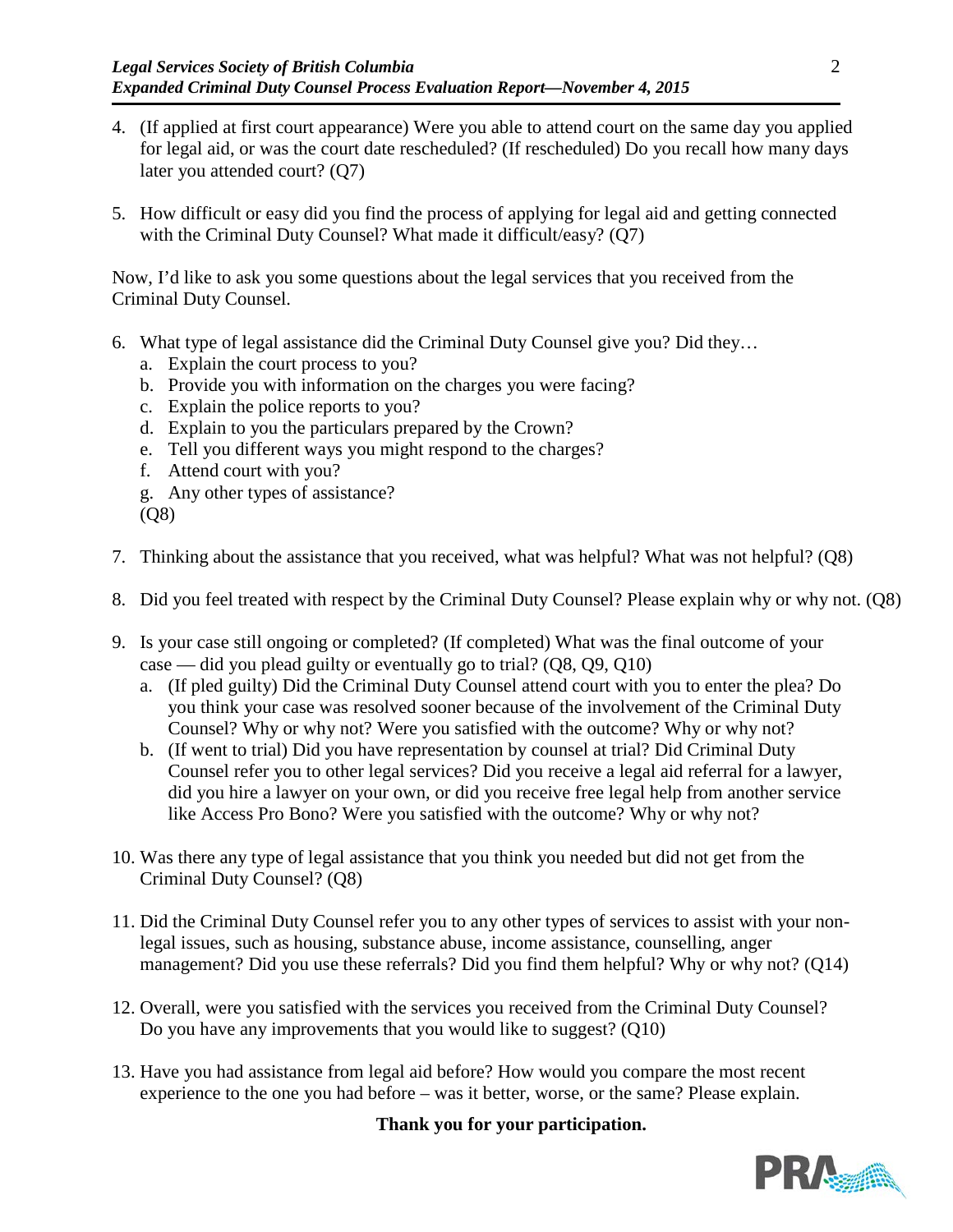### **Legal Services Society of British Columbia** *Expanded Criminal Duty Counsel Pilot Project Evaluation*

### **Interview guide for internal stakeholders (Project Lead, Pilot lead CDC, Pilot administrator and LSS intake)**

The Legal Services Society of British Columbia (LSS) requires an evaluation of the Expanded Criminal Duty Counsel (EXP CDC) pilot project, which has been implemented under the Justice Innovation and Transformation Initiative (JITI). LSS hired PRA Inc., an independent research company, to assist in the evaluation. One component of the evaluation is to conduct telephone interviews with stakeholders who are familiar with the EXP CDC project.

The interview should take no more than one hour. The information we gather through the interviews will be summarized in aggregate form. With your permission, we will audio record the interview for the purpose of note taking. No one outside of PRA will see your notes or hear your recording.

The current evaluation focuses on the implementation of the EXP CDC project to identify early issues and make recommendations to assist LSS management in improving/refining project implementation. This evaluation will also examine early indicators of success in meeting the project's objectives.

We realize you may not be able to answer all questions; please let us know, and we will skip to the next question.

## **Implementation of the EXP CDC pilot**

- 1. Please briefly describe your role in the implementation and/or delivery of the EXP CDC pilot project.
- 2. Based on your observations, has the project been implemented as planned? If not, why not? Q1
- 3. In your opinion, does the EXP CDC have sufficient resources and capacity for providing the expected level of services to all eligible EXP CDC clients? Please explain why or why not. What steps has the EXP CDC taken to overcome any resource challenges. Q3
- 4. In your opinion, do the current structure and processes of the EXP CDC support its effective and efficient delivery? Do you have any suggestions for improvements to the model? Q4
- 5. Have any factors or stakeholders external to the EXP CDC project affected, either positively or negatively, the implementation and success of the model? *(Probe: judiciary, in particular assignment court; Crown; court administration; are referrals coming expected stakeholders?)*  If yes, how has the project responded to mitigate problems or use opportunities? Q2
- 6. Are there any other challenges not already discussed that were encountered during the implementation of the EXP CDC? How were these challenges addressed? Q1
- 7. What has been learned from the early implementation experiences of the EXP CDC that would be useful to share with any future sites? *(Probe: what factors should be considered in any plans for expansion) Q5*

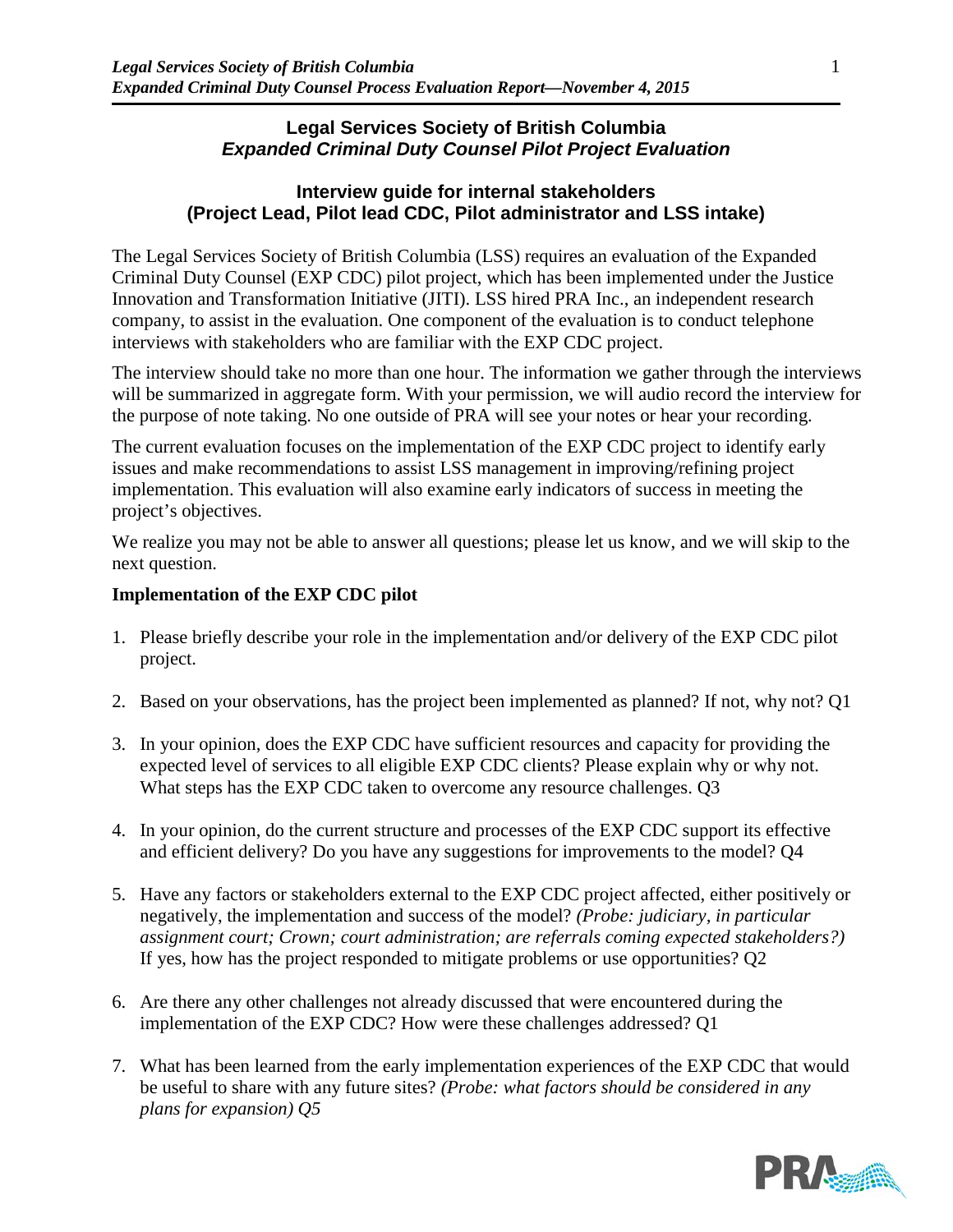### **Progress towards achieving objectives**

- 8. How are people getting referred to the EXP CDC? Who is referring them (e.g. judge, justice of the peace, CDC office, CDC in court, LSS intake, another JITI pilot or agency)? Are all relevant stakeholders referring people to the EXP CDC? Are they referring appropriate people to the EXP CDC? Q6
- 9. How efficient is the current intake and screening process? In your response, please consider the various points in the process (e.g., LSS intake, Pilot Admin, Lead Criminal Duty Counsel). In your opinion, are appropriate clients/cases being streamed into EXP CDC services? *(Probe: is LSS intake forwarding appropriate cases; do the criteria developed ensure that inappropriate cases are not accepted and that appropriate cases are not excluded?)* Are there any difficulties in assessing which clients/cases are appropriate for the pilot? Q6
- 10. At what point in the criminal justice process are clients typically referred to the EXP CDC? Do you consider referrals to EXP CDC to be timely? Is there anything that could be improved about the referral/intake/screening process? Q6 and Q7
- 11. What are the types of legal services that the EXP CDC provides clients? When and to what other legal services might the EXP CDC refer clients? In general, do you believe that the clients' legal needs are being met by the EXP CDC? Are there any gaps in legal services that you believe still exist for EXP CDC clients? Q8
- 12. Please describe the EXP CDC approach to referring clients to non-legal resources? For example, how does the EXP CDC determine when and to what other non-legal resources to refer clients? What activities has the EXP CDC undertaken to network with and connect to non-legal resources in the community? Based on the experiences to-date, what are the benefits of these referrals for clients? Q14
- 13. Based on your early experience, to what extent has the EXP CDC service led to earlier resolution of cases? Please be as specific as possible as to how and in what way cases have been resolved earlier. Are there any factors that have impeded or facilitated early resolution? Q9
- 14. Have you received any feedback from clients about their experiences with the EXP CDC? Do you have any suggestions for how clients' experiences with the EXP CDC can be improved? Q10
- 15. Based on your experiences working with the EXP CDC thus far, has the EXP CDC service had an impact, positive or negative on the efficiency of:
	- a. LSS criminal legal aid services in Port Coquitlam (e.g., reduction in number of cases that require a full LSS referral); and
	- b. the court process in Port Coquitlam? Q11 and 12
	- 16. Have there been any unintended consequences of the EXP CDC project?
	- 17. Do you have any other comments?

## **Thank you for your participation.**

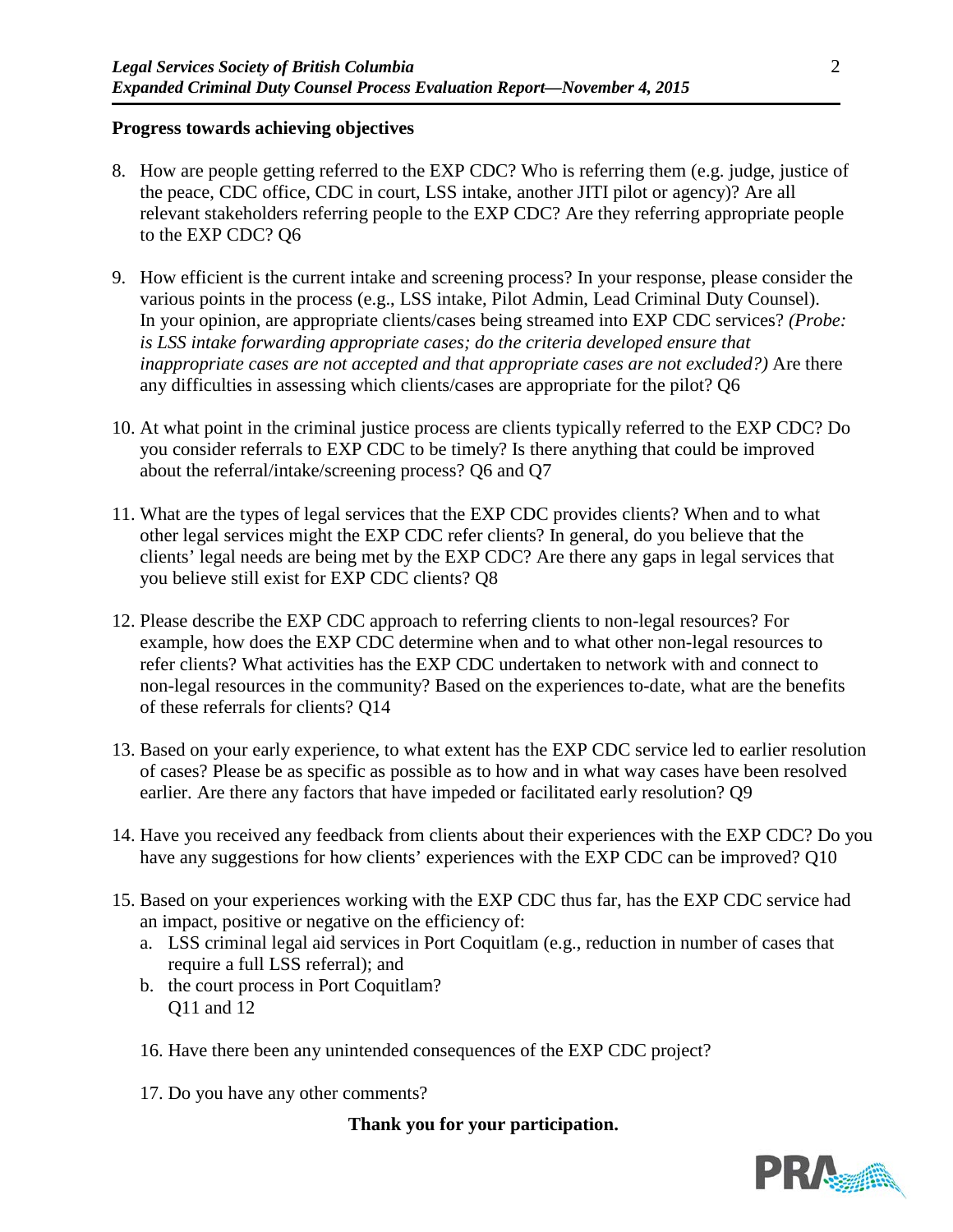### **Legal Services Society of British Columbia** *Expanded Criminal Duty Counsel Pilot Project Evaluation*

## **Interview guide for external stakeholders (Court Services, Court Registry, Sheriffs, Judges, Justices Of The Peace, Crown)**

The Legal Services Society of British Columbia (LSS) requires an evaluation of the Expanded Criminal Duty Counsel (EXP CDC) pilot project, which has been implemented under the Justice Innovation and Transformation Initiative (JITI). LSS hired PRA Inc., an independent research company, to assist in the evaluation. One component of the evaluation is to conduct telephone interviews with stakeholders who are familiar with the EXP CDC project.

The interview should take no more than one hour. The information we gather through the interviews will be summarized in aggregate form. With your permission, we will audio record the interview for the purpose of note taking. No one outside of PRA will see your notes or hear your recording.

The current evaluation focuses on the implementation of the EXP CDC project to identify early issues and make recommendations to assist LSS management in improving/refining project implementation. This evaluation will also examine early indicators of success in meeting the project's objectives.

We realize you may not be able to answer all questions; please let us know, and we will skip to the next question.

### **Implementation of the EXP CDC pilot**

- 1. Please briefly describe your involvement with the EXP CDC pilot project or with clients of the EXP CDC pilot project. *(Probe: do you refer people to do the pilot?)*
- 2. In your opinion, does the EXP CDC have sufficient resources and capacity for providing the expected level of services to all eligible EXP CDC clients? Please explain why or why not. To your knowledge, has the EXP CDC taken steps to overcome any resource challenges?
- 3. In your opinion, do the current structure and processes of the EXP CDC support its effective and efficient delivery? Do you have any suggestions for improvements to the model?
- 4. Have any factors or stakeholders external to the EXP CDC project affected, either positively or negatively, the implementation and success of the model? *(Probe: judiciary, in particular assignment court; Crown; court administration)* If yes, how has the project responded to mitigate problems or use opportunities?
- 5. Have you encountered any challenges in your interactions with the EXP CDC? If yes, have these challenges been addressed?